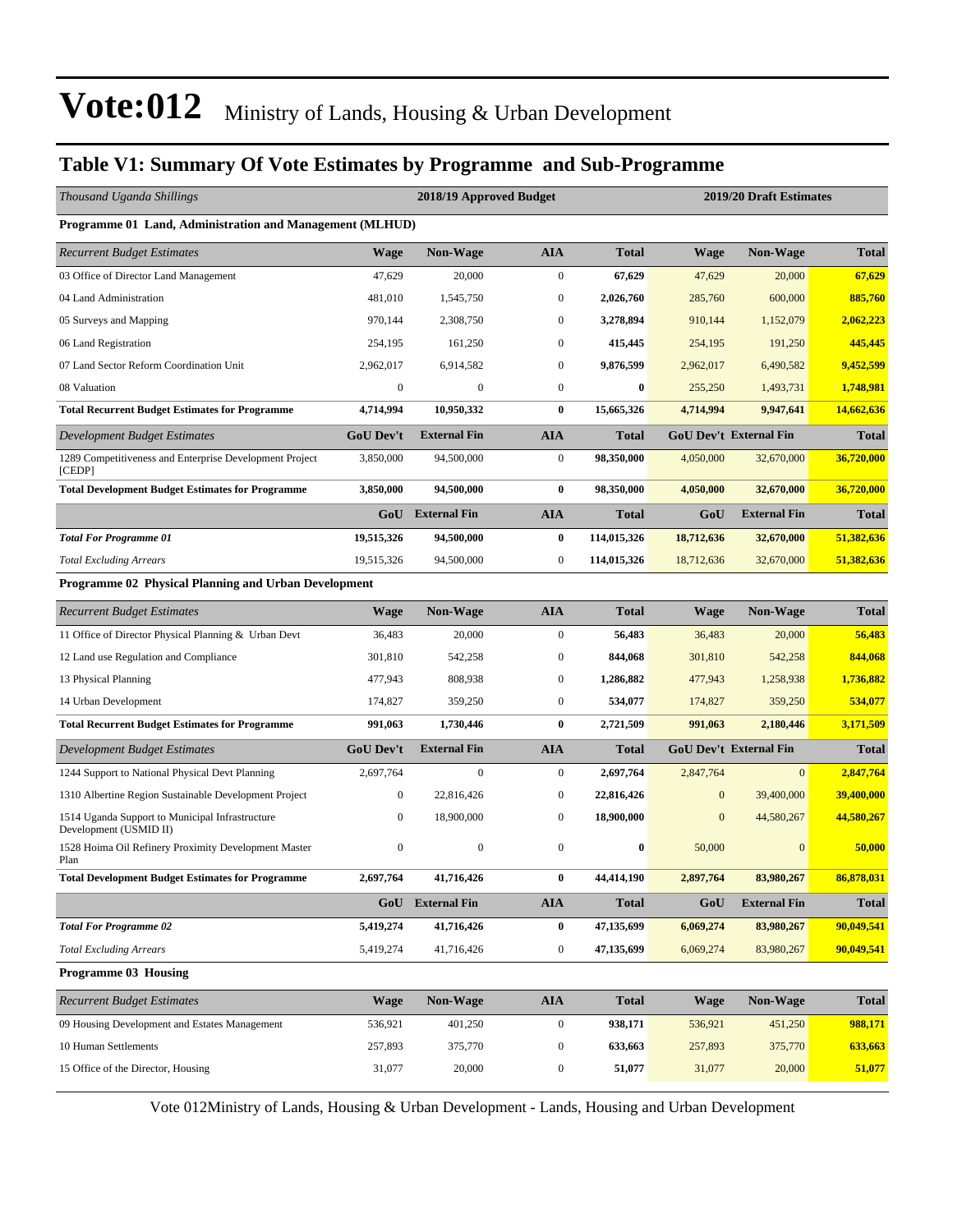| <b>Total Recurrent Budget Estimates for Programme</b>     | 825,892          | 797,020             | $\bf{0}$       | 1,622,912    | 825,892                       | 847,020             | 1,672,912    |
|-----------------------------------------------------------|------------------|---------------------|----------------|--------------|-------------------------------|---------------------|--------------|
|                                                           | GoU              | <b>External Fin</b> | <b>AIA</b>     | <b>Total</b> | GoU                           | <b>External Fin</b> | <b>Total</b> |
| <b>Total For Programme 03</b>                             | 1,622,912        | $\bf{0}$            | $\bf{0}$       | 1,622,912    | 1,672,912                     | $\mathbf{0}$        | 1,672,912    |
| <b>Total Excluding Arrears</b>                            | 1,622,912        | $\mathbf{0}$        | $\mathbf{0}$   | 1,622,912    | 1,672,912                     | $\mathbf{0}$        | 1,672,912    |
| <b>Programme 49 Policy, Planning and Support Services</b> |                  |                     |                |              |                               |                     |              |
| <b>Recurrent Budget Estimates</b>                         | <b>Wage</b>      | Non-Wage            | <b>AIA</b>     | <b>Total</b> | <b>Wage</b>                   | Non-Wage            | <b>Total</b> |
| 01 Finance and administration                             | 1,256,731        | 16,880,950          | 2,880,000      | 21,017,681   | 1,256,731                     | 20,639,406          | 21,896,137   |
| 02 Planning and Quality Assurance                         | 284,795          | 930,000             | $\overline{0}$ | 1,214,795    | 284,795                       | 971,818             | 1,256,613    |
| 16 Internal Audit                                         | 29,388           | 67,462              | $\mathbf{0}$   | 96,850       | 29,388                        | 67,462              | 96,850       |
| <b>Total Recurrent Budget Estimates for Programme</b>     | 1,570,914        | 17,878,412          | 2,880,000      | 22,329,326   | 1,570,914                     | 21,678,686          | 23,249,599   |
| Development Budget Estimates                              | <b>GoU Dev't</b> | <b>External Fin</b> | <b>AIA</b>     | <b>Total</b> | <b>GoU Dev't External Fin</b> |                     | <b>Total</b> |
| 1331 Support to MLHUD                                     | 13,553,800       | $\boldsymbol{0}$    | $\overline{0}$ | 13,553,800   | 2,753,200                     | $\overline{0}$      | 2,753,200    |
| <b>Total Development Budget Estimates for Programme</b>   | 13,553,800       | $\bf{0}$            | $\bf{0}$       | 13,553,800   | 2,753,200                     | $\mathbf{0}$        | 2,753,200    |
|                                                           | GoU              | <b>External Fin</b> | <b>AIA</b>     | <b>Total</b> | GoU                           | <b>External Fin</b> | <b>Total</b> |
| <b>Total For Programme 49</b>                             | 33,003,126       | $\bf{0}$            | 2,880,000      | 35,883,126   | 26,002,799                    | $\bf{0}$            | 26,002,799   |
| <b>Total Excluding Arrears</b>                            | 23,870,735       | $\mathbf{0}$        | 2,880,000      | 26,750,735   | 26,002,799                    | $\Omega$            | 26,002,799   |
| <b>Total Vote 012</b>                                     | 59,560,637       | 136,216,426         | 2,880,000      | 198,657,063  | 52,457,620                    | 116,650,267         | 169,107,887  |
| <b>Total Excluding Arrears</b>                            | 50,428,246       | 136,216,426         | 2,880,000      | 189,524,672  | 52,457,620                    | 116,650,267         | 169,107,887  |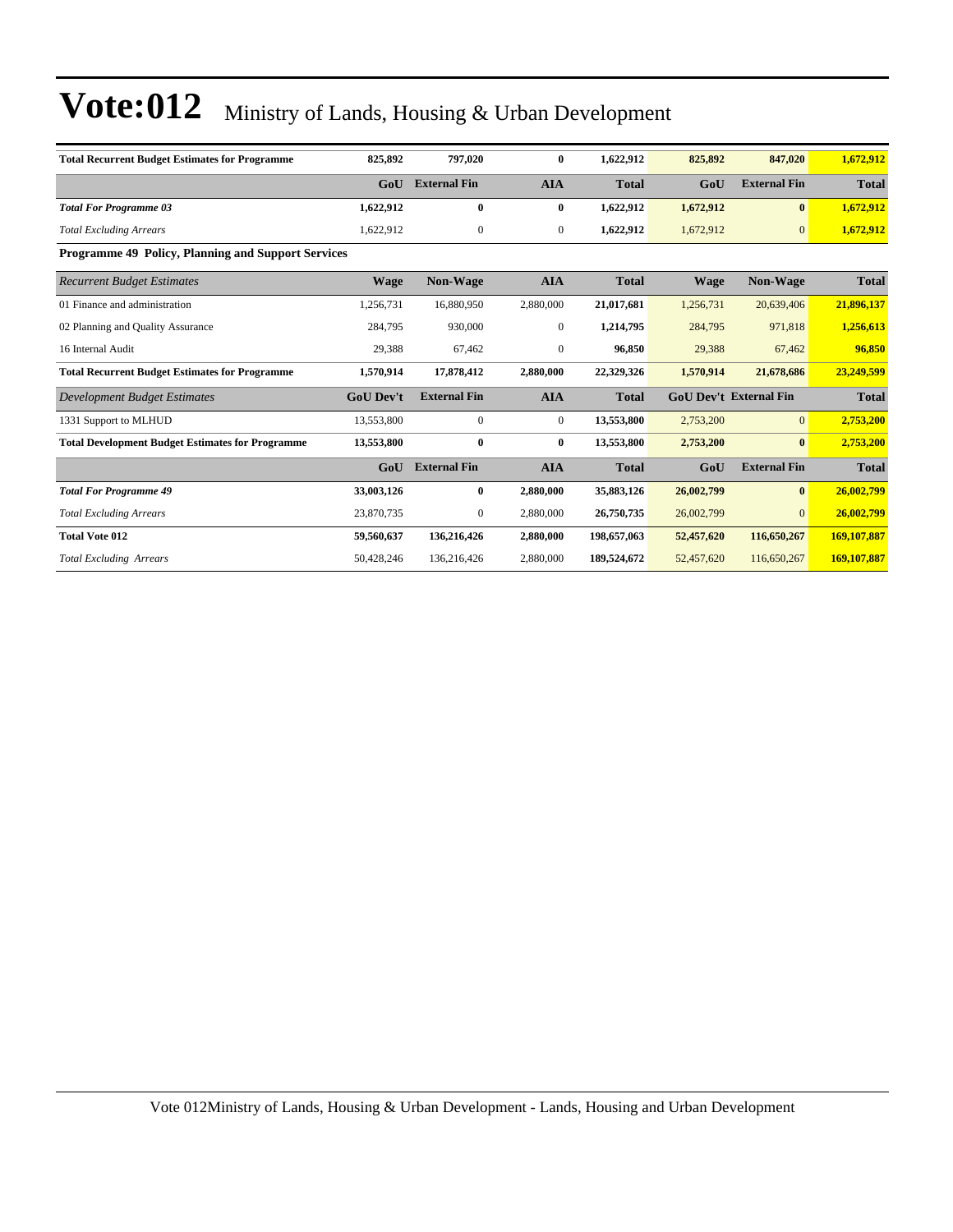### **Table V2: Summary Vote Estimates by Item**

| Thousand Uganda Shillings                                   |            | 2018/19 Approved Budget |          | 2019/20 Draft Estimates |            |                     |               |
|-------------------------------------------------------------|------------|-------------------------|----------|-------------------------|------------|---------------------|---------------|
|                                                             | GoU        | <b>External Fin</b>     | AIA      | <b>Total</b>            | GoU        | <b>External Fin</b> | <b>Total</b>  |
| <b>Employees, Goods and Services (Outputs Provided)</b>     | 40,923,626 | 110,107,787             | $\bf{0}$ | 151,031,413             | 45,472,513 | 81,976,723          | 127,449,236   |
| 211101 General Staff Salaries                               | 7,435,685  | $\bf{0}$                | $\bf{0}$ | 7,435,685               | 7,375,685  | $\bf{0}$            | 7,375,685     |
| 211102 Contract Staff Salaries                              | 753,577    | 3,672,012               | 0        | 4,425,589               | 813,577    | 5,039,973           | 5,853,550     |
| 211103 Allowances (Inc. Casuals, Temporary)                 | 1,451,624  | 321,600                 | 0        | 1,773,224               | 1,784,115  | 117,000             | 1,901,115     |
| 212101 Social Security Contributions                        | 75,358     | 368,641                 | 0        | 443,999                 | 81,358     | 611,057             | 692,415       |
| 212102 Pension for General Civil Service                    | 2,668,976  | $\bf{0}$                | 0        | 2,668,976               | 3,000,799  | $\mathbf{0}$        | 3,000,799     |
| 212201 Social Security Contributions                        | $\bf{0}$   | $\bf{0}$                | 0        | $\bf{0}$                | $\bf{0}$   | 1,780               | 1,780         |
| 213001 Medical expenses (To employees)                      | 13,000     | $\bf{0}$                | 0        | 13,000                  | 60,537     | $\bf{0}$            | 60,537        |
| 213002 Incapacity, death benefits and funeral expenses      | 60,000     | $\bf{0}$                | 0        | 60,000                  | 50,000     | $\bf{0}$            | 50,000        |
| 213004 Gratuity Expenses                                    | 1,021,671  | $\bf{0}$                | 0        | 1,021,671               | 1,021,671  | $\bf{0}$            | 1,021,671     |
| 221001 Advertising and Public Relations                     | 73,340     | 458,400                 | 0        | 531,740                 | 53,340     | 528,750             | 582,090       |
| 221002 Workshops and Seminars                               | 1,887,539  | 1,270,295               | $\bf{0}$ | 3,157,834               | 2,042,379  | 5,695,125           | 7,737,504     |
| 221003 Staff Training                                       | 730,694    | 70,066                  | 0        | 800,760                 | 836,000    | 2,129,719           | 2,965,719     |
| 221005 Hire of Venue (chairs, projector, etc)               | 10,000     | 262,800                 | 0        | 272,800                 | 67,000     | 100,000             | 167,000       |
| 221007 Books, Periodicals & Newspapers                      | 66,680     | 20,000                  | 0        | 86,680                  | 92,580     | 76,863              | 169,443       |
| 221008 Computer supplies and Information Technology<br>(TT) | 584,608    | 840,000                 | 0        | 1,424,608               | 528,743    | 603,725             | 1,132,468     |
| 221009 Welfare and Entertainment                            | 471,506    | 56,000                  | 0        | 527,506                 | 503,950    | 67,967              | 571,917       |
| 221011 Printing, Stationery, Photocopying and Binding       | 1,151,033  | $\bf{0}$                | $\bf{0}$ | 1,151,033               | 1,233,810  | 426,475             | 1,660,284     |
| 221012 Small Office Equipment                               | 54,700     | $\bf{0}$                | 0        | 54,700                  | 61,700     | 75,000              | 136,700       |
| 221016 IFMS Recurrent costs                                 | 53,700     | $\bf{0}$                | $\bf{0}$ | 53,700                  | 77,700     | $\bf{0}$            | 77,700        |
| 221017 Subscriptions                                        | 112,800    | $\bf{0}$                | 0        | 112,800                 | 556,800    | 0                   | 556,800       |
| 221020 IPPS Recurrent Costs                                 | 45,000     | $\bf{0}$                | 0        | 45,000                  | 45,000     | $\bf{0}$            | 45,000        |
| 222001 Telecommunications                                   | 233,680    | $\bf{0}$                | 0        | 233,680                 | 166,162    | 76,863              | 243,025       |
| 222002 Postage and Courier                                  | 20,244     | $\bf{0}$                | 0        | 20,244                  | 20,000     | $\bf{0}$            | 20,000        |
| 222003 Information and communications technology<br>(ICT)   | 1,114,980  | 20,000                  | 0        | 1,134,980               | 1,093,908  | 1,874,313           | 2,968,220     |
| 223001 Property Expenses                                    | 60,000     | $\bf{0}$                | 0        | 60,000                  | 10,000     | $\bf{0}$            | <b>10,000</b> |
| 223002 Rates                                                | $\bf{0}$   | $\bf{0}$                | 0        | $\bf{0}$                | 10,000     | $\bf{0}$            | 10,000        |
| 223004 Guard and Security services                          | 474,250    | $\bf{0}$                | 0        | 474,250                 | 791,375    | $\bf{0}$            | 791,375       |
| 223005 Electricity                                          | 321,199    | 220,000                 | $\bf{0}$ | 541,199                 | 640,000    | 76,863              | 716,863       |
| 223006 Water                                                | 196,000    | 20,000                  | 0        | 216,000                 | 76,000     | 76,863              | 152,863       |
| 223901 Rent – (Produced Assets) to other govt. units        | 0          | $\bf{0}$                | $\bf{0}$ | $\bf{0}$                | $\bf{0}$   | 281,250             | 281,250       |
| 224004 Cleaning and Sanitation                              | 185,300    | $\bf{0}$                | $\bf{0}$ | 185,300                 | 107,300    | $\bf{0}$            | 107,300       |
| 224005 Uniforms, Beddings and Protective Gear               | 162,000    | $\bf{0}$                | 0        | 162,000                 | 12,000     | $\bf{0}$            | 12,000        |
| 225001 Consultancy Services- Short term                     | 485,000    | 4,601,270               | 0        | 5,086,270               | 1,388,008  | 18,797,784          | 20,185,792    |
| 225002 Consultancy Services-Long-term                       | 1,950,000  | 88,914,080              | 0        | 90,864,080              | 2,856,000  | 25,607,088          | 28,463,088    |
| 226001 Insurances                                           | 0          | 268,000                 | 0        | 268,000                 | $\bf{0}$   | 395                 | <b>395</b>    |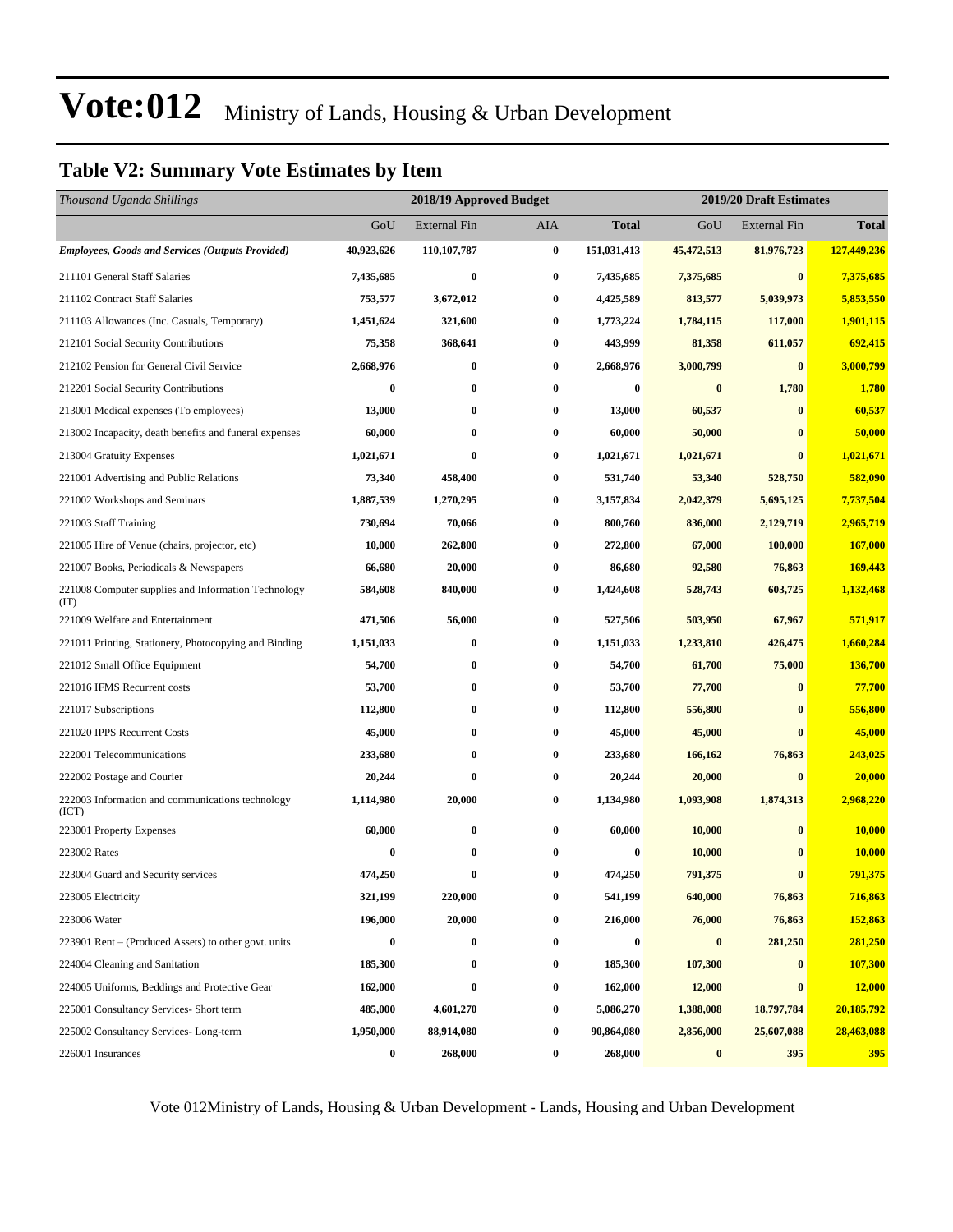| 227001 Travel inland                                               | 2,653,560  | 2,818,477   | 0         | 5,472,037   | 3,177,840    | 9,906,497    | 13,084,338              |
|--------------------------------------------------------------------|------------|-------------|-----------|-------------|--------------|--------------|-------------------------|
| 227002 Travel abroad                                               | 396,500    | 1,564,509   | 0         | 1,961,009   | 541,210      | 1,781,922    | 2,323,132               |
| 227004 Fuel. Lubricants and Oils                                   | 1,832,876  | 1,480,000   | 0         | 3,312,876   | 2,486,875    | 4,803,720    | 7,290,595               |
| 228001 Maintenance - Civil                                         | 625,270    | 1,890,000   | $\bf{0}$  | 2,515,270   | 485,893      | 254,000      | 739,893                 |
| 228002 Maintenance - Vehicles                                      | 623,275    | 971,636     | 0         | 1,594,911   | 830,199      | 1,870,514    | 2,700,713               |
| 228003 Maintenance – Machinery, Equipment &<br>Furniture           | 468,000    | $\bf{0}$    | 0         | 468,000     | 93,000       | 200,000      | 293,000                 |
| 228004 Maintenance - Other                                         | $\bf{0}$   | $\bf{0}$    | 0         | $\bf{0}$    | $\bf{0}$     | 318,750      | 318,750                 |
| 281401 Rental – non produced assets                                | $\bf{0}$   | $\bf{0}$    | 0         | $\bf{0}$    | $\bf{0}$     | 576,469      | 576,469                 |
| 282104 Compensation to 3rd Parties                                 | 10,400,000 | $\bf{0}$    | 0         | 10,400,000  | 10,400,000   | $\bf{0}$     | 10,400,000              |
| <b>Grants, Transfers and Subsides (Outputs Funded)</b>             | 3,000,000  | $\bf{0}$    | 2,880,000 | 5,880,000   | 4,765,487    | $\bf{0}$     | 4,765,487               |
| 262101 Contributions to International Organisations<br>(Current)   | $\bf{0}$   | $\bf{0}$    | 2,880,000 | 2,880,000   | 1,715,487    | $\bf{0}$     | 1,715,487               |
| 263104 Transfers to other govt. Units (Current)                    | 3,000,000  | $\bf{0}$    | $\bf{0}$  | 3,000,000   | 3,050,000    | $\bf{0}$     | 3,050,000               |
| <b>Investment</b> (Capital Purchases)                              | 6,504,620  | 26,108,638  | $\bf{0}$  | 32,613,258  | 2,219,620    | 34,673,544   | 36,893,164              |
| 281501 Environment Impact Assessment for Capital<br>Works          | $\bf{0}$   | 219,000     | 0         | 219,000     | $\bf{0}$     | 1,950,000    | 1,950,000               |
| 281503 Engineering and Design Studies & Plans for<br>capital works | $\bf{0}$   | 1,626,737   | 0         | 1,626,737   | $\bf{0}$     | 1,073,757    | 1,073,757               |
| 281504 Monitoring, Supervision & Appraisal of capital<br>works     | 238,400    | $\bf{0}$    | 0         | 238,400     | 133,000      | $\mathbf{0}$ | 133,000                 |
| 312101 Non-Residential Buildings                                   | $\bf{0}$   | 2,483,746   | 0         | 2,483,746   | $\bf{0}$     | $\bf{0}$     | $\overline{\mathbf{0}}$ |
| 312103 Roads and Bridges.                                          | $\bf{0}$   | 13,017,021  | 0         | 13,017,021  | $\bf{0}$     | 27,168,314   | 27,168,314              |
| 312104 Other Structures                                            | $\bf{0}$   | 1,970,000   | 0         | 1,970,000   | $\mathbf{0}$ | 4,481,473    | 4,481,473               |
| 312201 Transport Equipment                                         | 4,657,000  | 2,575,000   | 0         | 7,232,000   | 780,000      | $\bf{0}$     | 780,000                 |
| 312202 Machinery and Equipment                                     | 657,200    | 4,217,135   | $\bf{0}$  | 4,874,335   | 274,120      | $\mathbf{0}$ | 274,120                 |
| 312203 Furniture & Fixtures                                        | 322,000    | $\bf{0}$    | 0         | 322,000     | 402,500      | $\bf{0}$     | 402,500                 |
| 312213 ICT Equipment                                               | 630,020    | $\bf{0}$    | 0         | 630,020     | 630,000      | $\bf{0}$     | 630,000                 |
| <b>Arrears</b>                                                     | 9,132,391  | $\bf{0}$    | $\bf{0}$  | 9,132,391   | $\bf{0}$     | $\mathbf{0}$ | $\mathbf{0}$            |
| 321605 Domestic arrears (Budgeting)                                | 9,050,000  | $\bf{0}$    | $\bf{0}$  | 9,050,000   | $\bf{0}$     | $\mathbf{0}$ | $\bf{0}$                |
| 321608 General Public Service Pension arrears<br>(Budgeting)       | 82,391     | $\bf{0}$    | 0         | 82,391      | $\bf{0}$     | $\mathbf{0}$ | $\mathbf{0}$            |
| <b>Grand Total Vote 012</b>                                        | 59,560,637 | 136,216,426 | 2,880,000 | 198,657,063 | 52,457,620   | 116,650,267  | 169,107,887             |
| <b>Total Excluding Arrears</b>                                     | 50,428,246 | 136,216,426 | 2,880,000 | 189,524,672 | 52,457,620   | 116,650,267  | 169,107,887             |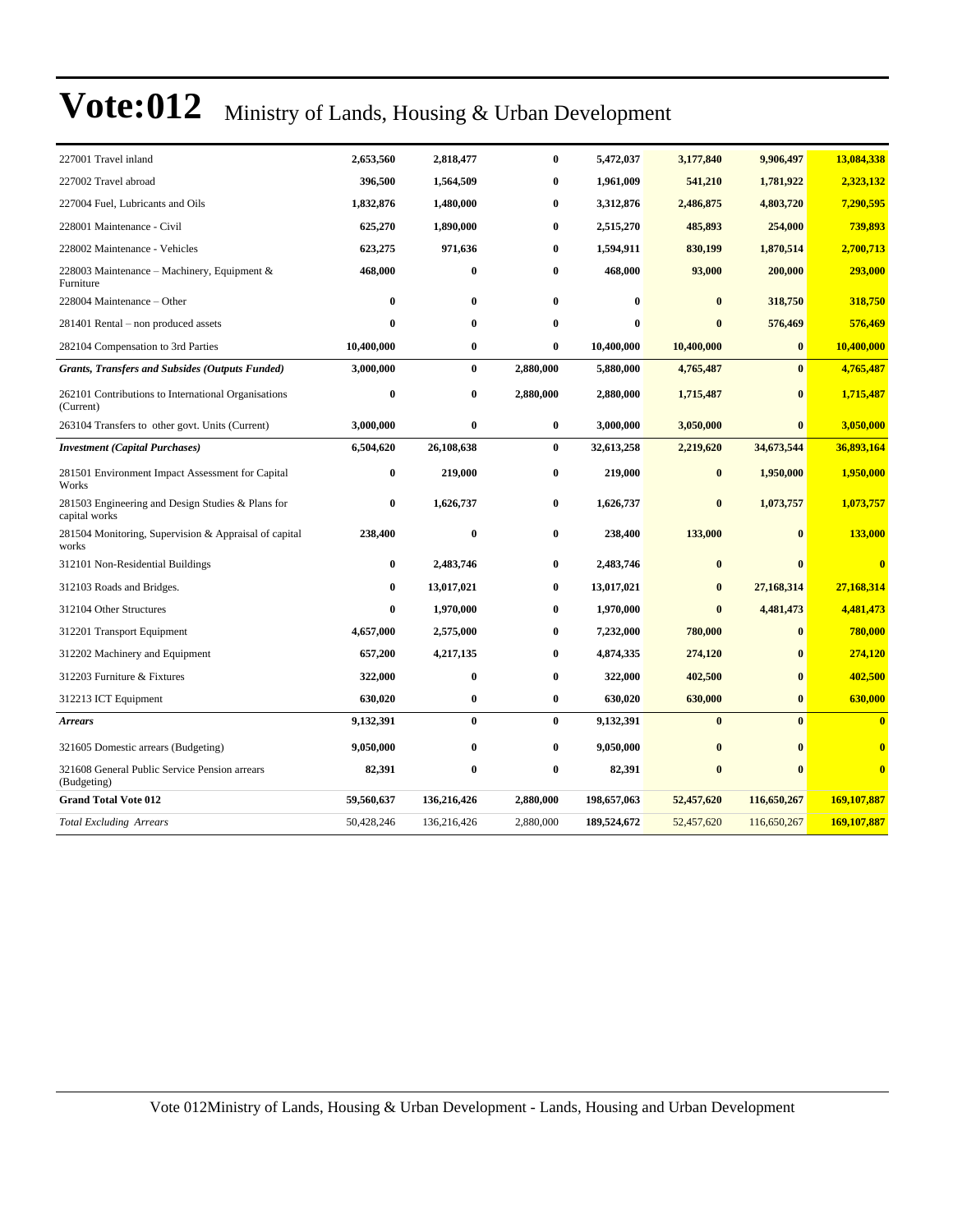#### **Table V3: Detailed Estimates by Programme, Sub Programme, Output and Item**

*Programmme 01 Land, Administration and Management (MLHUD)*

*Recurrent Budget Estimates*

#### **SubProgramme 03 Office of Director Land Management**

| Thousand Uganda Shillings                                |                | 2018/19 Approved Budget |                |              |                  | 2019/20 Draft Estimates |              |  |
|----------------------------------------------------------|----------------|-------------------------|----------------|--------------|------------------|-------------------------|--------------|--|
| <b>Outputs Provided</b>                                  | Wage           | Non Wage                | AIA            | <b>Total</b> | Wage             | Non Wage                | <b>Total</b> |  |
| Output 020101 Land Policy, Plans, Strategies and Reports |                |                         |                |              |                  |                         |              |  |
| 211101 General Staff Salaries                            | 47,629         | $\mathbf{0}$            | $\overline{0}$ | 47,629       | 47,629           | $\overline{0}$          | 47,629       |  |
| 211103 Allowances (Inc. Casuals, Temporary)              | $\overline{0}$ | 3,452                   | $\overline{0}$ | 3,452        | $\mathbf{0}$     | 3,452                   | 3,452        |  |
| 221007 Books, Periodicals & Newspapers                   | $\overline{0}$ | 480                     | $\mathbf{0}$   | 480          | $\mathbf{0}$     | 480                     | 480          |  |
| 221009 Welfare and Entertainment                         | $\overline{0}$ | 1,200                   | $\overline{0}$ | 1,200        | $\mathbf{0}$     | 1,200                   | 1,200        |  |
| 221011 Printing, Stationery, Photocopying and Binding    | $\overline{0}$ | 1,000                   | $\overline{0}$ | 1,000        | $\mathbf{0}$     | 1,000                   | 1,000        |  |
| 222001 Telecommunications                                | $\Omega$       | 800                     | $\Omega$       | 800          | $\overline{0}$   | 800                     | 800          |  |
| 227001 Travel inland                                     | $\overline{0}$ | 11,068                  | $\overline{0}$ | 11,068       | $\mathbf{0}$     | 11,068                  | 11,068       |  |
| 227004 Fuel, Lubricants and Oils                         | $\mathbf{0}$   | 2,000                   | $\overline{0}$ | 2,000        | $\boldsymbol{0}$ | 2,000                   | 2,000        |  |
| <b>Total Cost of Output 01</b>                           | 47,629         | 20,000                  | 0              | 67,629       | 47,629           | 20,000                  | 67,629       |  |
| <b>Total Cost Of Outputs Provided</b>                    | 47,629         | 20,000                  | $\bf{0}$       | 67,629       | 47,629           | 20,000                  | 67,629       |  |
| <b>Total Cost for SubProgramme 03</b>                    | 47,629         | 20,000                  | $\bf{0}$       | 67,629       | 47,629           | 20,000                  | 67,629       |  |
| <b>Total Excluding Arrears</b>                           | 47,629         | 20,000                  | $\overline{0}$ | 67,629       | 47,629           | 20,000                  | 67,629       |  |
| $\alpha$ in<br>$\mathbf{A}$<br>.                         |                |                         |                |              |                  |                         |              |  |

#### **SubProgramme 04 Land Administration**

| Thousand Uganda Shillings                                   |                | 2018/19 Approved Budget |                |              |                | 2019/20 Draft Estimates |                         |  |  |
|-------------------------------------------------------------|----------------|-------------------------|----------------|--------------|----------------|-------------------------|-------------------------|--|--|
| <b>Outputs Provided</b>                                     | Wage           | Non Wage                | <b>AIA</b>     | <b>Total</b> | Wage           | Non Wage                | <b>Total</b>            |  |  |
| Output 020101 Land Policy, Plans, Strategies and Reports    |                |                         |                |              |                |                         |                         |  |  |
| 211101 General Staff Salaries                               | 401,010        | $\mathbf{0}$            | $\overline{0}$ | 401,010      | 285,760        | $\mathbf{0}$            | 285,760                 |  |  |
| 211103 Allowances (Inc. Casuals, Temporary)                 | 0              | 10,000                  | $\overline{0}$ | 10,000       | $\mathbf{0}$   | 20,000                  | 20,000                  |  |  |
| 221002 Workshops and Seminars                               | $\Omega$       | 12,000                  | $\Omega$       | 12,000       | $\mathbf{0}$   | 12,000                  | 12,000                  |  |  |
| 221011 Printing, Stationery, Photocopying and Binding       | $\mathbf{0}$   | 8,000                   | $\overline{0}$ | 8,000        | $\mathbf{0}$   | 20,000                  | 20,000                  |  |  |
| <b>Total Cost of Output 01</b>                              | 401,010        | 30,000                  | 0              | 431,010      | 285,760        | 52,000                  | 337,760                 |  |  |
| Output 020103 Inspection and Valuation of Land and Property |                |                         |                |              |                |                         |                         |  |  |
| 211101 General Staff Salaries                               | 20,000         | $\mathbf{0}$            | $\overline{0}$ | 20,000       | $\mathbf{0}$   | $\overline{0}$          | $\bf{0}$                |  |  |
| 211102 Contract Staff Salaries                              | 60,000         | $\mathbf{0}$            | $\Omega$       | 60,000       | $\mathbf{0}$   | $\mathbf{0}$            | $\bf{0}$                |  |  |
| 211103 Allowances (Inc. Casuals, Temporary)                 | $\bf{0}$       | 200,000                 | $\Omega$       | 200,000      | $\mathbf{0}$   | $\mathbf{0}$            | $\bf{0}$                |  |  |
| 212101 Social Security Contributions                        | $\overline{0}$ | 6,000                   | $\overline{0}$ | 6,000        | $\overline{0}$ | $\overline{0}$          | $\bf{0}$                |  |  |
| 221002 Workshops and Seminars                               | $\overline{0}$ | 117,022                 | $\overline{0}$ | 117,022      | $\overline{0}$ | $\overline{0}$          | $\bf{0}$                |  |  |
| 221003 Staff Training                                       | $\Omega$       | 400,000                 | $\Omega$       | 400,000      | $\mathbf{0}$   | $\mathbf{0}$            | $\overline{\mathbf{0}}$ |  |  |
| 221009 Welfare and Entertainment                            | $\overline{0}$ | 35,086                  | $\Omega$       | 35,086       | $\mathbf{0}$   | $\mathbf{0}$            | $\overline{\mathbf{0}}$ |  |  |
| 221017 Subscriptions                                        | $\overline{0}$ | 10,000                  | $\Omega$       | 10,000       | $\mathbf{0}$   | $\mathbf{0}$            | $\mathbf{0}$            |  |  |
| 222001 Telecommunications                                   | $\overline{0}$ | 8,000                   | $\Omega$       | 8,000        | $\mathbf{0}$   | $\mathbf{0}$            | $\mathbf{0}$            |  |  |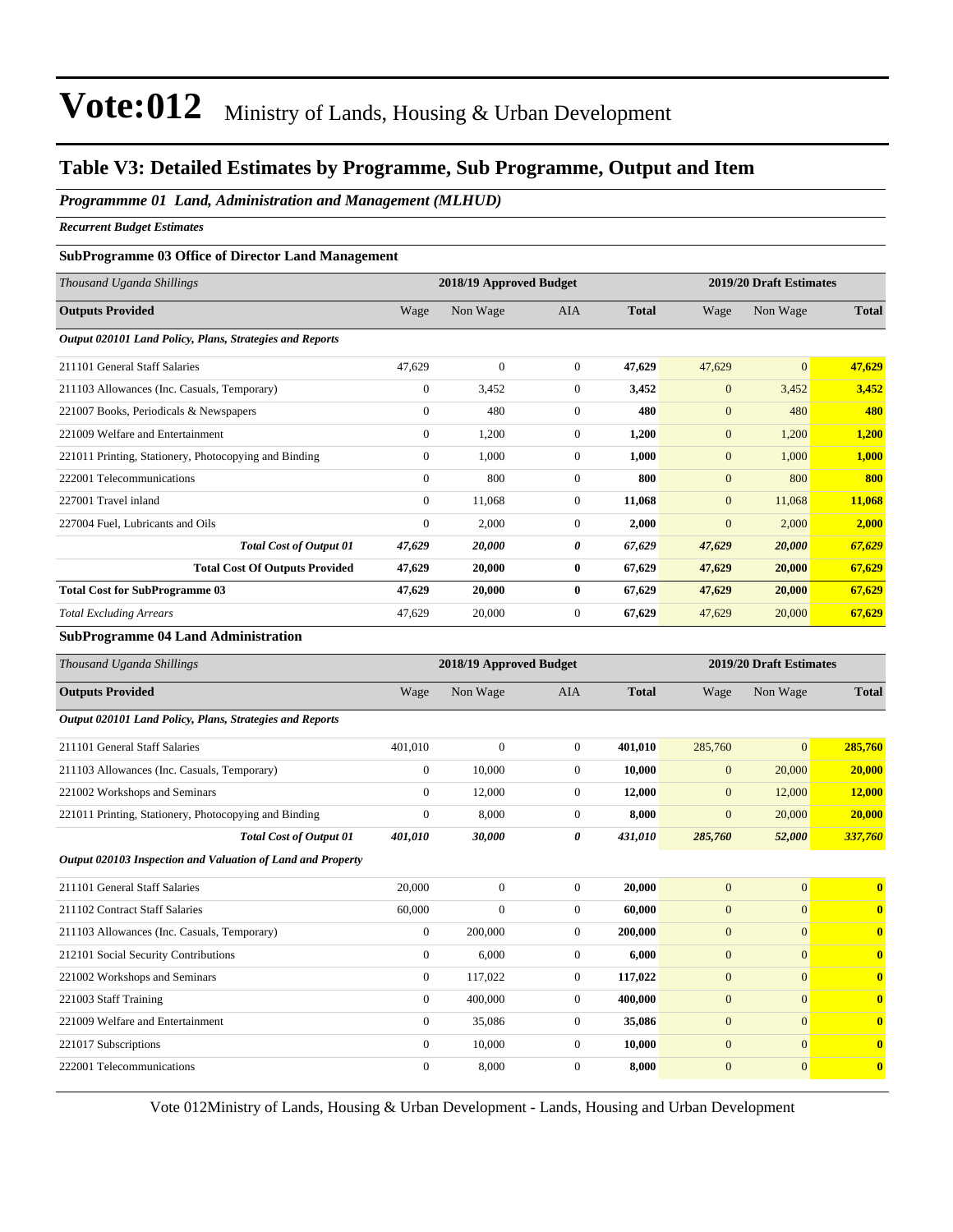| 225001 Consultancy Services- Short term                               | $\overline{0}$   | 220,000                 | $\boldsymbol{0}$ | 220,000      | $\mathbf{0}$          | $\boldsymbol{0}$        | $\bf{0}$              |
|-----------------------------------------------------------------------|------------------|-------------------------|------------------|--------------|-----------------------|-------------------------|-----------------------|
| 227001 Travel inland                                                  | $\boldsymbol{0}$ | 252,642                 | $\boldsymbol{0}$ | 252,642      | $\mathbf{0}$          | $\mathbf{0}$            | $\bf{0}$              |
| 227004 Fuel, Lubricants and Oils                                      | $\boldsymbol{0}$ | 106,000                 | $\boldsymbol{0}$ | 106,000      | $\mathbf{0}$          | $\mathbf{0}$            | $\bf{0}$              |
| 228002 Maintenance - Vehicles                                         | $\mathbf{0}$     | 20,000                  | $\boldsymbol{0}$ | 20,000       | $\boldsymbol{0}$      | $\mathbf{0}$            | $\bf{0}$              |
| <b>Total Cost of Output 03</b>                                        | 80,000           | 1,374,750               | 0                | 1,454,750    | $\boldsymbol{\theta}$ | $\boldsymbol{\theta}$   | $\boldsymbol{\theta}$ |
| Output 020105 Capacity Building in Land Administration and Management |                  |                         |                  |              |                       |                         |                       |
| 211103 Allowances (Inc. Casuals, Temporary)                           | $\mathbf{0}$     | 35,000                  | $\boldsymbol{0}$ | 35,000       | $\mathbf{0}$          | 24,000                  | 24,000                |
| 221002 Workshops and Seminars                                         | $\overline{0}$   | $\overline{0}$          | $\boldsymbol{0}$ | $\mathbf{0}$ | $\mathbf{0}$          | 132,000                 | 132,000               |
| 221003 Staff Training                                                 | $\mathbf{0}$     | $\overline{0}$          | $\boldsymbol{0}$ | $\bf{0}$     | $\mathbf{0}$          | 26,000                  | 26,000                |
| 221008 Computer supplies and Information Technology (IT)              | $\mathbf{0}$     | 10,000                  | $\boldsymbol{0}$ | 10,000       | $\mathbf{0}$          | 10,000                  | <b>10,000</b>         |
| 221009 Welfare and Entertainment                                      | $\mathbf{0}$     | 12,000                  | $\boldsymbol{0}$ | 12,000       | $\boldsymbol{0}$      | 20,000                  | 20,000                |
| 221011 Printing, Stationery, Photocopying and Binding                 | $\mathbf{0}$     | 10,000                  | $\boldsymbol{0}$ | 10,000       | $\mathbf{0}$          | 10,000                  | <b>10,000</b>         |
| 221012 Small Office Equipment                                         | $\boldsymbol{0}$ | $\overline{0}$          | $\boldsymbol{0}$ | $\mathbf{0}$ | $\mathbf{0}$          | 2,000                   | 2,000                 |
| 221017 Subscriptions                                                  | $\mathbf{0}$     | 12,000                  | $\boldsymbol{0}$ | 12,000       | $\mathbf{0}$          | 12,000                  | 12,000                |
| 222001 Telecommunications                                             | $\boldsymbol{0}$ | 8,000                   | $\boldsymbol{0}$ | 8,000        | $\mathbf{0}$          | 8,000                   | 8,000                 |
| 227001 Travel inland                                                  | $\mathbf{0}$     | 30,000                  | $\boldsymbol{0}$ | 30,000       | $\mathbf{0}$          | 200,000                 | 200,000               |
| 227004 Fuel, Lubricants and Oils                                      | $\mathbf{0}$     | 14,000                  | $\boldsymbol{0}$ | 14,000       | $\mathbf{0}$          | 84,000                  | 84,000                |
| 228002 Maintenance - Vehicles                                         | $\mathbf{0}$     | 10,000                  | $\boldsymbol{0}$ | 10,000       | $\mathbf{0}$          | 20,000                  | 20,000                |
| <b>Total Cost of Output 05</b>                                        | 0                | 141,000                 | 0                | 141,000      | $\boldsymbol{\theta}$ | 548,000                 | 548,000               |
| <b>Total Cost Of Outputs Provided</b>                                 | 481,010          | 1,545,750               | $\bf{0}$         | 2,026,760    | 285,760               | 600,000                 | 885,760               |
| <b>Total Cost for SubProgramme 04</b>                                 | 481,010          | 1,545,750               | $\bf{0}$         | 2,026,760    | 285,760               | 600,000                 | 885,760               |
| <b>Total Excluding Arrears</b>                                        | 481,010          | 1,545,750               | $\boldsymbol{0}$ | 2,026,760    | 285,760               | 600,000                 | 885,760               |
| <b>SubProgramme 05 Surveys and Mapping</b>                            |                  |                         |                  |              |                       |                         |                       |
| Thousand Uganda Shillings                                             |                  | 2018/19 Approved Budget |                  |              |                       | 2019/20 Draft Estimates |                       |
| <b>Outputs Provided</b>                                               | Wage             | Non Wage                | AIA              | <b>Total</b> | Wage                  | Non Wage                | <b>Total</b>          |
| <b>Output 020104 Surveys and Mapping</b>                              |                  |                         |                  |              |                       |                         |                       |
| 211101 General Staff Salaries                                         | 970,144          | $\boldsymbol{0}$        | $\boldsymbol{0}$ | 970,144      | 910,144               | $\mathbf{0}$            | 910,144               |
| 211103 Allowances (Inc. Casuals, Temporary)                           | $\boldsymbol{0}$ | 300,000                 | $\boldsymbol{0}$ | 300,000      | $\mathbf{0}$          | 201,699                 | 201,699               |
| 221001 Advertising and Public Relations                               | $\boldsymbol{0}$ | 4,340                   | $\boldsymbol{0}$ | 4,340        | $\mathbf{0}$          | 4,340                   | 4,340                 |
| 221002 Workshops and Seminars                                         | $\mathbf{0}$     | 229,290                 | $\boldsymbol{0}$ | 229,290      | $\mathbf{0}$          | 125,000                 | <b>125,000</b>        |
| 221007 Books, Periodicals & Newspapers                                | $\boldsymbol{0}$ | 1,500                   | $\boldsymbol{0}$ | 1,500        | $\mathbf{0}$          | 1,500                   | 1,500                 |
| 221008 Computer supplies and Information Technology (IT)              | $\boldsymbol{0}$ | 30,000                  | $\boldsymbol{0}$ | 30,000       | $\mathbf{0}$          | 30,000                  | 30,000                |
| 221009 Welfare and Entertainment                                      | $\boldsymbol{0}$ | 20,000                  | $\boldsymbol{0}$ | 20,000       | $\mathbf{0}$          | 20,000                  | 20,000                |
| 221011 Printing, Stationery, Photocopying and Binding                 | $\boldsymbol{0}$ | 42,200                  | $\boldsymbol{0}$ | 42,200       | $\mathbf{0}$          | 42,200                  | 42,200                |
| 221017 Subscriptions                                                  | 0                | 20,000                  | $\boldsymbol{0}$ | 20,000       | $\mathbf{0}$          | 264,000                 | 264,000               |
| 222001 Telecommunications                                             | $\boldsymbol{0}$ | 2,010                   | $\boldsymbol{0}$ | 2,010        | $\boldsymbol{0}$      | 2,000                   | 2,000                 |
| 222003 Information and communications technology (ICT)                | $\boldsymbol{0}$ | 758,400                 | $\boldsymbol{0}$ | 758,400      | $\mathbf{0}$          | 10,000                  | 10,000                |
| 223006 Water                                                          | $\boldsymbol{0}$ | 6,000                   | $\boldsymbol{0}$ | 6,000        | $\mathbf{0}$          | 6,000                   | 6,000                 |
| 227001 Travel inland                                                  | $\boldsymbol{0}$ | 210,943                 | $\boldsymbol{0}$ | 210,943      | $\boldsymbol{0}$      | 130,000                 | 130,000               |
| 227002 Travel abroad                                                  |                  | 81,500                  | $\boldsymbol{0}$ | 81,500       | $\mathbf{0}$          | 81,500                  | 81,500                |
|                                                                       | $\boldsymbol{0}$ |                         |                  |              |                       |                         |                       |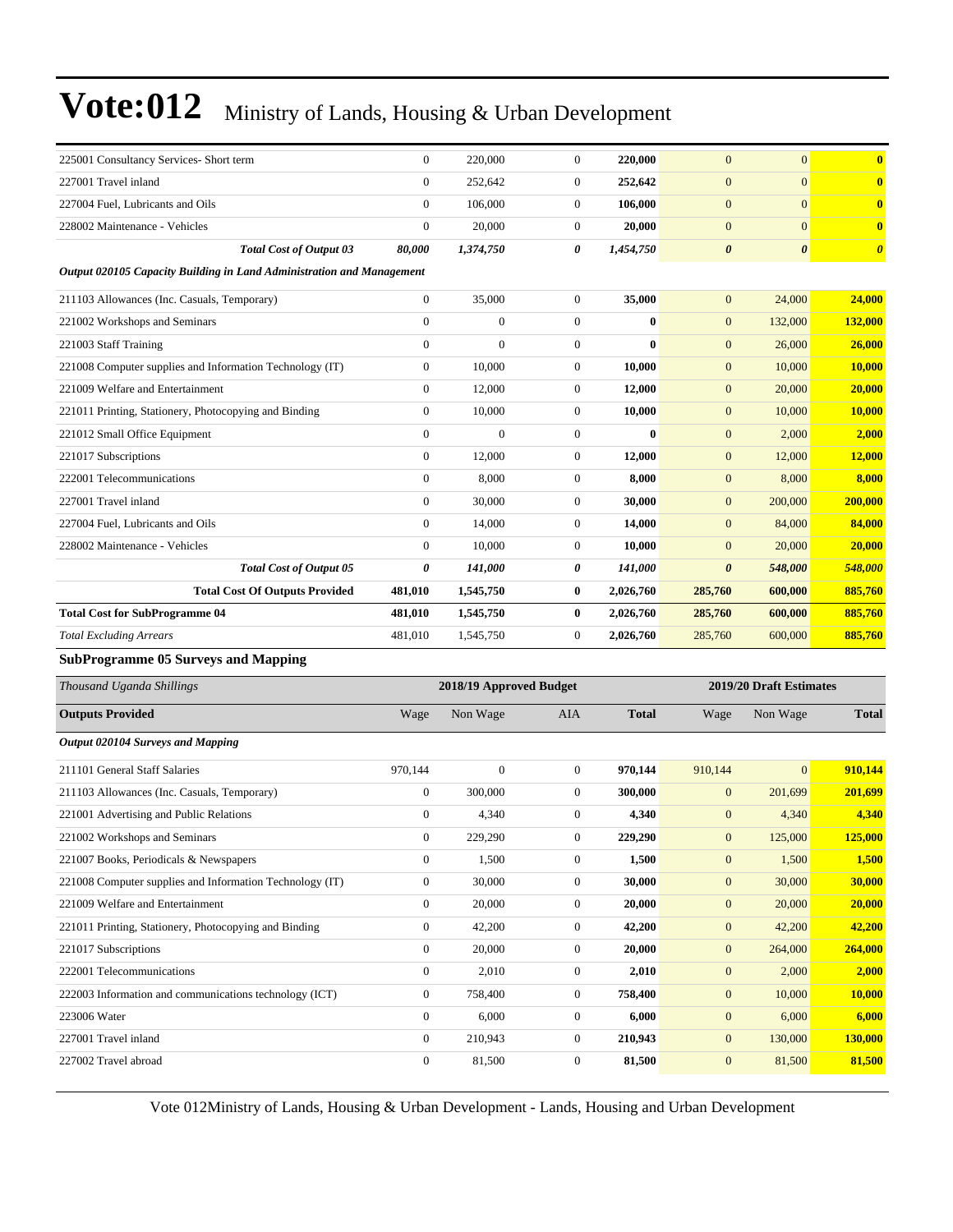| 227004 Fuel, Lubricants and Oils                                      | $\mathbf{0}$     | 116,430                 | 0                | 116,430      | $\mathbf{0}$     | 87,340                  | 87,340        |
|-----------------------------------------------------------------------|------------------|-------------------------|------------------|--------------|------------------|-------------------------|---------------|
| 228001 Maintenance - Civil                                            | $\mathbf{0}$     | 439,377                 | $\boldsymbol{0}$ | 439,377      | $\mathbf{0}$     | 100,000                 | 100,000       |
| 228002 Maintenance - Vehicles                                         | $\boldsymbol{0}$ | 36,760                  | $\boldsymbol{0}$ | 36,760       | $\mathbf{0}$     | 36,500                  | 36,500        |
| 228003 Maintenance – Machinery, Equipment & Furniture                 | $\boldsymbol{0}$ | 10.000                  | $\boldsymbol{0}$ | 10,000       | $\mathbf{0}$     | 10,000                  | 10.000        |
| <b>Total Cost of Output 04</b>                                        | 970,144          | 2,308,750               | 0                | 3,278,894    | 910,144          | 1,152,079               | 2,062,223     |
| <b>Total Cost Of Outputs Provided</b>                                 | 970,144          | 2,308,750               | $\bf{0}$         | 3,278,894    | 910,144          | 1,152,079               | 2,062,223     |
| <b>Total Cost for SubProgramme 05</b>                                 | 970,144          | 2,308,750               | $\bf{0}$         | 3,278,894    | 910,144          | 1,152,079               | 2,062,223     |
| <b>Total Excluding Arrears</b>                                        | 970,144          | 2,308,750               | $\boldsymbol{0}$ | 3,278,894    | 910,144          | 1,152,079               | 2,062,223     |
| <b>SubProgramme 06 Land Registration</b>                              |                  |                         |                  |              |                  |                         |               |
| Thousand Uganda Shillings                                             |                  | 2018/19 Approved Budget |                  |              |                  | 2019/20 Draft Estimates |               |
| <b>Outputs Provided</b>                                               | Wage             | Non Wage                | AIA              | <b>Total</b> | Wage             | Non Wage                | <b>Total</b>  |
| <b>Output 020102 Land Registration</b>                                |                  |                         |                  |              |                  |                         |               |
| 211101 General Staff Salaries                                         | 254,195          | $\boldsymbol{0}$        | $\mathbf{0}$     | 254,195      | 254,195          | $\overline{0}$          | 254,195       |
| 211103 Allowances (Inc. Casuals, Temporary)                           | $\boldsymbol{0}$ | 50,000                  | $\boldsymbol{0}$ | 50,000       | $\mathbf{0}$     | 50,000                  | 50,000        |
| 221002 Workshops and Seminars                                         | $\boldsymbol{0}$ | 50,000                  | $\boldsymbol{0}$ | 50,000       | $\mathbf{0}$     | 50,000                  | 50,000        |
| 221003 Staff Training                                                 | $\boldsymbol{0}$ | 10,000                  | $\boldsymbol{0}$ | 10,000       | $\mathbf{0}$     | 15,000                  | 15,000        |
| 221007 Books, Periodicals & Newspapers                                | $\boldsymbol{0}$ | 200                     | $\boldsymbol{0}$ | 200          | $\mathbf{0}$     | 6,400                   | 6,400         |
| 221009 Welfare and Entertainment                                      | $\boldsymbol{0}$ | 6,000                   | $\boldsymbol{0}$ | 6,000        | $\mathbf{0}$     | 10,000                  | <b>10,000</b> |
| 221011 Printing, Stationery, Photocopying and Binding                 | $\boldsymbol{0}$ | 10,000                  | $\boldsymbol{0}$ | 10,000       | $\mathbf{0}$     | 2,000                   | 2,000         |
| 222001 Telecommunications                                             | $\mathbf{0}$     | $\mathbf{0}$            | $\boldsymbol{0}$ | $\bf{0}$     | $\mathbf{0}$     | 10,000                  | 10,000        |
| 227001 Travel inland                                                  | $\boldsymbol{0}$ | 3,200                   | 0                | 3,200        | $\mathbf{0}$     | 16,800                  | <b>16,800</b> |
| 227004 Fuel, Lubricants and Oils                                      | $\boldsymbol{0}$ | 26,850                  | $\boldsymbol{0}$ | 26,850       | $\mathbf{0}$     | 26,050                  | 26,050        |
| 228002 Maintenance - Vehicles                                         | $\boldsymbol{0}$ | 5,000                   | $\boldsymbol{0}$ | 5,000        | $\mathbf{0}$     | 5,000                   | 5,000         |
| <b>Total Cost of Output 02</b>                                        | 254,195          | 161,250                 | 0                | 415,445      | 254,195          | 191,250                 | 445,445       |
| <b>Total Cost Of Outputs Provided</b>                                 | 254,195          | 161,250                 | $\bf{0}$         | 415,445      | 254,195          | 191,250                 | 445,445       |
| <b>Total Cost for SubProgramme 06</b>                                 | 254,195          | 161,250                 | $\bf{0}$         | 415,445      | 254,195          | 191,250                 | 445,445       |
| <b>Total Excluding Arrears</b>                                        | 254,195          | 161,250                 | $\boldsymbol{0}$ | 415,445      | 254,195          | 191,250                 | 445,445       |
| SubProgramme 07 Land Sector Reform Coordination Unit                  |                  |                         |                  |              |                  |                         |               |
| Thousand Uganda Shillings                                             |                  | 2018/19 Approved Budget |                  |              |                  | 2019/20 Draft Estimates |               |
| <b>Outputs Provided</b>                                               | Wage             | Non Wage                | AIA              | <b>Total</b> | Wage             | Non Wage                | <b>Total</b>  |
| Output 020101 Land Policy, Plans, Strategies and Reports              |                  |                         |                  |              |                  |                         |               |
| 211101 General Staff Salaries                                         | 2,384,840        | $\boldsymbol{0}$        | $\mathbf{0}$     | 2,384,840    | 2,384,840        | $\mathbf{0}$            | 2,384,840     |
| 221002 Workshops and Seminars                                         | $\boldsymbol{0}$ | 100,000                 | $\boldsymbol{0}$ | 100,000      | $\mathbf{0}$     | $\boldsymbol{0}$        | $\bf{0}$      |
| <b>Total Cost of Output 01</b>                                        | 2,384,840        | 100,000                 | 0                | 2,484,840    | 2,384,840        | 0                       | 2,384,840     |
| Output 020105 Capacity Building in Land Administration and Management |                  |                         |                  |              |                  |                         |               |
| 221003 Staff Training                                                 | $\mathbf{0}$     | 98,194                  | $\boldsymbol{0}$ | 98,194       | $\boldsymbol{0}$ | 0                       | $\mathbf{0}$  |

*Total Cost of Output 05 0 98,194 0 98,194 0 0 0*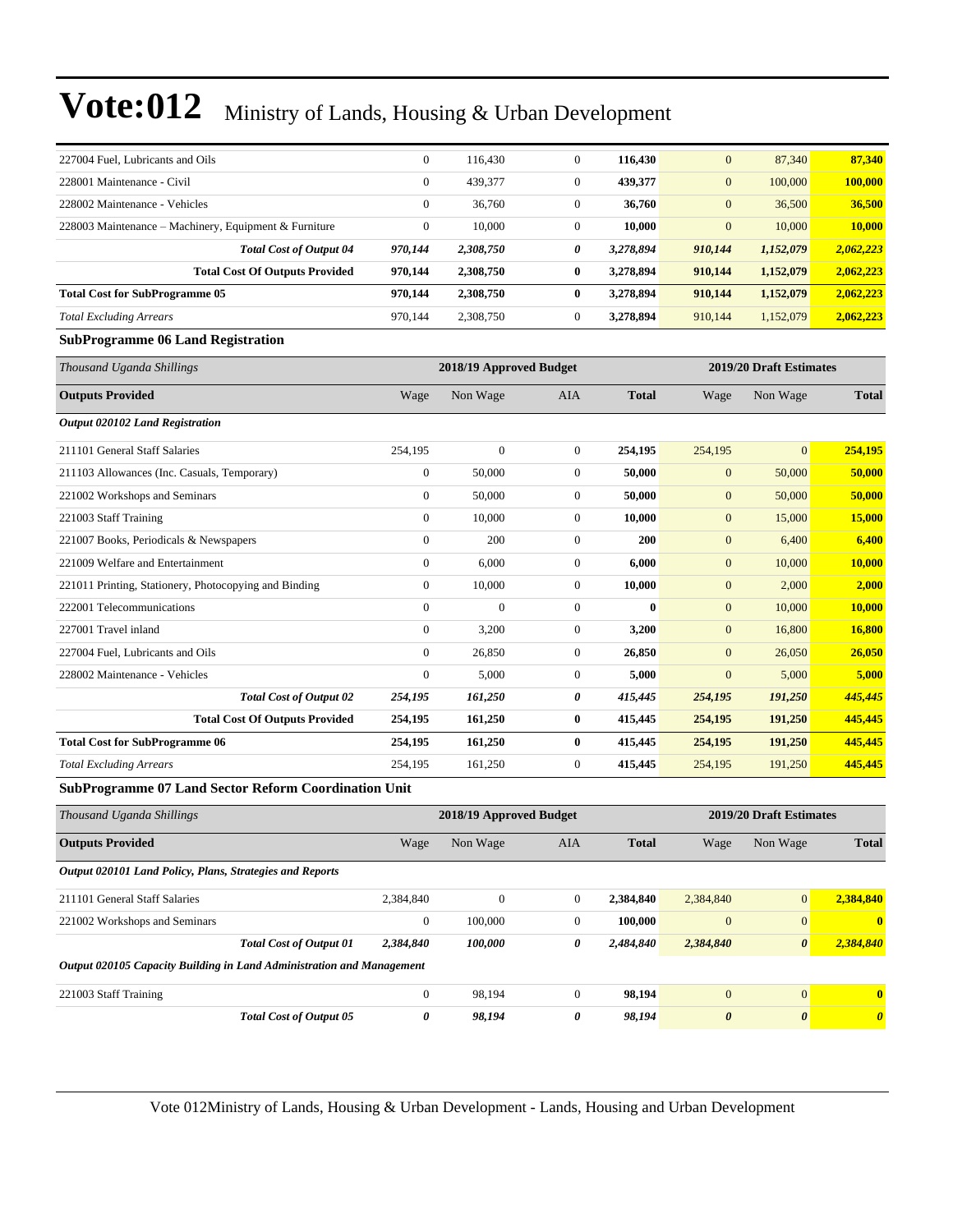#### *Output 020106 Land Information Management*

| 211102 Contract Staff Salaries                           | 577,177                   | $\overline{0}$ | $\boldsymbol{0}$      | 577,177      | 577,177                   | $\overline{0}$            | 577,177          |
|----------------------------------------------------------|---------------------------|----------------|-----------------------|--------------|---------------------------|---------------------------|------------------|
| 211103 Allowances (Inc. Casuals, Temporary)              | $\boldsymbol{0}$          | 50,891         | $\boldsymbol{0}$      | 50,891       | $\boldsymbol{0}$          | $\overline{0}$            | $\bf{0}$         |
| 212101 Social Security Contributions                     | $\boldsymbol{0}$          | 57,718         | $\mathbf{0}$          | 57,718       | $\boldsymbol{0}$          | 57,718                    | 57,718           |
| 221001 Advertising and Public Relations                  | $\boldsymbol{0}$          | 50,000         | $\mathbf{0}$          | 50,000       | $\boldsymbol{0}$          | $\overline{0}$            | $\bf{0}$         |
| 221002 Workshops and Seminars                            | $\boldsymbol{0}$          | 100,167        | $\mathbf{0}$          | 100,167      | $\mathbf{0}$              | $\overline{0}$            | $\bf{0}$         |
| 221008 Computer supplies and Information Technology (IT) | $\boldsymbol{0}$          | 370,000        | $\boldsymbol{0}$      | 370,000      | $\mathbf{0}$              | 212,479                   | 212,479          |
| 221009 Welfare and Entertainment                         | $\boldsymbol{0}$          | 40,000         | $\boldsymbol{0}$      | 40,000       | $\boldsymbol{0}$          | $\overline{0}$            | $\bf{0}$         |
| 221011 Printing, Stationery, Photocopying and Binding    | $\mathbf{0}$              | 625,983        | $\mathbf{0}$          | 625,983      | $\mathbf{0}$              | 625,983                   | 625,983          |
| 221012 Small Office Equipment                            | $\boldsymbol{0}$          | 20,000         | $\mathbf{0}$          | 20,000       | $\boldsymbol{0}$          | 20,000                    | 20,000           |
| 222001 Telecommunications                                | $\mathbf{0}$              | 80,000         | $\boldsymbol{0}$      | 80,000       | $\boldsymbol{0}$          | $\overline{0}$            | $\bf{0}$         |
| 222003 Information and communications technology (ICT)   | $\boldsymbol{0}$          | 298,180        | $\boldsymbol{0}$      | 298,180      | $\mathbf{0}$              | 1,023,028                 | 1,023,028        |
| 223001 Property Expenses                                 | $\boldsymbol{0}$          | 50,000         | $\boldsymbol{0}$      | 50,000       | $\boldsymbol{0}$          | $\mathbf{0}$              | $\bf{0}$         |
| 223004 Guard and Security services                       | $\mathbf{0}$              | 374,250        | $\mathbf{0}$          | 374,250      | $\boldsymbol{0}$          | 691,375                   | 691,375          |
| 223005 Electricity                                       | $\boldsymbol{0}$          | 101,199        | $\boldsymbol{0}$      | 101,199      | $\boldsymbol{0}$          | 520,000                   | 520,000          |
| 223006 Water                                             | $\overline{0}$            | 40,000         | $\boldsymbol{0}$      | 40,000       | $\mathbf{0}$              | 60,000                    | 60,000           |
| 224004 Cleaning and Sanitation                           | $\boldsymbol{0}$          | 78,000         | $\boldsymbol{0}$      | 78,000       | $\mathbf{0}$              | $\overline{0}$            | $\bf{0}$         |
| 224005 Uniforms, Beddings and Protective Gear            | $\boldsymbol{0}$          | 150,000        | $\boldsymbol{0}$      | 150,000      | $\boldsymbol{0}$          | $\mathbf{0}$              | $\bf{0}$         |
| 227001 Travel inland                                     | $\mathbf{0}$              | 300,000        | $\mathbf{0}$          | 300,000      | $\mathbf{0}$              | $\overline{0}$            | $\bf{0}$         |
| 227004 Fuel, Lubricants and Oils                         | $\boldsymbol{0}$          | 250,000        | $\mathbf{0}$          | 250,000      | $\boldsymbol{0}$          | 150,000                   | <b>150,000</b>   |
| 228001 Maintenance - Civil                               | $\overline{0}$            | 100,000        | $\mathbf{0}$          | 100,000      | $\mathbf{0}$              | $\overline{0}$            | $\bf{0}$         |
| 228002 Maintenance - Vehicles                            | $\boldsymbol{0}$          | 200,000        | $\boldsymbol{0}$      | 200,000      | $\mathbf{0}$              | 130,000                   | 130,000          |
| 228003 Maintenance – Machinery, Equipment & Furniture    | $\boldsymbol{0}$          | 380,000        | $\boldsymbol{0}$      | 380,000      | $\boldsymbol{0}$          | $\overline{0}$            | $\bf{0}$         |
| Total Cost of Output 06                                  | 577,177                   | 3,716,388      | 0                     | 4,293,565    | 577,177                   | 3,490,582                 | 4,067,759        |
| <b>Total Cost Of Outputs Provided</b>                    | 2,962,017                 | 3,914,582      | $\bf{0}$              | 6,876,599    | 2,962,017                 | 3,490,582                 | 6,452,599        |
| <b>Outputs Funded</b>                                    | Wage                      | Non Wage       | AIA                   | <b>Total</b> | Wage                      | Non Wage                  | <b>Total</b>     |
| <b>Output 020151 Ministry Zonal Offices</b>              |                           |                |                       |              |                           |                           |                  |
| 263104 Transfers to other govt. Units (Current)          | $\mathbf{0}$              | 3,000,000      | $\mathbf{0}$          | 3,000,000    | $\mathbf{0}$              | 3,000,000                 | 3,000,000        |
| o/w Kampala                                              | $\theta$                  | 200,000        | 0                     | 200,000      | $\boldsymbol{\theta}$     | $\boldsymbol{\theta}$     | $\bf{0}$         |
| o/w Wakiso                                               | $\theta$                  | 300,000        | 0                     | 300,000      | $\boldsymbol{\theta}$     | $\theta$                  | $\bf{0}$         |
| o/w Masaka                                               | 0                         | 200,000        | 0                     | 200,000      | $\boldsymbol{\theta}$     | $\boldsymbol{\theta}$     | $\bf{0}$         |
| o/w Mukono                                               | 0                         | 200,000        | $\theta$              | 200,000      | $\boldsymbol{\theta}$     | $\boldsymbol{\mathit{0}}$ | $\bf{0}$         |
| o/w Kibaale                                              | 0                         | 150,000        | 0                     | 150,000      | $\boldsymbol{\theta}$     | $\boldsymbol{\mathit{0}}$ | $\bf{0}$         |
| o/w Mbarara                                              | $\boldsymbol{\mathit{0}}$ | 200,000        | $\boldsymbol{\theta}$ | 200,000      | $\boldsymbol{\mathit{0}}$ | $\boldsymbol{\mathit{0}}$ | $\bf{0}$         |
| o/w Jinja                                                | $\boldsymbol{\theta}$     | 200,000        | $\theta$              | 200,000      | $\boldsymbol{\theta}$     | $\boldsymbol{\mathit{0}}$ | $\bf{0}$         |
| o/w Lira                                                 | 0                         | 150,000        | $\theta$              | 150,000      | $\boldsymbol{\theta}$     | $\boldsymbol{\theta}$     | $\bf{0}$         |
| o/w Arua                                                 | $\boldsymbol{\mathit{0}}$ | 150,000        | $\theta$              | 150,000      | $\boldsymbol{\mathit{0}}$ | $\boldsymbol{\mathit{0}}$ | $\boldsymbol{0}$ |
| o/w Mbale                                                | 0                         | 150,000        | $\theta$              | 150,000      | $\boldsymbol{\theta}$     | $\boldsymbol{\theta}$     | $\bf{0}$         |
| o/w Kabarole                                             | $\boldsymbol{\mathit{0}}$ | 150,000        | $\theta$              | 150,000      | $\boldsymbol{\mathit{0}}$ | $\boldsymbol{\mathit{0}}$ | $\bf{0}$         |
| o/w Gulu                                                 | $\boldsymbol{\theta}$     | 150,000        | $\theta$              | 150,000      | $\boldsymbol{\theta}$     | $\boldsymbol{\mathit{0}}$ | $\bf{0}$         |
| o/w Masindi                                              | 0                         | 150,000        | 0                     | 150,000      | $\boldsymbol{\mathit{0}}$ | $\boldsymbol{\theta}$     | $\bf{0}$         |
|                                                          |                           |                |                       |              |                           |                           |                  |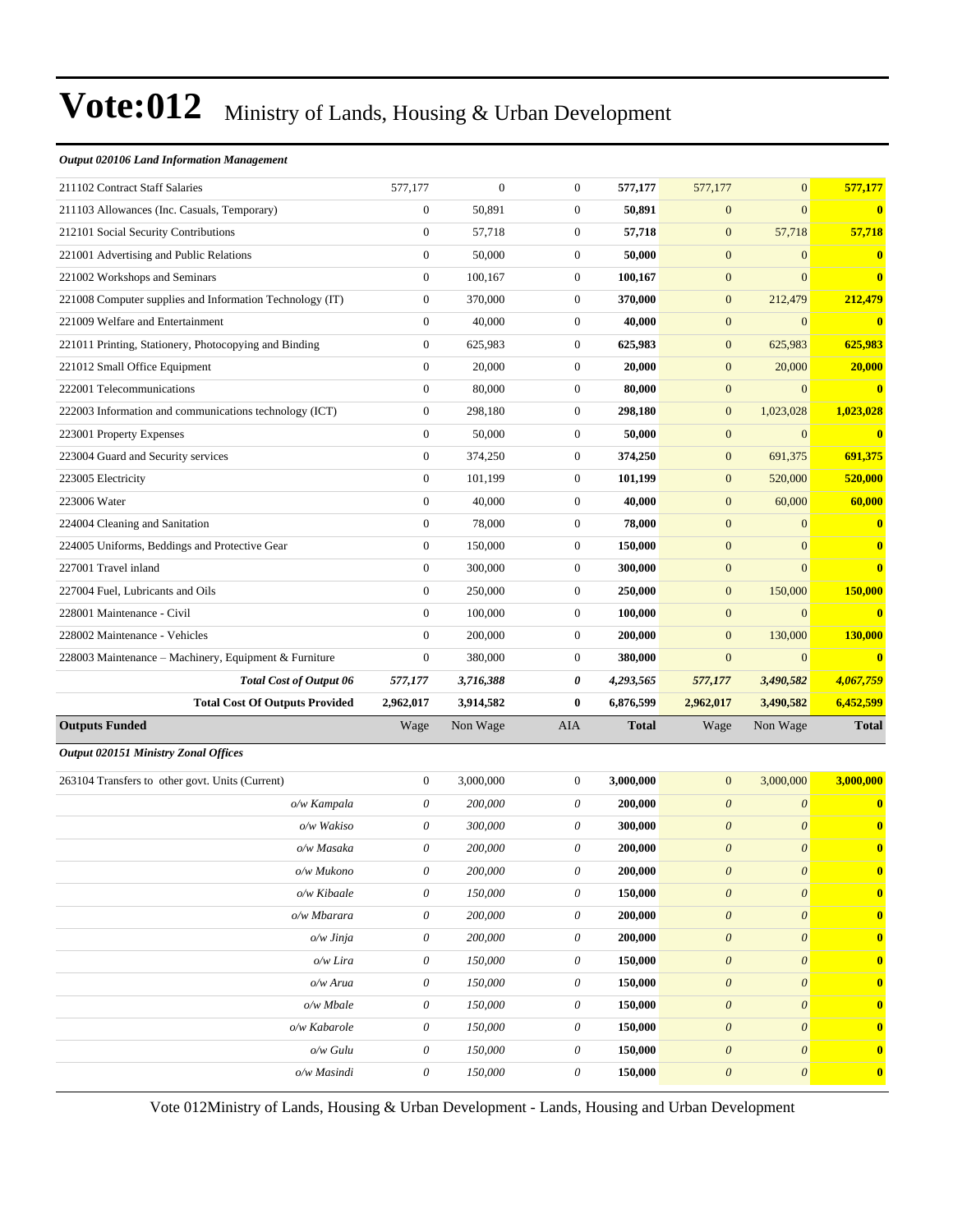| o/w Additional new 6 MZO's                                                          | 0                | 650,000                              | $\theta$                  | 650,000      | $\boldsymbol{\theta}$        | $\theta$                | $\bf{0}$         |
|-------------------------------------------------------------------------------------|------------------|--------------------------------------|---------------------------|--------------|------------------------------|-------------------------|------------------|
| o/w Kampala                                                                         | 0                | 0                                    | $\theta$                  | $\bf{0}$     | $\boldsymbol{\theta}$        | 200,000                 | 200,000          |
| o/w Wakiso                                                                          | 0                | 0                                    | $\boldsymbol{\mathit{0}}$ | $\bf{0}$     | $\boldsymbol{\theta}$        | 300,000                 | 300,000          |
| o/w Masaka                                                                          | 0                | $\boldsymbol{\mathit{0}}$            | $\theta$                  | $\bf{0}$     | $\boldsymbol{\theta}$        | 200,000                 | 200,000          |
| o/w Mukono                                                                          | 0                | $\boldsymbol{\mathit{0}}$            | $\boldsymbol{\mathit{0}}$ | $\bf{0}$     | $\boldsymbol{\theta}$        | 200,000                 | 200,000          |
| o/w Kibaale                                                                         | 0                | $\boldsymbol{\mathit{0}}$            | $\boldsymbol{\mathit{0}}$ | $\bf{0}$     | $\boldsymbol{\theta}$        | 150,000                 | 150,000          |
| o/w Mbarara                                                                         | 0                | $\boldsymbol{\mathit{0}}$            | $\boldsymbol{\mathit{0}}$ | $\bf{0}$     | $\boldsymbol{\theta}$        | 200,000                 | 200,000          |
| o/w Jinja                                                                           | 0                | 0                                    | $\boldsymbol{\mathit{0}}$ | $\bf{0}$     | $\boldsymbol{\theta}$        | 200,000                 | 200,000          |
| o/w Lira                                                                            | 0                | $\boldsymbol{\mathit{0}}$            | $\theta$                  | $\bf{0}$     | $\boldsymbol{\theta}$        | 150,000                 | 150,000          |
| o/w Arua                                                                            | 0                | $\boldsymbol{\mathit{0}}$            | $\theta$                  | $\bf{0}$     | $\boldsymbol{\theta}$        | 150,000                 | 150,000          |
| o/w Mbale                                                                           | 0                | $\boldsymbol{\mathit{0}}$            | $\boldsymbol{\mathit{0}}$ | $\bf{0}$     | $\boldsymbol{\theta}$        | 150,000                 | 150,000          |
| o/w Kabarole                                                                        | 0                | $\boldsymbol{\mathit{0}}$            | $\boldsymbol{\mathit{0}}$ | $\bf{0}$     | $\boldsymbol{\theta}$        | 150,000                 | 150,000          |
| o/w Gulu                                                                            | 0                | 0                                    | $\boldsymbol{\mathit{0}}$ | $\bf{0}$     | $\boldsymbol{\theta}$        | 150,000                 | 150,000          |
| o/w Masindi                                                                         | 0                | $\theta$                             | $\theta$                  | $\bf{0}$     | $\boldsymbol{\theta}$        | 150,000                 | 150,000          |
| o/w Additional 6 News                                                               | 0                | $\theta$                             | $\boldsymbol{\mathit{0}}$ | $\bf{0}$     | $\theta$                     | 650,000                 | 650,000          |
| <b>Total Cost of Output 51</b>                                                      | 0                | 3,000,000                            | 0                         | 3,000,000    | $\boldsymbol{\theta}$        | 3,000,000               | 3,000,000        |
| <b>Total Cost Of Outputs Funded</b>                                                 | $\bf{0}$         | 3,000,000                            | $\bf{0}$                  | 3,000,000    | $\bf{0}$                     | 3,000,000               | 3,000,000        |
| <b>Total Cost for SubProgramme 07</b>                                               | 2,962,017        | 6,914,582                            | $\bf{0}$                  | 9,876,599    | 2,962,017                    | 6,490,582               | 9,452,599        |
|                                                                                     |                  |                                      |                           |              |                              |                         |                  |
| <b>Total Excluding Arrears</b>                                                      | 2,962,017        | 6,914,582                            | $\boldsymbol{0}$          | 9,876,599    | 2,962,017                    | 6,490,582               | 9,452,599        |
| <b>SubProgramme 08 Valuation</b>                                                    |                  |                                      |                           |              |                              |                         |                  |
| Thousand Uganda Shillings                                                           |                  | 2018/19 Approved Budget              |                           |              |                              | 2019/20 Draft Estimates |                  |
| <b>Outputs Provided</b>                                                             | Wage             | Non Wage                             | AIA                       | <b>Total</b> | Wage                         | Non Wage                | <b>Total</b>     |
| Output 020103 Inspection and Valuation of Land and Property                         |                  |                                      |                           |              |                              |                         |                  |
| 211101 General Staff Salaries                                                       | $\boldsymbol{0}$ | $\boldsymbol{0}$                     | $\boldsymbol{0}$          | $\bf{0}$     |                              | $\mathbf{0}$            |                  |
| 211102 Contract Staff Salaries                                                      | $\boldsymbol{0}$ | $\boldsymbol{0}$                     | $\boldsymbol{0}$          | $\bf{0}$     | 135,250                      | $\mathbf{0}$            | 135,250          |
|                                                                                     | $\boldsymbol{0}$ |                                      | $\boldsymbol{0}$          | $\bf{0}$     | 120,000                      |                         | 120,000          |
| 211103 Allowances (Inc. Casuals, Temporary)<br>212101 Social Security Contributions | $\boldsymbol{0}$ | $\boldsymbol{0}$<br>$\boldsymbol{0}$ | $\boldsymbol{0}$          | $\bf{0}$     | $\mathbf{0}$<br>$\mathbf{0}$ | 40,000<br>12,000        | 40,000<br>12,000 |
|                                                                                     | $\overline{0}$   | $\boldsymbol{0}$                     | $\boldsymbol{0}$          | $\bf{0}$     | $\mathbf{0}$                 | 200,000                 | 200,000          |
| 221002 Workshops and Seminars<br>221003 Staff Training                              | $\boldsymbol{0}$ | $\mathbf{0}$                         | $\mathbf{0}$              | $\bf{0}$     | $\mathbf{0}$                 | 220,000                 | 220,000          |
| 221008 Computer supplies and Information Technology (IT)                            | $\boldsymbol{0}$ | $\boldsymbol{0}$                     | $\mathbf{0}$              | $\bf{0}$     | $\overline{0}$               | 84,000                  | 84,000           |
| 221009 Welfare and Entertainment                                                    | $\boldsymbol{0}$ | $\boldsymbol{0}$                     | $\boldsymbol{0}$          | $\bf{0}$     | $\mathbf{0}$                 |                         | 50,000           |
| 221011 Printing, Stationery, Photocopying and Binding                               | $\overline{0}$   | $\boldsymbol{0}$                     | $\boldsymbol{0}$          | 0            | $\mathbf{0}$                 | 50,000<br>72,000        | 72,000           |
| 221017 Subscriptions                                                                | $\overline{0}$   | $\boldsymbol{0}$                     | $\boldsymbol{0}$          | $\bf{0}$     | $\boldsymbol{0}$             | 10,000                  | 10,000           |
| 222001 Telecommunications                                                           | $\mathbf{0}$     | $\boldsymbol{0}$                     | $\boldsymbol{0}$          | 0            | $\mathbf{0}$                 | 15,000                  | 15,000           |
| 227001 Travel inland                                                                | $\mathbf{0}$     | $\boldsymbol{0}$                     | $\boldsymbol{0}$          | $\bf{0}$     | $\mathbf{0}$                 | 330,000                 | 330,000          |
| 227002 Travel abroad                                                                | $\boldsymbol{0}$ | $\boldsymbol{0}$                     | $\boldsymbol{0}$          | 0            | $\mathbf{0}$                 | 140,731                 | <b>140,731</b>   |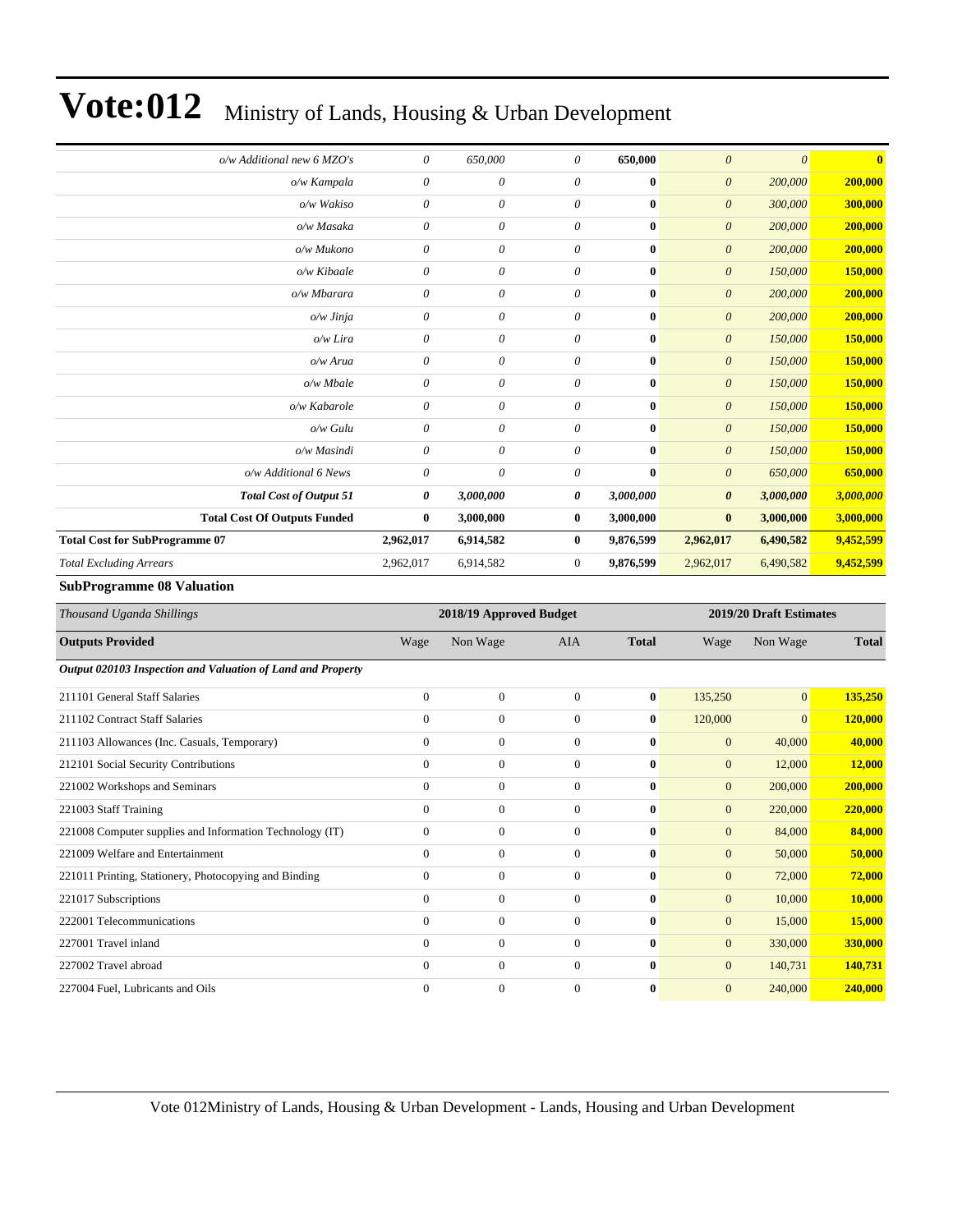| 228002 Maintenance - Vehicles                                          | $\overline{0}$                                     | $\boldsymbol{0}$ | $\mathbf{0}$     | $\bf{0}$         | $\mathbf{0}$ | 80,000                 | 80,000       |
|------------------------------------------------------------------------|----------------------------------------------------|------------------|------------------|------------------|--------------|------------------------|--------------|
| <b>Total Cost of Output 03</b>                                         | $\boldsymbol{\theta}$                              | 0                | 0                | 0                | 255,250      | 1,493,731              | 1,748,981    |
| <b>Total Cost Of Outputs Provided</b>                                  | $\bf{0}$                                           | 0                | $\bf{0}$         | $\bf{0}$         | 255,250      | 1,493,731              | 1,748,981    |
| <b>Total Cost for SubProgramme 08</b>                                  | $\bf{0}$                                           | 0                | $\bf{0}$         | $\bf{0}$         | 255,250      | 1,493,731              | 1,748,981    |
| <b>Total Excluding Arrears</b>                                         | $\mathbf{0}$                                       | $\mathbf{0}$     | $\mathbf{0}$     | $\bf{0}$         | 255,250      | 1,493,731              | 1,748,981    |
| <b>Development Budget Estimates</b>                                    |                                                    |                  |                  |                  |              |                        |              |
| Project 1289 Competitiveness and Enterprise Development Project [CEDP] |                                                    |                  |                  |                  |              |                        |              |
| Thousand Uganda Shillings                                              | 2019/20 Draft Estimates<br>2018/19 Approved Budget |                  |                  |                  |              |                        |              |
| <b>Outputs Provided</b>                                                | <b>GoU Dev't External Fin</b>                      |                  | AIA              | <b>Total</b>     |              | GoU Dev't External Fin | <b>Total</b> |
| Output 020103 Inspection and Valuation of Land and Property            |                                                    |                  |                  |                  |              |                        |              |
| 211103 Allowances (Inc. Casuals, Temporary)                            | $\mathbf{0}$                                       | $\boldsymbol{0}$ | $\boldsymbol{0}$ | $\bf{0}$         | 340,500      | $\overline{0}$         | 340,500      |
| 221001 Advertising and Public Relations                                | $\mathbf{0}$                                       | $\boldsymbol{0}$ | $\boldsymbol{0}$ | $\bf{0}$         | 10,000       | $\mathbf{0}$           | 10,000       |
| 221002 Workshops and Seminars                                          | 125,000                                            | $\boldsymbol{0}$ | $\boldsymbol{0}$ | 125,000          | 255,000      | $\mathbf{0}$           | 255,000      |
| 221003 Staff Training                                                  | $\mathbf{0}$                                       | $\boldsymbol{0}$ | $\overline{0}$   | $\bf{0}$         | 360,000      | $\mathbf{0}$           | 360,000      |
| 221008 Computer supplies and Information Technology (IT)               | 70,000                                             | $\boldsymbol{0}$ | $\boldsymbol{0}$ | 70,000           | 70,000       | $\mathbf{0}$           | 70,000       |
| 225001 Consultancy Services- Short term                                | $\boldsymbol{0}$                                   | $\boldsymbol{0}$ | $\boldsymbol{0}$ | $\bf{0}$         | 500,000      | $\mathbf{0}$           | 500,000      |
| 225002 Consultancy Services-Long-term                                  | $\boldsymbol{0}$                                   | $\boldsymbol{0}$ | $\boldsymbol{0}$ | $\bf{0}$         | 500,000      | $\mathbf{0}$           | 500,000      |
| 227001 Travel inland                                                   | $\mathbf{0}$                                       | $\boldsymbol{0}$ | $\boldsymbol{0}$ | $\bf{0}$         | 300,000      | $\mathbf{0}$           | 300,000      |
| 227004 Fuel, Lubricants and Oils                                       | $\mathbf{0}$                                       | $\boldsymbol{0}$ | $\boldsymbol{0}$ | $\bf{0}$         | 242,000      | $\mathbf{0}$           | 242,000      |
| 228002 Maintenance - Vehicles                                          | $\mathbf{0}$                                       | $\overline{0}$   | $\boldsymbol{0}$ | $\bf{0}$         | 17,500       | $\mathbf{0}$           | 17,500       |
| Total Cost Of Output 020103                                            | 195,000                                            | 0                | 0                | 195,000          | 2,595,000    | $\boldsymbol{\theta}$  | 2,595,000    |
| <b>Output 020106 Land Information Management</b>                       |                                                    |                  |                  |                  |              |                        |              |
| 211102 Contract Staff Salaries                                         | $\mathbf{0}$                                       | 201,600          | $\boldsymbol{0}$ | 201,600          | $\mathbf{0}$ | 178,100                | 178,100      |
| 211103 Allowances (Inc. Casuals, Temporary)                            | $\boldsymbol{0}$                                   | 241,600          | $\boldsymbol{0}$ | 241,600          | 150,000      | 100,000                | 250,000      |
| 212101 Social Security Contributions                                   | $\boldsymbol{0}$                                   | 21,600           | $\boldsymbol{0}$ | 21,600           | $\mathbf{0}$ | $\boldsymbol{0}$       | $\bf{0}$     |
| 212201 Social Security Contributions                                   | $\mathbf{0}$                                       | $\overline{0}$   | $\mathbf{0}$     | $\bf{0}$         | $\mathbf{0}$ | 1,780                  | 1,780        |
| 221002 Workshops and Seminars                                          | $\boldsymbol{0}$                                   | 238,295          | $\boldsymbol{0}$ | 238,295          | 100,000      | 370,000                | 470,000      |
| 221003 Staff Training                                                  | $\mathbf{0}$                                       | 30,000           | $\boldsymbol{0}$ | 30,000           | $\mathbf{0}$ | 86,250                 | 86,250       |
| 221005 Hire of Venue (chairs, projector, etc)                          | $\mathbf{0}$                                       | $\boldsymbol{0}$ | $\overline{0}$   | $\bf{0}$         | $\mathbf{0}$ | 100,000                | 100,000      |
| 221008 Computer supplies and Information Technology (IT)               | $\boldsymbol{0}$                                   | $\boldsymbol{0}$ | $\boldsymbol{0}$ | $\boldsymbol{0}$ | $\mathbf{0}$ | 450,000                | 450,000      |
| 221009 Welfare and Entertainment                                       | $\boldsymbol{0}$                                   | 16,000           | $\boldsymbol{0}$ | 16,000           | $\mathbf{0}$ | 67,967                 | 67,967       |
| 222003 Information and communications technology (ICT)                 | $\boldsymbol{0}$                                   | $\boldsymbol{0}$ | $\boldsymbol{0}$ | $\bf{0}$         | $\mathbf{0}$ | 1,300,000              | 1,300,000    |
| 225001 Consultancy Services- Short term                                | $\mathbf{0}$                                       | 1,959,270        | $\boldsymbol{0}$ | 1,959,270        | $\mathbf{0}$ | 2,087,500              | 2,087,500    |
| 225002 Consultancy Services-Long-term                                  | $\mathbf{0}$                                       | 82,834,080       | 0                | 82,834,080       | 400,000      | 25,607,088             | 26,007,088   |
| 226001 Insurances                                                      | $\overline{0}$                                     | 268,000          | $\boldsymbol{0}$ | 268,000          | $\mathbf{0}$ | 395                    | <b>395</b>   |
| 227001 Travel inland                                                   | $\mathbf{0}$                                       | 770,000          | $\boldsymbol{0}$ | 770,000          | 200,000      | 937,500                | 1,137,500    |
| 227002 Travel abroad                                                   | $\boldsymbol{0}$                                   | 387,600          | $\boldsymbol{0}$ | 387,600          | $\mathbf{0}$ | 262,500                | 262,500      |
| 227004 Fuel, Lubricants and Oils                                       | $\mathbf{0}$                                       | 500,000          | $\boldsymbol{0}$ | 500,000          | 120,000      | 254,000                | 374,000      |
| 228001 Maintenance - Civil                                             | $\boldsymbol{0}$                                   | $\boldsymbol{0}$ | $\boldsymbol{0}$ | $\bf{0}$         | $\mathbf{0}$ | 254,000                | 254,000      |
| 228002 Maintenance - Vehicles                                          | $\overline{0}$                                     | 239,820          | $\boldsymbol{0}$ | 239,820          | 105,000      | 412,920                | 517,920      |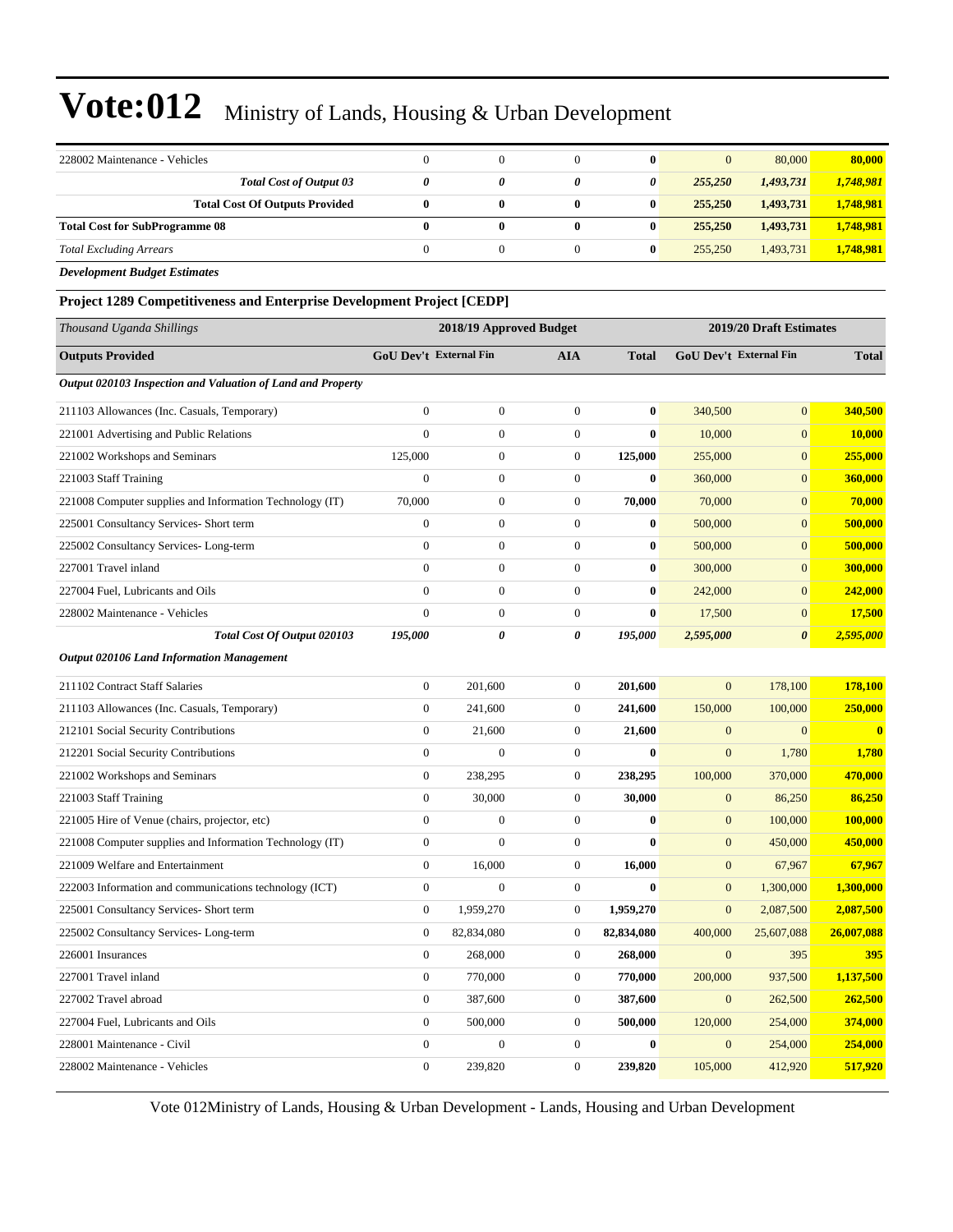| 228003 Maintenance – Machinery, Equipment & Furniture                  | $\overline{0}$ | $\mathbf{0}$                  | $\mathbf{0}$   | $\mathbf{0}$ | $\mathbf{0}$                  | 200,000               | 200,000      |
|------------------------------------------------------------------------|----------------|-------------------------------|----------------|--------------|-------------------------------|-----------------------|--------------|
| Total Cost Of Output 020106                                            | 0              | 87,707,865                    | 0              | 87,707,865   | 1,075,000                     | 32,670,000            | 33,745,000   |
| <b>Total Cost for Outputs Provided</b>                                 | 195,000        | 87,707,865                    | $\mathbf{0}$   | 87,902,865   | 3,670,000                     | 32,670,000            | 36,340,000   |
| <b>Capital Purchases</b>                                               |                | <b>GoU Dev't External Fin</b> | <b>AIA</b>     | <b>Total</b> | <b>GoU Dev't External Fin</b> |                       | <b>Total</b> |
| Output 020175 Purchase of Motor Vehicles and Other Transport Equipment |                |                               |                |              |                               |                       |              |
| 312201 Transport Equipment                                             | 3,655,000      | 2,575,000                     | $\theta$       | 6,230,000    | 380,000                       | $\mathbf{0}$          | 380,000      |
| 312202 Machinery and Equipment                                         | $\overline{0}$ | 4,217,135                     | $\overline{0}$ | 4,217,135    | $\overline{0}$                | $\mathbf{0}$          | $\mathbf{0}$ |
| Total Cost Of Output 020175                                            | 3,655,000      | 6,792,135                     | 0              | 10,447,135   | 380,000                       | $\boldsymbol{\theta}$ | 380,000      |
| <b>Total Cost for Capital Purchases</b>                                | 3,655,000      | 6,792,135                     | $\overline{0}$ | 10,447,135   | 380,000                       | $\overline{0}$        | 380,000      |
| <b>Total Cost for Project: 1289</b>                                    | 3,850,000      | 94,500,000                    | $\overline{0}$ | 98,350,000   | 4,050,000                     | 32,670,000            | 36,720,000   |
| <b>Total Excluding Arrears</b>                                         | 3,850,000      | 94,500,000                    | $\theta$       | 98,350,000   | 4,050,000                     | 32,670,000            | 36,720,000   |
|                                                                        | GoU            | <b>External Fin</b>           | <b>AIA</b>     | <b>Total</b> | GoU                           | <b>External Fin</b>   | <b>Total</b> |
| <b>Total Cost for Programme 01</b>                                     | 19,515,326     | 94,500,000                    | $\mathbf{0}$   | 114,015,326  | 18,712,636                    | 32,670,000            | 51,382,636   |
| <b>Total Excluding Arrears</b>                                         | 19,515,326     | 94,500,000                    | $\theta$       | 114,015,326  | 18,712,636                    | 32,670,000            | 51,382,636   |
| .<br>$- - - -$                                                         |                |                               |                |              |                               |                       |              |

*Programmme 02 Physical Planning and Urban Development*

*Recurrent Budget Estimates*

#### **SubProgramme 11 Office of Director Physical Planning & Urban Devt**

| Thousand Uganda Shillings                                                      |                | 2018/19 Approved Budget |                |              | 2019/20 Draft Estimates |                       |                         |
|--------------------------------------------------------------------------------|----------------|-------------------------|----------------|--------------|-------------------------|-----------------------|-------------------------|
| <b>Outputs Provided</b>                                                        | Wage           | Non Wage                | <b>AIA</b>     | <b>Total</b> | Wage                    | Non Wage              | <b>Total</b>            |
| Output 020201 Physical Planning Policies, Strategies, Guidelines and Standards |                |                         |                |              |                         |                       |                         |
| 211101 General Staff Salaries                                                  | 36,483         | $\mathbf{0}$            | $\overline{0}$ | 36.483       | 36,483                  | $\overline{0}$        | 36,483                  |
| 211103 Allowances (Inc. Casuals, Temporary)                                    | $\mathbf{0}$   | 7,000                   | $\Omega$       | 7,000        | $\overline{0}$          | $\overline{0}$        | $\mathbf{0}$            |
| 221009 Welfare and Entertainment                                               | $\mathbf{0}$   | 2,100                   | $\overline{0}$ | 2,100        | $\overline{0}$          | $\overline{0}$        | $\mathbf{0}$            |
| 227001 Travel inland                                                           | $\Omega$       | 5,394                   | $\overline{0}$ | 5,394        | $\overline{0}$          | $\overline{0}$        | $\overline{\mathbf{0}}$ |
| 227004 Fuel, Lubricants and Oils                                               | $\theta$       | 5,506                   | $\overline{0}$ | 5,506        | $\overline{0}$          | $\mathbf{0}$          | $\overline{\mathbf{0}}$ |
| <b>Total Cost of Output 01</b>                                                 | 36,483         | 20,000                  | 0              | 56,483       | 36,483                  | $\boldsymbol{\theta}$ | 36,483                  |
| <b>Output 020202 Field Inspection</b>                                          |                |                         |                |              |                         |                       |                         |
| 211103 Allowances (Inc. Casuals, Temporary)                                    | $\mathbf{0}$   | $\mathbf{0}$            | $\overline{0}$ | $\bf{0}$     | $\mathbf{0}$            | 7,000                 | 7,000                   |
| 221009 Welfare and Entertainment                                               | $\overline{0}$ | $\mathbf{0}$            | $\overline{0}$ | $\bf{0}$     | $\mathbf{0}$            | 2,100                 | 2,100                   |
| 227001 Travel inland                                                           | $\mathbf{0}$   | $\mathbf{0}$            | $\overline{0}$ | $\mathbf{0}$ | $\mathbf{0}$            | 5,394                 | 5,394                   |
| 227004 Fuel, Lubricants and Oils                                               | $\mathbf{0}$   | $\mathbf{0}$            | $\Omega$       | $\mathbf{0}$ | $\mathbf{0}$            | 5,506                 | 5,506                   |
| <b>Total Cost of Output 02</b>                                                 | 0              | 0                       | 0              | 0            | $\boldsymbol{\theta}$   | 20,000                | 20,000                  |
| <b>Total Cost Of Outputs Provided</b>                                          | 36,483         | 20,000                  | $\bf{0}$       | 56,483       | 36,483                  | 20,000                | 56,483                  |
| <b>Total Cost for SubProgramme 11</b>                                          | 36,483         | 20,000                  | $\mathbf{0}$   | 56,483       | 36,483                  | 20,000                | 56,483                  |
| <b>Total Excluding Arrears</b>                                                 | 36,483         | 20,000                  | $\mathbf{0}$   | 56,483       | 36,483                  | 20,000                | 56,483                  |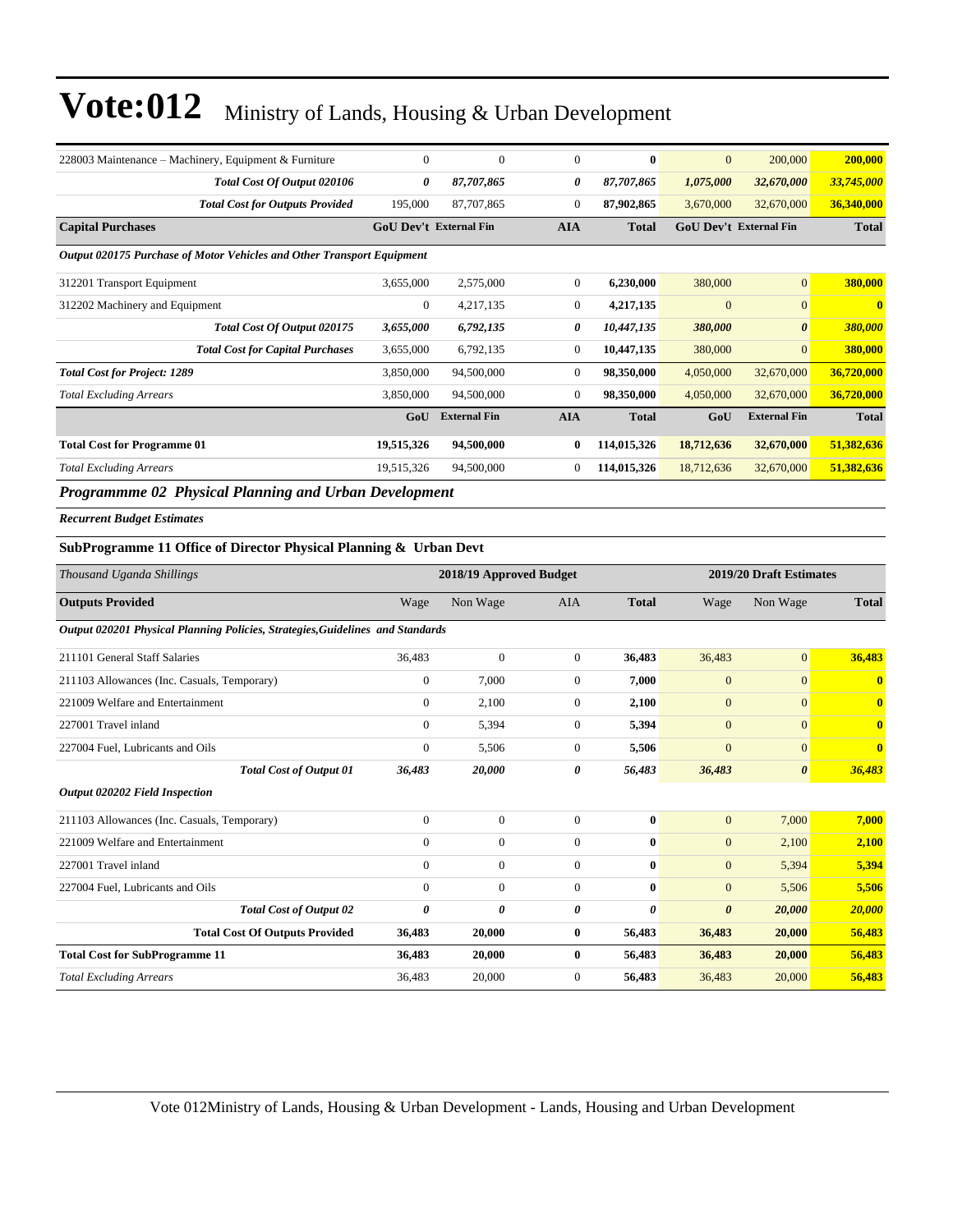#### **SubProgramme 12 Land use Regulation and Compliance**

| Thousand Uganda Shillings                                                      |                  | 2018/19 Approved Budget |                  |              | 2019/20 Draft Estimates |              |               |  |
|--------------------------------------------------------------------------------|------------------|-------------------------|------------------|--------------|-------------------------|--------------|---------------|--|
| <b>Outputs Provided</b>                                                        | Wage             | Non Wage                | AIA              | <b>Total</b> | Wage                    | Non Wage     | <b>Total</b>  |  |
| Output 020201 Physical Planning Policies, Strategies, Guidelines and Standards |                  |                         |                  |              |                         |              |               |  |
| 211101 General Staff Salaries                                                  | 301,810          | $\mathbf{0}$            | $\mathbf{0}$     | 301,810      | 301,810                 | $\mathbf{0}$ | 301,810       |  |
| 211103 Allowances (Inc. Casuals, Temporary)                                    | $\boldsymbol{0}$ | 22,000                  | $\boldsymbol{0}$ | 22,000       | $\mathbf{0}$            | $\mathbf{0}$ | $\mathbf{0}$  |  |
| 221002 Workshops and Seminars                                                  | $\mathbf{0}$     | 28,000                  | $\boldsymbol{0}$ | 28,000       | $\boldsymbol{0}$        | $\mathbf{0}$ | $\mathbf{0}$  |  |
| 221003 Staff Training                                                          | $\boldsymbol{0}$ | 1,000                   | $\mathbf{0}$     | 1,000        | $\mathbf{0}$            | $\mathbf{0}$ | $\bf{0}$      |  |
| 221007 Books, Periodicals & Newspapers                                         | $\boldsymbol{0}$ | 2,000                   | $\mathbf{0}$     | 2,000        | $\boldsymbol{0}$        | 1,200        | 1,200         |  |
| 221009 Welfare and Entertainment                                               | $\boldsymbol{0}$ | 3,000                   | $\boldsymbol{0}$ | 3,000        | $\mathbf{0}$            | 4,000        | 4,000         |  |
| 221011 Printing, Stationery, Photocopying and Binding                          | $\boldsymbol{0}$ | 10,000                  | $\boldsymbol{0}$ | 10,000       | $\mathbf{0}$            | $\mathbf{0}$ | $\bf{0}$      |  |
| 222001 Telecommunications                                                      | $\boldsymbol{0}$ | $\boldsymbol{0}$        | $\mathbf{0}$     | $\bf{0}$     | $\boldsymbol{0}$        | $\mathbf{0}$ | $\bf{0}$      |  |
| 225001 Consultancy Services- Short term                                        | $\boldsymbol{0}$ | $\boldsymbol{0}$        | $\mathbf{0}$     | $\bf{0}$     | $\mathbf{0}$            | 140,000      | 140,000       |  |
| 227001 Travel inland                                                           | $\overline{0}$   | 45,000                  | $\boldsymbol{0}$ | 45,000       | $\mathbf{0}$            | 30,000       | 30,000        |  |
| 227004 Fuel, Lubricants and Oils                                               | $\overline{0}$   | 34,000                  | $\mathbf{0}$     | 34,000       | $\mathbf{0}$            | 20,000       | 20,000        |  |
| 228002 Maintenance - Vehicles                                                  | $\boldsymbol{0}$ | 5,000                   | $\mathbf{0}$     | 5,000        | $\boldsymbol{0}$        | 4,800        | 4,800         |  |
| <b>Total Cost of Output 01</b>                                                 | 301,810          | 150,000                 | 0                | 451,810      | 301,810                 | 200,000      | 501,810       |  |
| <b>Output 020202 Field Inspection</b>                                          |                  |                         |                  |              |                         |              |               |  |
| 211103 Allowances (Inc. Casuals, Temporary)                                    | $\boldsymbol{0}$ | 16,000                  | $\mathbf{0}$     | 16,000       | $\mathbf{0}$            | 4,000        | 4,000         |  |
| 221001 Advertising and Public Relations                                        | $\overline{0}$   | $\boldsymbol{0}$        | $\boldsymbol{0}$ | $\bf{0}$     | $\boldsymbol{0}$        | 4,000        | 4,000         |  |
| 221002 Workshops and Seminars                                                  | $\boldsymbol{0}$ | $\overline{0}$          | $\mathbf{0}$     | $\bf{0}$     | $\mathbf{0}$            | 8,000        | 8,000         |  |
| 221003 Staff Training                                                          | $\boldsymbol{0}$ | 5,000                   | $\boldsymbol{0}$ | 5,000        | $\mathbf{0}$            | 2,000        | 2,000         |  |
| 221005 Hire of Venue (chairs, projector, etc)                                  | $\boldsymbol{0}$ | $\overline{0}$          | $\mathbf{0}$     | $\mathbf{0}$ | $\mathbf{0}$            | 4,000        | 4,000         |  |
| 221007 Books, Periodicals & Newspapers                                         | $\boldsymbol{0}$ | 3,000                   | $\mathbf{0}$     | 3,000        | $\mathbf{0}$            | 3,000        | 3,000         |  |
| 221008 Computer supplies and Information Technology (IT)                       | $\boldsymbol{0}$ | 11,000                  | $\boldsymbol{0}$ | 11,000       | $\boldsymbol{0}$        | 11,000       | <b>11,000</b> |  |
| 221009 Welfare and Entertainment                                               | $\boldsymbol{0}$ | 4,000                   | $\boldsymbol{0}$ | 4,000        | $\mathbf{0}$            | 18,000       | <b>18,000</b> |  |
| 221011 Printing, Stationery, Photocopying and Binding                          | $\boldsymbol{0}$ | 7,000                   | $\mathbf{0}$     | 7,000        | $\mathbf{0}$            | 5,000        | 5,000         |  |
| 221012 Small Office Equipment                                                  | $\overline{0}$   | $\mathbf{0}$            | $\mathbf{0}$     | $\mathbf{0}$ | $\mathbf{0}$            | 8,000        | 8,000         |  |
| 222001 Telecommunications                                                      | $\boldsymbol{0}$ | 3,000                   | $\mathbf{0}$     | 3,000        | $\mathbf{0}$            | 3,000        | 3,000         |  |
| 222003 Information and communications technology (ICT)                         | $\boldsymbol{0}$ | $\mathbf{0}$            | $\boldsymbol{0}$ | $\bf{0}$     | $\boldsymbol{0}$        | 6,000        | 6,000         |  |
| 227001 Travel inland                                                           | $\overline{0}$   | 33,500                  | $\mathbf{0}$     | 33,500       | $\overline{0}$          | 40,000       | 40,000        |  |
| 227004 Fuel, Lubricants and Oils                                               | $\boldsymbol{0}$ | 25,000                  | $\boldsymbol{0}$ | 25,000       | $\mathbf{0}$            | 26,000       | 26,000        |  |
| 228002 Maintenance - Vehicles                                                  | $\boldsymbol{0}$ | 5,000                   | $\boldsymbol{0}$ | 5,000        | $\mathbf{0}$            | 8,000        | 8,000         |  |
| <b>Total Cost of Output 02</b>                                                 | 0                | 112,500                 | 0                | 112,500      | $\boldsymbol{\theta}$   | 150,000      | 150,000       |  |
| Output 020205 Support Supervision and Capacity Building                        |                  |                         |                  |              |                         |              |               |  |
| 211103 Allowances (Inc. Casuals, Temporary)                                    | $\boldsymbol{0}$ | 3,000                   | $\boldsymbol{0}$ | 3,000        | $\boldsymbol{0}$        | 3,000        | 3,000         |  |
| 221002 Workshops and Seminars                                                  | $\boldsymbol{0}$ | 9,000                   | $\boldsymbol{0}$ | 9,000        | $\mathbf{0}$            | 6,000        | 6,000         |  |
| 221003 Staff Training                                                          | $\boldsymbol{0}$ | 3,000                   | $\boldsymbol{0}$ | 3,000        | $\mathbf{0}$            | 3,000        | 3,000         |  |
| 221007 Books, Periodicals & Newspapers                                         | $\boldsymbol{0}$ | $\boldsymbol{0}$        | $\boldsymbol{0}$ | $\bf{0}$     | $\mathbf{0}$            | 2,000        | 2,000         |  |
| 221008 Computer supplies and Information Technology (IT)                       | $\boldsymbol{0}$ | $\boldsymbol{0}$        | $\boldsymbol{0}$ | $\bf{0}$     | $\mathbf{0}$            | 4,500        | 4,500         |  |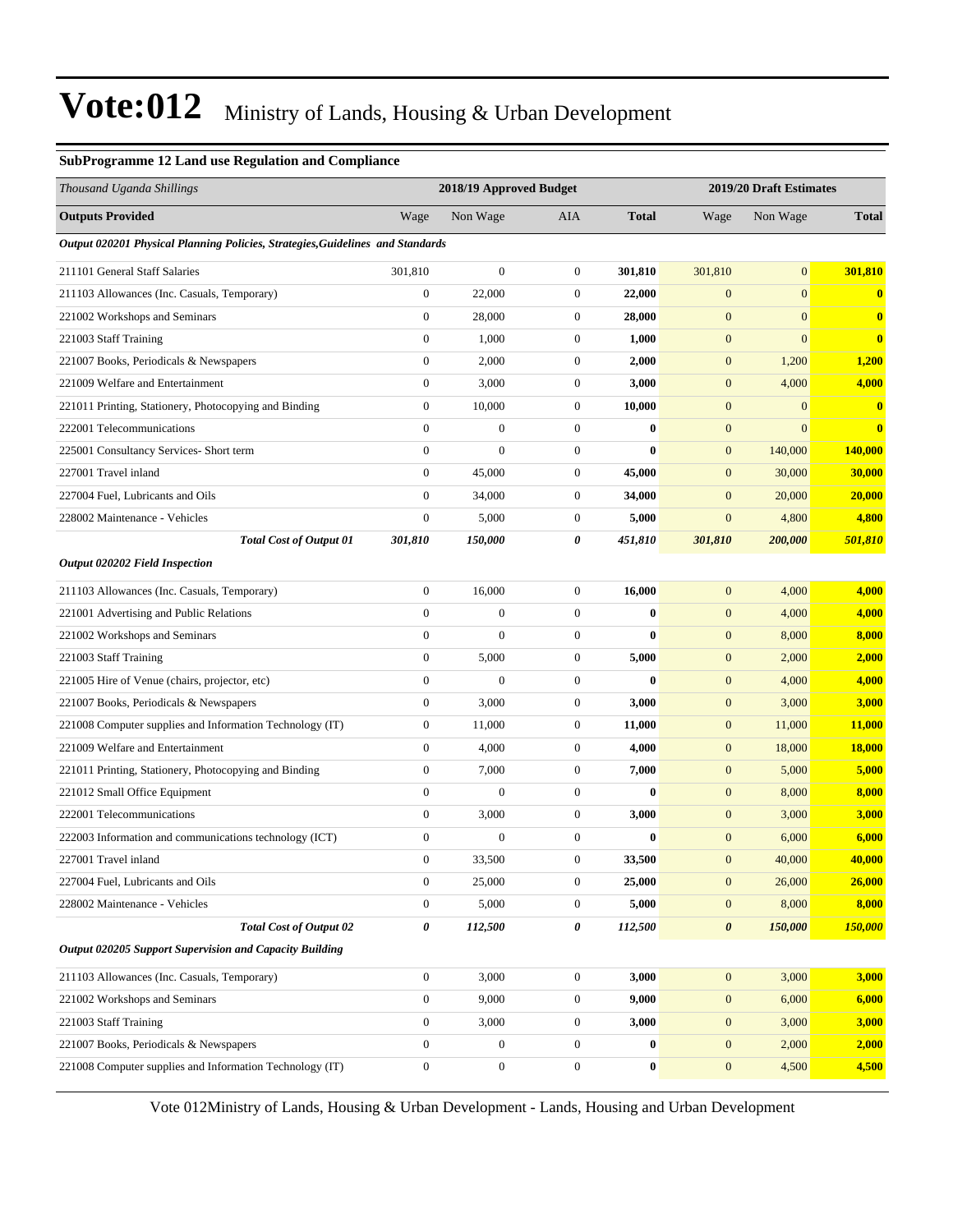| 221009 Welfare and Entertainment                                               | $\Omega$       | 2,000                   | $\theta$       | 2,000        | $\mathbf{0}$          | 8,000                   | 8,000        |
|--------------------------------------------------------------------------------|----------------|-------------------------|----------------|--------------|-----------------------|-------------------------|--------------|
| 221011 Printing, Stationery, Photocopying and Binding                          | $\mathbf{0}$   | $\mathbf{0}$            | $\mathbf{0}$   | $\mathbf{0}$ | $\mathbf{0}$          | 2,000                   | 2,000        |
| 221012 Small Office Equipment                                                  | $\overline{0}$ | $\mathbf{0}$            | $\mathbf{0}$   | $\mathbf{0}$ | $\mathbf{0}$          | 4,000                   | 4,000        |
| 222001 Telecommunications                                                      | $\overline{0}$ | 3,000                   | $\mathbf{0}$   | 3,000        | $\mathbf{0}$          | 3,000                   | 3,000        |
| 225001 Consultancy Services- Short term                                        | $\Omega$       | 200,000                 | $\mathbf{0}$   | 200,000      | $\mathbf{0}$          | 60,000                  | 60,000       |
| 227001 Travel inland                                                           | $\mathbf{0}$   | 30,758                  | $\overline{0}$ | 30.758       | $\mathbf{0}$          | 50,758                  | 50,758       |
| 227004 Fuel, Lubricants and Oils                                               | $\Omega$       | 27,000                  | $\Omega$       | 27,000       | $\mathbf{0}$          | 40,000                  | 40,000       |
| 228002 Maintenance - Vehicles                                                  | $\overline{0}$ | 2,000                   | $\mathbf{0}$   | 2,000        | $\mathbf{0}$          | 6,000                   | 6,000        |
| <b>Total Cost of Output 05</b>                                                 | 0              | 279,758                 | 0              | 279,758      | $\boldsymbol{\theta}$ | 192,258                 | 192,258      |
| <b>Total Cost Of Outputs Provided</b>                                          | 301,810        | 542,258                 | $\bf{0}$       | 844,068      | 301,810               | 542,258                 | 844,068      |
| <b>Total Cost for SubProgramme 12</b>                                          | 301,810        | 542,258                 | $\bf{0}$       | 844,068      | 301,810               | 542,258                 | 844,068      |
| <b>Total Excluding Arrears</b>                                                 | 301,810        | 542,258                 | $\overline{0}$ | 844,068      | 301,810               | 542,258                 | 844,068      |
| <b>SubProgramme 13 Physical Planning</b>                                       |                |                         |                |              |                       |                         |              |
| Thousand Uganda Shillings                                                      |                | 2018/19 Approved Budget |                |              |                       | 2019/20 Draft Estimates |              |
| <b>Outputs Provided</b>                                                        | Wage           | Non Wage                | <b>AIA</b>     | <b>Total</b> | Wage                  | Non Wage                | <b>Total</b> |
| Output 020201 Physical Planning Policies, Strategies, Guidelines and Standards |                |                         |                |              |                       |                         |              |
|                                                                                |                |                         |                |              |                       |                         |              |

| 221002 Workshops and Seminars                         |                                | $\mathbf{0}$ | 10,476       | $\theta$       | 10,476       | $\mathbf{0}$          | 10,476         | 10,476        |
|-------------------------------------------------------|--------------------------------|--------------|--------------|----------------|--------------|-----------------------|----------------|---------------|
| 221011 Printing, Stationery, Photocopying and Binding |                                | $\mathbf{0}$ | $\mathbf{0}$ | $\overline{0}$ | $\bf{0}$     | $\mathbf{0}$          | 5,777          | 5,777         |
| 227001 Travel inland                                  |                                | $\mathbf{0}$ | 24,077       | $\overline{0}$ | 24,077       | $\mathbf{0}$          | 24,077         | 24,077        |
| 227004 Fuel, Lubricants and Oils                      |                                | $\mathbf{0}$ | 20,777       | $\overline{0}$ | 20,777       | $\mathbf{0}$          | 15,000         | 15,000        |
|                                                       | <b>Total Cost of Output 01</b> | 0            | 55,330       | 0              | 55,330       | $\boldsymbol{\theta}$ | 55,330         | 55,330        |
| <b>Output 020202 Field Inspection</b>                 |                                |              |              |                |              |                       |                |               |
| 221002 Workshops and Seminars                         |                                | $\mathbf{0}$ | $\mathbf{0}$ | $\overline{0}$ | $\bf{0}$     | $\mathbf{0}$          | 22,500         | 22,500        |
| 227001 Travel inland                                  |                                | $\mathbf{0}$ | 50,000       | $\overline{0}$ | 50,000       | $\mathbf{0}$          | 50,000         | 50,000        |
| 227004 Fuel, Lubricants and Oils                      |                                | $\mathbf{0}$ | $\mathbf{0}$ | $\overline{0}$ | $\mathbf{0}$ | $\mathbf{0}$          | 27,500         | 27,500        |
|                                                       | <b>Total Cost of Output 02</b> | 0            | 50,000       | 0              | 50,000       | $\boldsymbol{\theta}$ | 100,000        | 100,000       |
| Output 020203 Devt of Physical Devt Plans             |                                |              |              |                |              |                       |                |               |
| 211101 General Staff Salaries                         |                                | 447.943      | $\mathbf{0}$ | $\overline{0}$ | 447,943      | 447,943               | $\overline{0}$ | 447,943       |
| 211102 Contract Staff Selerice                        |                                | 20.000       | $\Omega$     | $\Omega$       | 30.000       | 20,000                | $\Omega$       | <b>20.000</b> |

| 211101 Ochoral Dani Daharo                               | .            |          | $\cdot$        | .            | .              |                |               |
|----------------------------------------------------------|--------------|----------|----------------|--------------|----------------|----------------|---------------|
| 211102 Contract Staff Salaries                           | 30,000       | $\theta$ | $\mathbf{0}$   | 30,000       | 30,000         | $\overline{0}$ | 30,000        |
| 211103 Allowances (Inc. Casuals, Temporary)              | $\mathbf{0}$ | 20,000   | $\mathbf{0}$   | 20,000       | $\overline{0}$ | 20,000         | 20,000        |
| 212101 Social Security Contributions                     | $\theta$     | 3,000    | $\mathbf{0}$   | 3,000        | $\overline{0}$ | 3,000          | 3,000         |
| 221001 Advertising and Public Relations                  | $\theta$     | 15,000   | $\mathbf{0}$   | 15,000       | $\overline{0}$ | 15,000         | 15,000        |
| 221002 Workshops and Seminars                            | $\mathbf{0}$ | 90,000   | $\overline{0}$ | 90,000       | $\overline{0}$ | 75,000         | 75,000        |
| 221003 Staff Training                                    | $\mathbf{0}$ | 12,000   | $\mathbf{0}$   | 12,000       | $\overline{0}$ | 8,000          | 8,000         |
| 221005 Hire of Venue (chairs, projector, etc)            | $\Omega$     | $\theta$ | $\mathbf{0}$   | $\mathbf{0}$ | $\overline{0}$ | 19,000         | <b>19,000</b> |
| 221008 Computer supplies and Information Technology (IT) | $\mathbf{0}$ | 6,608    | $\mathbf{0}$   | 6.608        | $\overline{0}$ | 6,608          | 6,608         |
| 221009 Welfare and Entertainment                         | $\mathbf{0}$ | 12,000   | $\overline{0}$ | 12,000       | $\overline{0}$ | 12,000         | 12,000        |
| 221011 Printing, Stationery, Photocopying and Binding    | $\mathbf{0}$ | 10,000   | $\mathbf{0}$   | 10,000       | $\overline{0}$ | 10,000         | 10.000        |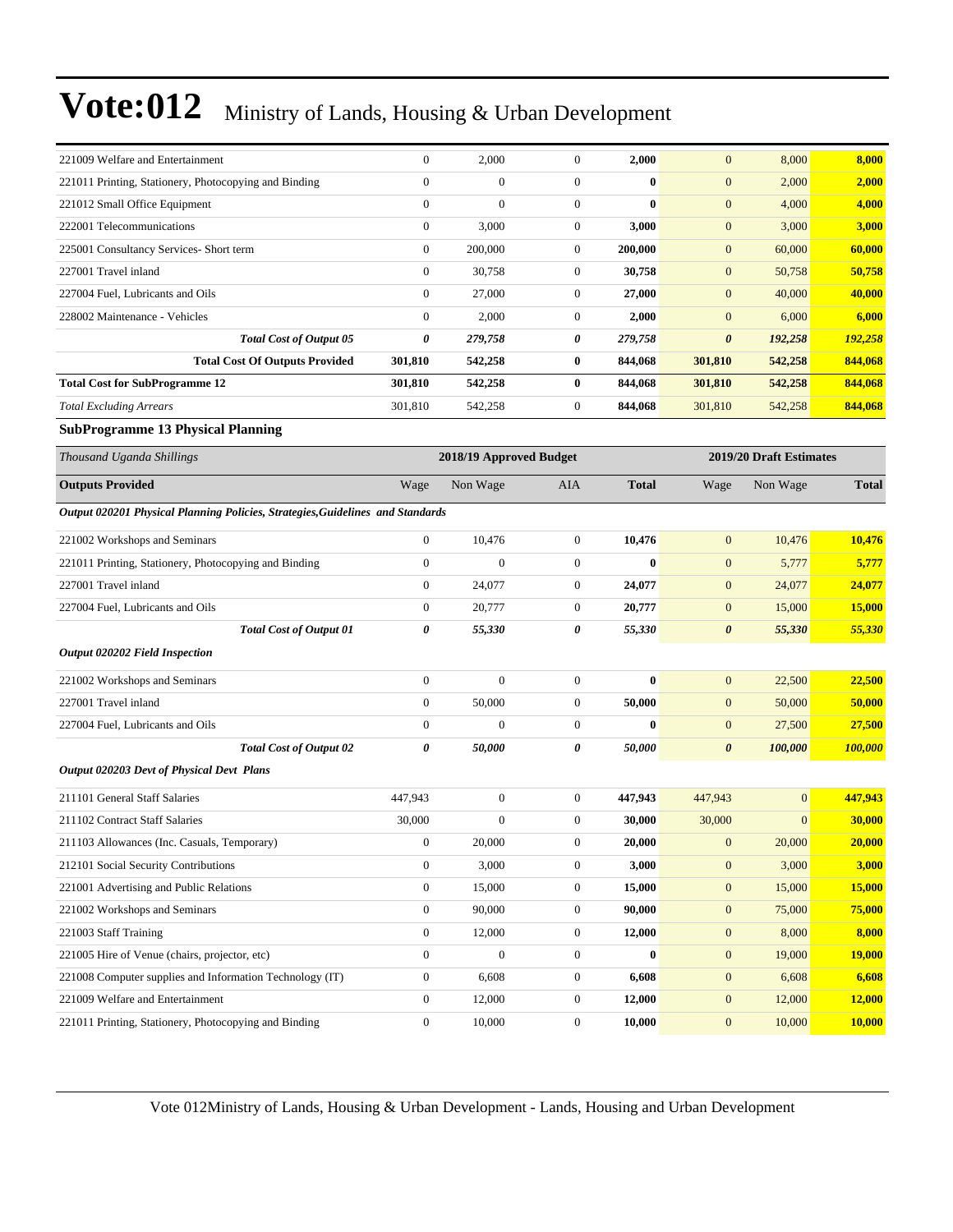| 221012 Small Office Equipment                           | $\boldsymbol{0}$ | 7,000                   | $\boldsymbol{0}$ | 7,000        | $\mathbf{0}$          | 7,000                   | 7,000                |
|---------------------------------------------------------|------------------|-------------------------|------------------|--------------|-----------------------|-------------------------|----------------------|
| 222001 Telecommunications                               | $\boldsymbol{0}$ | 8,000                   | $\boldsymbol{0}$ | 8,000        | $\mathbf{0}$          | 8,000                   | 8,000                |
| 222002 Postage and Courier                              | $\boldsymbol{0}$ | 4,000                   | $\boldsymbol{0}$ | 4,000        | $\boldsymbol{0}$      | 4,000                   | 4,000                |
| 225002 Consultancy Services-Long-term                   | $\boldsymbol{0}$ | 250,000                 | $\boldsymbol{0}$ | 250,000      | $\boldsymbol{0}$      | 250,000                 | 250,000              |
| 227001 Travel inland                                    | $\boldsymbol{0}$ | 82,000                  | 0                | 82,000       | $\mathbf{0}$          | 82,000                  | 82,000               |
| 227002 Travel abroad                                    | $\boldsymbol{0}$ | 16,000                  | $\boldsymbol{0}$ | 16,000       | $\mathbf{0}$          | 16,000                  | 16,000               |
| 227004 Fuel, Lubricants and Oils                        | $\mathbf{0}$     | 60,000                  | $\boldsymbol{0}$ | 60,000       | $\mathbf{0}$          | 60,000                  | 60,000               |
| 228002 Maintenance - Vehicles                           | $\boldsymbol{0}$ | 4,000                   | $\boldsymbol{0}$ | 4,000        | $\mathbf{0}$          | 4,000                   | 4,000                |
| 228003 Maintenance - Machinery, Equipment & Furniture   | $\mathbf{0}$     | 5,000                   | $\boldsymbol{0}$ | 5,000        | $\mathbf{0}$          | 5,000                   | 5,000                |
| <b>Total Cost of Output 03</b>                          | 477,943          | 604,608                 | 0                | 1,082,552    | 477,943               | 604,608                 | 1,082,552            |
| Output 020205 Support Supervision and Capacity Building |                  |                         |                  |              |                       |                         |                      |
| 211103 Allowances (Inc. Casuals, Temporary)             | $\boldsymbol{0}$ | 5,000                   | $\boldsymbol{0}$ | 5,000        | $\mathbf{0}$          | 30,000                  | 30,000               |
| 221002 Workshops and Seminars                           | $\boldsymbol{0}$ | 30,000                  | $\boldsymbol{0}$ | 30,000       | $\mathbf{0}$          | 30,000                  | 30,000               |
| 221003 Staff Training                                   | $\boldsymbol{0}$ | $\boldsymbol{0}$        | $\boldsymbol{0}$ | $\bf{0}$     | $\boldsymbol{0}$      | 12,000                  | 12,000               |
| 221007 Books, Periodicals & Newspapers                  | $\mathbf{0}$     | $\boldsymbol{0}$        | $\boldsymbol{0}$ | $\bf{0}$     | $\mathbf{0}$          | 4,000                   | 4,000                |
| 221009 Welfare and Entertainment                        | $\boldsymbol{0}$ | $\mathbf{0}$            | $\boldsymbol{0}$ | $\bf{0}$     | $\mathbf{0}$          | 8,000                   | 8,000                |
| 221011 Printing, Stationery, Photocopying and Binding   | $\boldsymbol{0}$ | $\boldsymbol{0}$        | $\boldsymbol{0}$ | $\bf{0}$     | $\boldsymbol{0}$      | 10,000                  | 10,000               |
| 225001 Consultancy Services- Short term                 | $\mathbf{0}$     | $\boldsymbol{0}$        | $\boldsymbol{0}$ | $\bf{0}$     | $\mathbf{0}$          | 300,000                 | 300,000              |
| 227001 Travel inland                                    | $\boldsymbol{0}$ | 34,000                  | $\boldsymbol{0}$ | 34,000       | $\mathbf{0}$          | 50,000                  | 50,000               |
| 227004 Fuel, Lubricants and Oils                        | $\mathbf{0}$     | 30,000                  | $\boldsymbol{0}$ | 30,000       | $\mathbf{0}$          | 45,000                  | 45,000               |
| 228002 Maintenance - Vehicles                           | $\boldsymbol{0}$ | $\boldsymbol{0}$        | $\boldsymbol{0}$ | $\bf{0}$     | $\mathbf{0}$          | 10,000                  | 10,000               |
| Total Cost of Output 05                                 | 0                | 99,000                  | 0                | 99,000       | $\boldsymbol{\theta}$ | 499,000                 | <mark>499,000</mark> |
| <b>Total Cost Of Outputs Provided</b>                   | 477,943          | 808,938                 | $\bf{0}$         | 1,286,882    | 477,943               | 1,258,938               | 1,736,882            |
| <b>Total Cost for SubProgramme 13</b>                   | 477,943          | 808,938                 | $\bf{0}$         | 1,286,882    | 477,943               | 1,258,938               | 1,736,882            |
| <b>Total Excluding Arrears</b>                          | 477,943          | 808,938                 | $\boldsymbol{0}$ | 1,286,882    | 477,943               | 1,258,938               | 1,736,882            |
| <b>SubProgramme 14 Urban Development</b>                |                  |                         |                  |              |                       |                         |                      |
| Thousand Uganda Shillings                               |                  | 2018/19 Approved Budget |                  |              |                       | 2019/20 Draft Estimates |                      |
| <b>Outputs Provided</b>                                 | Wage             | Non Wage                | AIA              | <b>Total</b> | Wage                  | Non Wage                | <b>Total</b>         |
| <b>Output 020202 Field Inspection</b>                   |                  |                         |                  |              |                       |                         |                      |
| 211103 Allowances (Inc. Casuals, Temporary)             | $\boldsymbol{0}$ | 10,000                  | $\boldsymbol{0}$ | 10,000       | $\mathbf{0}$          | 10,000                  | 10,000               |
| 221002 Workshops and Seminars                           | $\boldsymbol{0}$ | 20,000                  | $\boldsymbol{0}$ | 20,000       | $\mathbf{0}$          | 15,000                  | 15,000               |
| 221007 Books, Periodicals & Newspapers                  | $\boldsymbol{0}$ | 3,000                   | $\boldsymbol{0}$ | 3,000        | $\mathbf{0}$          | 6,000                   | 6,000                |
| 221009 Welfare and Entertainment                        | $\boldsymbol{0}$ | 8,650                   | $\boldsymbol{0}$ | 8,650        | $\mathbf{0}$          | 8,650                   | 8,650                |
| 221011 Printing, Stationery, Photocopying and Binding   | $\boldsymbol{0}$ | 14,350                  | $\boldsymbol{0}$ | 14,350       | $\mathbf{0}$          | 15,350                  | 15,350               |
| 221012 Small Office Equipment                           | $\boldsymbol{0}$ | 4,000                   | $\boldsymbol{0}$ | 4,000        | $\mathbf{0}$          | 4,000                   | 4,000                |
| 222001 Telecommunications                               | $\boldsymbol{0}$ | $\boldsymbol{0}$        | $\boldsymbol{0}$ | $\bf{0}$     | $\mathbf{0}$          | 1,000                   | 1,000                |
| 227001 Travel inland                                    | $\boldsymbol{0}$ | 40,300                  | $\boldsymbol{0}$ | 40,300       | $\mathbf{0}$          | 62,000                  | 62,000               |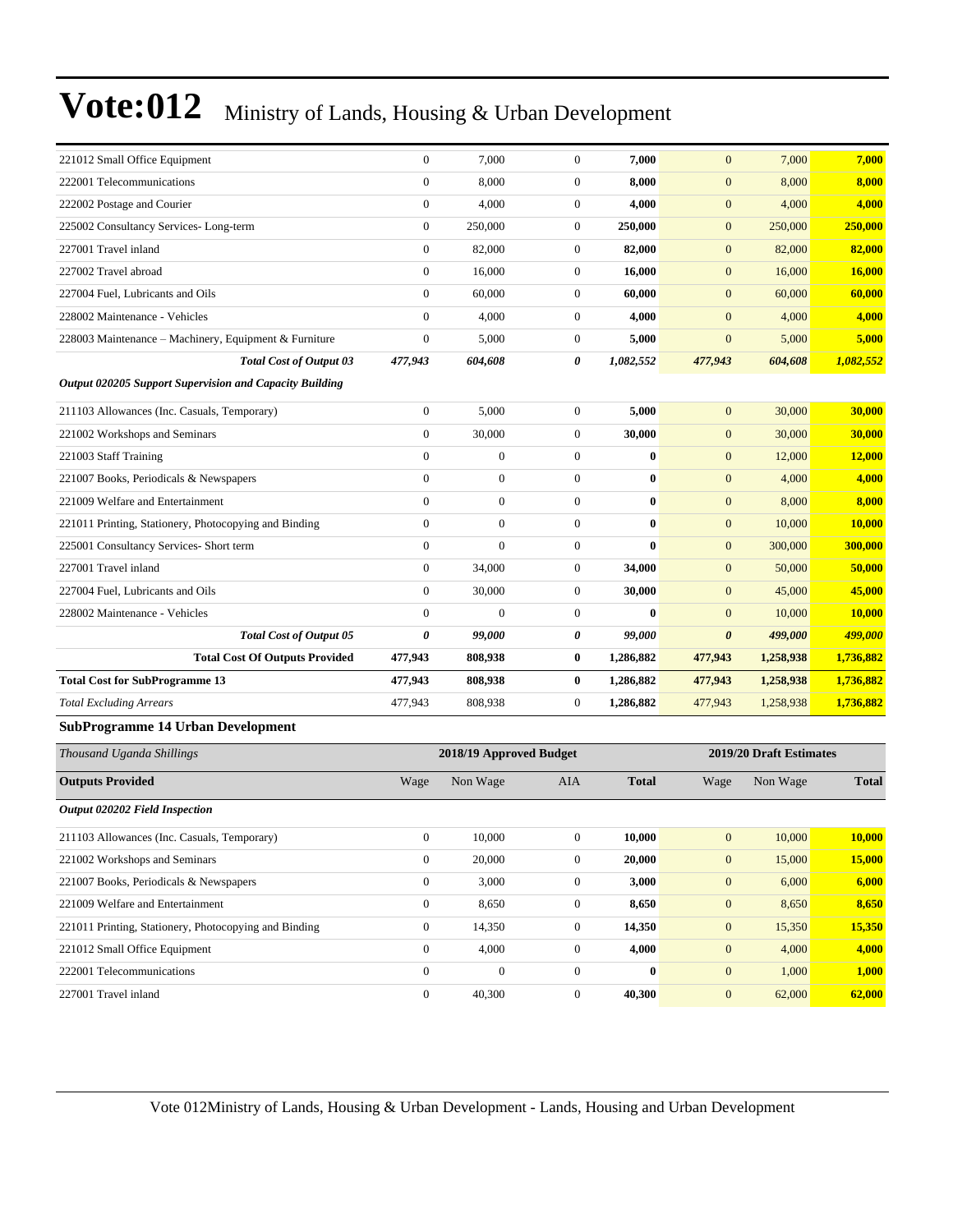| 227004 Fuel, Lubricants and Oils                                               | $\mathbf{0}$          | 10,442                        | $\overline{0}$   | 10,442       | $\mathbf{0}$                  | 11,242                  | 11,242       |
|--------------------------------------------------------------------------------|-----------------------|-------------------------------|------------------|--------------|-------------------------------|-------------------------|--------------|
| <b>Total Cost of Output 02</b>                                                 | $\boldsymbol{\theta}$ | 110,742                       | 0                | 110,742      | $\boldsymbol{\theta}$         | 133,242                 | 133,242      |
| Output 020205 Support Supervision and Capacity Building                        |                       |                               |                  |              |                               |                         |              |
| 211103 Allowances (Inc. Casuals, Temporary)                                    | $\boldsymbol{0}$      | 5,000                         | $\overline{0}$   | 5,000        | $\mathbf{0}$                  | 6,000                   | 6,000        |
| 221002 Workshops and Seminars                                                  | $\mathbf{0}$          | 40,000                        | $\overline{0}$   | 40,000       | $\mathbf{0}$                  | 21,000                  | 21,000       |
| 221003 Staff Training                                                          | $\mathbf{0}$          | 13,500                        | $\boldsymbol{0}$ | 13,500       | $\mathbf{0}$                  | 6,000                   | 6,000        |
| 221005 Hire of Venue (chairs, projector, etc)                                  | $\boldsymbol{0}$      | 10,000                        | $\boldsymbol{0}$ | 10,000       | $\mathbf{0}$                  | $\mathbf{0}$            | $\bf{0}$     |
| 221008 Computer supplies and Information Technology (IT)                       | $\mathbf{0}$          | 5,000                         | $\overline{0}$   | 5,000        | $\overline{0}$                | 4,000                   | 4,000        |
| 221009 Welfare and Entertainment                                               | $\mathbf{0}$          | 5,000                         | $\overline{0}$   | 5,000        | $\mathbf{0}$                  | 8,000                   | 8,000        |
| 221011 Printing, Stationery, Photocopying and Binding                          | $\boldsymbol{0}$      | 13,000                        | $\boldsymbol{0}$ | 13,000       | $\mathbf{0}$                  | 13,000                  | 13,000       |
| 227001 Travel inland                                                           | $\boldsymbol{0}$      | 10,000                        | $\boldsymbol{0}$ | 10,000       | $\mathbf{0}$                  | 25,000                  | 25,000       |
| 227004 Fuel, Lubricants and Oils                                               | $\mathbf{0}$          | 5,000                         | $\boldsymbol{0}$ | 5,000        | $\boldsymbol{0}$              | 11,000                  | 11,000       |
| <b>Total Cost of Output 05</b>                                                 | $\boldsymbol{\theta}$ | 106,500                       | 0                | 106,500      | $\boldsymbol{\theta}$         | 94,000                  | 94,000       |
| Output 020206 Urban Dev't Policies, Strategies , Guidelines and Standards      |                       |                               |                  |              |                               |                         |              |
| 211101 General Staff Salaries                                                  | 174,827               | $\boldsymbol{0}$              | $\boldsymbol{0}$ | 174,827      | 174,827                       | $\overline{0}$          | 174,827      |
| 211103 Allowances (Inc. Casuals, Temporary)                                    | $\mathbf{0}$          | 10,000                        | $\overline{0}$   | 10,000       | $\overline{0}$                | 4,000                   | 4,000        |
| 221002 Workshops and Seminars                                                  | $\mathbf{0}$          | 50,000                        | $\overline{0}$   | 50,000       | $\mathbf{0}$                  | 15,000                  | 15,000       |
| 221007 Books, Periodicals & Newspapers                                         | $\mathbf{0}$          | 8,000                         | $\boldsymbol{0}$ | 8,000        | $\mathbf{0}$                  | 4,000                   | 4,000        |
| 221008 Computer supplies and Information Technology (IT)                       | $\boldsymbol{0}$      | 8,000                         | $\boldsymbol{0}$ | 8,000        | $\mathbf{0}$                  | 5,000                   | 5,000        |
| 221009 Welfare and Entertainment                                               | $\mathbf{0}$          | 10.000                        | $\overline{0}$   | 10,000       | $\boldsymbol{0}$              | 5,000                   | 5,000        |
| 221011 Printing, Stationery, Photocopying and Binding                          | $\mathbf{0}$          | 20,000                        | $\boldsymbol{0}$ | 20,000       | $\mathbf{0}$                  | 5,000                   | 5,000        |
| 222001 Telecommunications                                                      | $\mathbf{0}$          | 6,008                         | $\boldsymbol{0}$ | 6,008        | $\mathbf{0}$                  | 4,000                   | 4,000        |
| 225001 Consultancy Services- Short term                                        | $\boldsymbol{0}$      | $\boldsymbol{0}$              | $\boldsymbol{0}$ | $\bf{0}$     | $\mathbf{0}$                  | 88,008                  | 88,008       |
| 227004 Fuel, Lubricants and Oils                                               | $\mathbf{0}$          | 30,000                        | $\overline{0}$   | 30,000       | $\mathbf{0}$                  | 2,000                   | 2,000        |
| <b>Total Cost of Output 06</b>                                                 | 174,827               | 142,008                       | 0                | 316,835      | 174,827                       | 132,008                 | 306,835      |
| <b>Total Cost Of Outputs Provided</b>                                          | 174,827               | 359,250                       | $\bf{0}$         | 534,077      | 174,827                       | 359,250                 | 534,077      |
| <b>Total Cost for SubProgramme 14</b>                                          | 174,827               | 359,250                       | $\bf{0}$         | 534,077      | 174,827                       | 359,250                 | 534,077      |
| <b>Total Excluding Arrears</b>                                                 | 174,827               | 359,250                       | $\overline{0}$   | 534,077      | 174,827                       | 359,250                 | 534,077      |
| <b>Development Budget Estimates</b>                                            |                       |                               |                  |              |                               |                         |              |
| <b>Project 1244 Support to National Physical Devt Planning</b>                 |                       |                               |                  |              |                               |                         |              |
| Thousand Uganda Shillings                                                      |                       | 2018/19 Approved Budget       |                  |              |                               | 2019/20 Draft Estimates |              |
| <b>Outputs Provided</b>                                                        |                       | <b>GoU Dev't External Fin</b> | <b>AIA</b>       | <b>Total</b> | <b>GoU Dev't External Fin</b> |                         | <b>Total</b> |
| Output 020201 Physical Planning Policies, Strategies, Guidelines and Standards |                       |                               |                  |              |                               |                         |              |

| 211103 Allowances (Inc. Casuals, Temporary)            |                             | $\theta$ | $\Omega$         |   | $\mathbf{0}$ | 60,000  | $\overline{0}$        | 60,000  |
|--------------------------------------------------------|-----------------------------|----------|------------------|---|--------------|---------|-----------------------|---------|
| 221002 Workshops and Seminars                          |                             | 100,000  | $\boldsymbol{0}$ |   | 100.000      | 100,000 | $\overline{0}$        | 100,000 |
| 222003 Information and communications technology (ICT) |                             | $\Omega$ | $\boldsymbol{0}$ |   | $\mathbf{0}$ | 11,480  | $\overline{0}$        | 11,480  |
| 225002 Consultancy Services-Long-term                  |                             | 250,000  | 0                |   | 250,000      | 179,520 | $\overline{0}$        | 179.520 |
| 227001 Travel inland                                   |                             | 90,000   | $\theta$         |   | 90,000       | 63,000  | $\overline{0}$        | 63,000  |
| 227004 Fuel, Lubricants and Oils                       |                             | 60,000   | 0                |   | 60,000       | 76,000  | $\overline{0}$        | 76,000  |
|                                                        | Total Cost Of Output 020201 | 500,000  | 0                | 0 | 500.000      | 490,000 | $\boldsymbol{\theta}$ | 490,000 |
|                                                        |                             |          |                  |   |              |         |                       |         |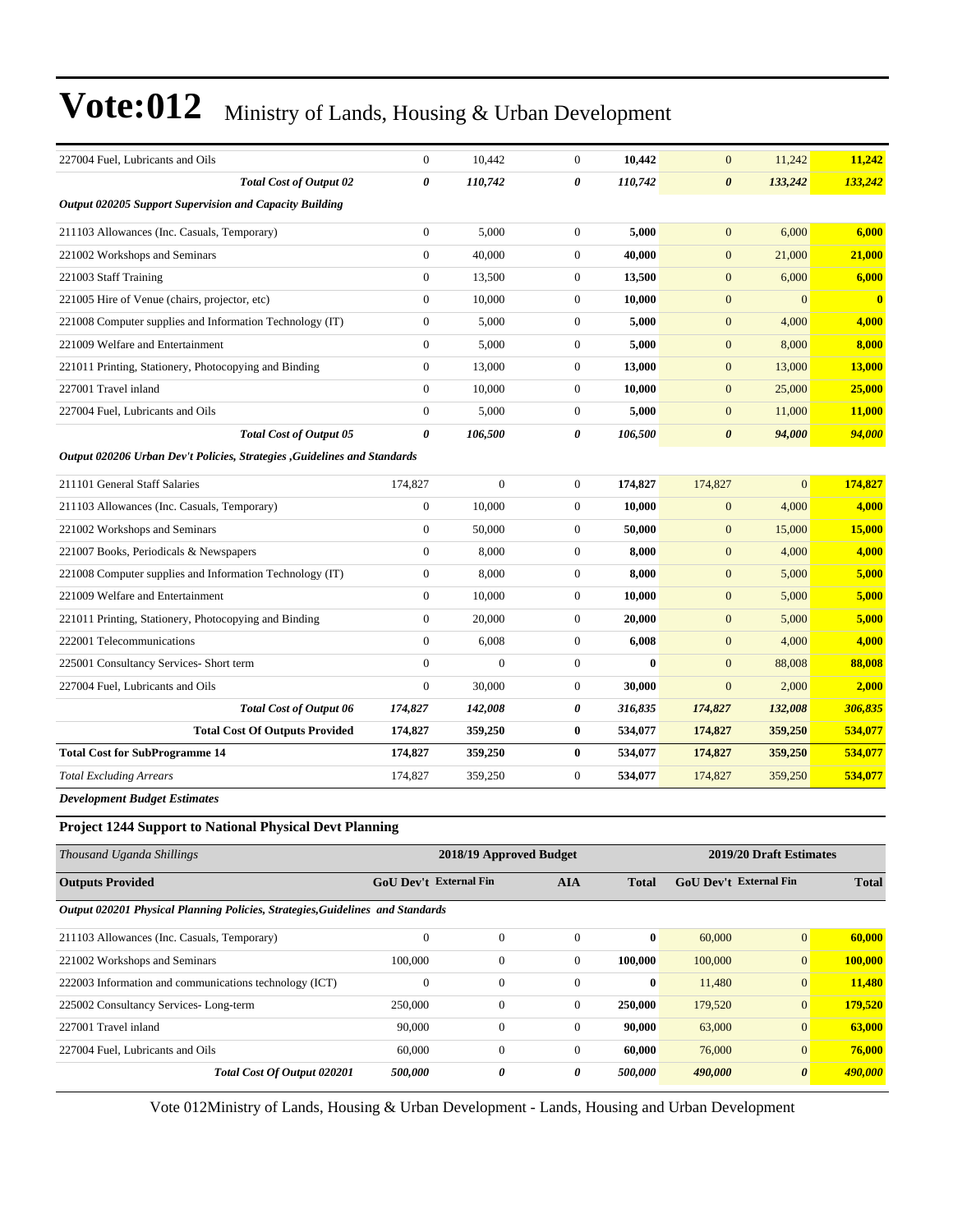| Output 020202 Field Inspection                                 |                       |                  |                  |                  |                  |                       |              |
|----------------------------------------------------------------|-----------------------|------------------|------------------|------------------|------------------|-----------------------|--------------|
| 211103 Allowances (Inc. Casuals, Temporary)                    | $\mathbf{0}$          | $\boldsymbol{0}$ | $\overline{0}$   | $\bf{0}$         | 18,764           | $\mathbf{0}$          | 18,764       |
| 221003 Staff Training                                          | $\mathbf{0}$          | $\boldsymbol{0}$ | $\overline{0}$   | $\bf{0}$         | 16,000           | $\mathbf{0}$          | 16,000       |
| 227001 Travel inland                                           | $\mathbf{0}$          | $\boldsymbol{0}$ | $\boldsymbol{0}$ | $\bf{0}$         | 130,000          | $\mathbf{0}$          | 130,000      |
| 227004 Fuel, Lubricants and Oils                               | $\mathbf{0}$          | $\boldsymbol{0}$ | $\overline{0}$   | $\bf{0}$         | 96,000           | $\mathbf{0}$          | 96,000       |
| Total Cost Of Output 020202                                    | $\boldsymbol{\theta}$ | 0                | 0                | 0                | 260,764          | $\boldsymbol{\theta}$ | 260,764      |
| Output 020203 Devt of Physical Devt Plans                      |                       |                  |                  |                  |                  |                       |              |
| 211102 Contract Staff Salaries                                 | 43,200                | $\boldsymbol{0}$ | $\mathbf{0}$     | 43,200           | 43,200           | $\mathbf{0}$          | 43,200       |
| 211103 Allowances (Inc. Casuals, Temporary)                    | 50,000                | $\boldsymbol{0}$ | $\boldsymbol{0}$ | 50,000           | $\mathbf{0}$     | $\overline{0}$        | $\mathbf{0}$ |
| 212101 Social Security Contributions                           | 4,320                 | $\boldsymbol{0}$ | $\boldsymbol{0}$ | 4,320            | 4,320            | $\mathbf{0}$          | 4,320        |
| 221002 Workshops and Seminars                                  | 150,000               | $\boldsymbol{0}$ | $\boldsymbol{0}$ | 150,000          | $\mathbf{0}$     | $\mathbf{0}$          | $\mathbf{0}$ |
| 221003 Staff Training                                          | 20,000                | $\boldsymbol{0}$ | $\mathbf{0}$     | 20,000           | $\mathbf{0}$     | $\mathbf{0}$          | $\bf{0}$     |
| 221007 Books, Periodicals & Newspapers                         | 2,500                 | $\boldsymbol{0}$ | $\mathbf{0}$     | 2,500            | $\boldsymbol{0}$ | $\mathbf{0}$          | $\bf{0}$     |
| 221008 Computer supplies and Information Technology (IT)       | 20,000                | $\boldsymbol{0}$ | $\boldsymbol{0}$ | 20,000           | $\mathbf{0}$     | $\overline{0}$        | $\bf{0}$     |
| 221009 Welfare and Entertainment                               | 16,000                | $\boldsymbol{0}$ | $\mathbf{0}$     | 16,000           | $\mathbf{0}$     | $\mathbf{0}$          | $\bf{0}$     |
| 221011 Printing, Stationery, Photocopying and Binding          | 16,000                | $\boldsymbol{0}$ | $\boldsymbol{0}$ | 16,000           | $\boldsymbol{0}$ | $\mathbf{0}$          | $\bf{0}$     |
| 221012 Small Office Equipment                                  | 20,000                | $\boldsymbol{0}$ | $\mathbf{0}$     | 20,000           | $\mathbf{0}$     | $\mathbf{0}$          | $\bf{0}$     |
| 222001 Telecommunications                                      | 9,000                 | $\boldsymbol{0}$ | $\mathbf{0}$     | 9,000            | $\boldsymbol{0}$ | $\mathbf{0}$          | $\bf{0}$     |
| 222002 Postage and Courier                                     | 4,244                 | $\boldsymbol{0}$ | $\boldsymbol{0}$ | 4,244            | $\mathbf{0}$     | $\mathbf{0}$          | $\bf{0}$     |
| 222003 Information and communications technology (ICT)         | 15,000                | $\boldsymbol{0}$ | $\mathbf{0}$     | 15,000           | $\mathbf{0}$     | $\mathbf{0}$          | $\mathbf{0}$ |
| 225001 Consultancy Services- Short term                        | 65,000                | $\boldsymbol{0}$ | $\boldsymbol{0}$ | 65,000           | $\mathbf{0}$     | $\mathbf{0}$          | $\bf{0}$     |
| 225002 Consultancy Services-Long-term                          | 1,450,000             | $\boldsymbol{0}$ | $\boldsymbol{0}$ | 1,450,000        | 1,479,480        | $\mathbf{0}$          | 1,479,480    |
| 227001 Travel inland                                           | 135,500               | $\boldsymbol{0}$ | $\mathbf{0}$     | 135,500          | $\boldsymbol{0}$ | $\mathbf{0}$          | $\bf{0}$     |
| 227002 Travel abroad                                           | 47,000                | $\boldsymbol{0}$ | $\boldsymbol{0}$ | 47,000           | $\mathbf{0}$     | $\mathbf{0}$          | $\bf{0}$     |
| 227004 Fuel, Lubricants and Oils                               | 90,000                | $\boldsymbol{0}$ | $\mathbf{0}$     | 90,000           | $\mathbf{0}$     | $\mathbf{0}$          | $\bf{0}$     |
| 228002 Maintenance - Vehicles                                  | 20,000                | $\boldsymbol{0}$ | $\boldsymbol{0}$ | 20,000           | $\mathbf{0}$     | $\mathbf{0}$          | $\bf{0}$     |
| 228003 Maintenance – Machinery, Equipment & Furniture          | 20,000                | $\boldsymbol{0}$ | $\mathbf{0}$     | 20,000           | $\mathbf{0}$     | $\mathbf{0}$          | $\bf{0}$     |
| Total Cost Of Output 020203                                    | 2,197,764             | 0                | 0                | 2,197,764        | 1,527,000        | $\boldsymbol{\theta}$ | 1,527,000    |
| <b>Output 020205 Support Supervision and Capacity Building</b> |                       |                  |                  |                  |                  |                       |              |
| 221005 Hire of Venue (chairs, projector, etc)                  | $\mathbf{0}$          | $\boldsymbol{0}$ | $\boldsymbol{0}$ | $\bf{0}$         | 44,000           | $\overline{0}$        | 44,000       |
| 221007 Books, Periodicals & Newspapers                         | $\Omega$              | $\mathbf{0}$     | $\Omega$         | $\bf{0}$         | 16,000           | $\overline{0}$        | 16,000       |
| 221008 Computer supplies and Information Technology (IT)       | $\boldsymbol{0}$      | $\boldsymbol{0}$ | $\boldsymbol{0}$ | $\bf{0}$         | 12,156           | $\mathbf{0}$          | 12,156       |
| 221009 Welfare and Entertainment                               | $\mathbf{0}$          | $\boldsymbol{0}$ | $\boldsymbol{0}$ | $\boldsymbol{0}$ | 20,000           | $\mathbf{0}$          | 20,000       |
| 221011 Printing, Stationery, Photocopying and Binding          | $\boldsymbol{0}$      | $\boldsymbol{0}$ | $\boldsymbol{0}$ | $\boldsymbol{0}$ | 16,000           | $\mathbf{0}$          | 16,000       |
| 221012 Small Office Equipment                                  | $\boldsymbol{0}$      | $\boldsymbol{0}$ | $\boldsymbol{0}$ | $\pmb{0}$        | 12,000           | $\mathbf{0}$          | 12,000       |
| 222001 Telecommunications                                      | $\boldsymbol{0}$      | $\boldsymbol{0}$ | $\boldsymbol{0}$ | $\bf{0}$         | 8,000            | $\mathbf{0}$          | 8,000        |
| 222002 Postage and Courier                                     | $\boldsymbol{0}$      | $\boldsymbol{0}$ | $\boldsymbol{0}$ | $\bf{0}$         | 4,000            | $\mathbf{0}$          | 4,000        |
| 225001 Consultancy Services- Short term                        | $\mathbf{0}$          | $\boldsymbol{0}$ | $\boldsymbol{0}$ | $\boldsymbol{0}$ | 200,000          | $\mathbf{0}$          | 200,000      |
| 225002 Consultancy Services-Long-term                          | $\mathbf{0}$          | $\boldsymbol{0}$ | $\mathbf{0}$     | $\bf{0}$         | 47,000           | $\mathbf{0}$          | 47,000       |
| 227002 Travel abroad                                           | $\boldsymbol{0}$      | $\boldsymbol{0}$ | $\boldsymbol{0}$ | $\pmb{0}$        | 60,844           | $\boldsymbol{0}$      | 60,844       |
| 227004 Fuel, Lubricants and Oils                               | $\boldsymbol{0}$      | $\boldsymbol{0}$ | $\boldsymbol{0}$ | $\pmb{0}$        | 90,000           | $\mathbf{0}$          | 90,000       |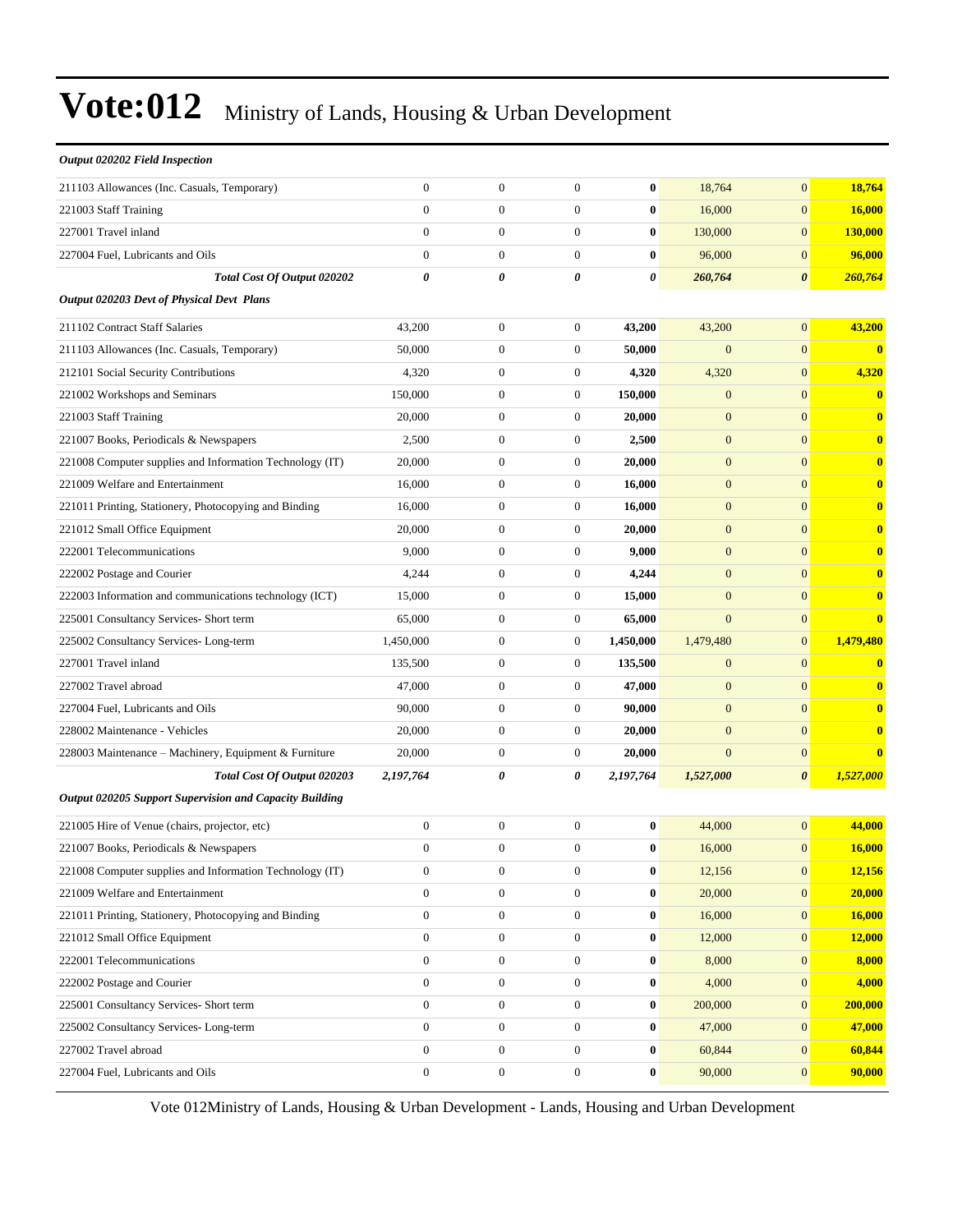| 228002 Maintenance - Vehicles                                 | $\mathbf{0}$                  | $\boldsymbol{0}$        | $\overline{0}$   | $\bf{0}$         | 20,000                | $\mathbf{0}$            | 20,000       |
|---------------------------------------------------------------|-------------------------------|-------------------------|------------------|------------------|-----------------------|-------------------------|--------------|
| 228003 Maintenance - Machinery, Equipment & Furniture         | $\mathbf{0}$                  | $\boldsymbol{0}$        | $\overline{0}$   | $\bf{0}$         | 20,000                | $\mathbf{0}$            | 20,000       |
| Total Cost Of Output 020205                                   | $\boldsymbol{\theta}$         | 0                       | 0                | $\pmb{\theta}$   | 570,000               | $\boldsymbol{\theta}$   | 570,000      |
| <b>Total Cost for Outputs Provided</b>                        | 2,697,764                     | $\boldsymbol{0}$        | $\boldsymbol{0}$ | 2,697,764        | 2,847,764             | $\mathbf{0}$            | 2,847,764    |
| <b>Total Cost for Project: 1244</b>                           | 2,697,764                     | $\boldsymbol{0}$        | $\boldsymbol{0}$ | 2,697,764        | 2,847,764             | $\mathbf{0}$            | 2,847,764    |
| <b>Total Excluding Arrears</b>                                | 2,697,764                     | $\boldsymbol{0}$        | $\boldsymbol{0}$ | 2,697,764        | 2,847,764             | $\mathbf{0}$            | 2,847,764    |
| Project 1310 Albertine Region Sustainable Development Project |                               |                         |                  |                  |                       |                         |              |
| Thousand Uganda Shillings                                     |                               | 2018/19 Approved Budget |                  |                  |                       | 2019/20 Draft Estimates |              |
| <b>Outputs Provided</b>                                       | <b>GoU Dev't External Fin</b> |                         | AIA              | <b>Total</b>     |                       | GoU Dev't External Fin  | <b>Total</b> |
| <b>Output 020203 Devt of Physical Devt Plans</b>              |                               |                         |                  |                  |                       |                         |              |
| 221002 Workshops and Seminars                                 | $\boldsymbol{0}$              | 72,000                  | $\boldsymbol{0}$ | 72,000           | $\mathbf{0}$          | $\mathbf{0}$            | $\bf{0}$     |
| 225001 Consultancy Services- Short term                       | $\boldsymbol{0}$              | 108,000                 | $\boldsymbol{0}$ | 108,000          | $\boldsymbol{0}$      | 138,219                 | 138,219      |
| 227001 Travel inland                                          | $\boldsymbol{0}$              | 105,896                 | $\boldsymbol{0}$ | 105,896          | $\boldsymbol{0}$      | 365,625                 | 365,625      |
| <b>Total Cost Of Output 020203</b>                            | 0                             | 285,896                 | 0                | 285,896          | $\boldsymbol{\theta}$ | 503,844                 | 503,844      |
| Output 020205 Support Supervision and Capacity Building       |                               |                         |                  |                  |                       |                         |              |
| 211102 Contract Staff Salaries                                | $\boldsymbol{0}$              | 1,070,412               | $\boldsymbol{0}$ | 1,070,412        | $\mathbf{0}$          | 1,399,217               | 1,399,217    |
| 211103 Allowances (Inc. Casuals, Temporary)                   | $\boldsymbol{0}$              | 80,000                  | $\boldsymbol{0}$ | 80,000           | $\boldsymbol{0}$      | $\mathbf{0}$            | $\bf{0}$     |
| 212101 Social Security Contributions                          | $\mathbf{0}$                  | 107,041                 | $\boldsymbol{0}$ | 107,041          | $\boldsymbol{0}$      | $\mathbf{0}$            | $\bf{0}$     |
| 221001 Advertising and Public Relations                       | $\mathbf{0}$                  | 58,400                  | $\boldsymbol{0}$ | 58,400           | $\boldsymbol{0}$      | 168,750                 | 168,750      |
| 221002 Workshops and Seminars                                 | $\boldsymbol{0}$              | $\overline{0}$          | $\boldsymbol{0}$ | $\bf{0}$         | $\boldsymbol{0}$      | 614,946                 | 614,946      |
| 221003 Staff Training                                         | $\boldsymbol{0}$              | 40,066                  | $\boldsymbol{0}$ | 40,066           | $\mathbf{0}$          | 23,190                  | 23,190       |
| 221005 Hire of Venue (chairs, projector, etc)                 | $\boldsymbol{0}$              | 262,800                 | $\boldsymbol{0}$ | 262,800          | $\boldsymbol{0}$      | $\mathbf{0}$            | $\bf{0}$     |
| 221007 Books, Periodicals & Newspapers                        | $\mathbf{0}$                  | 20,000                  | $\boldsymbol{0}$ | 20,000           | $\boldsymbol{0}$      | $\mathbf{0}$            | $\bf{0}$     |
| 221009 Welfare and Entertainment                              | $\mathbf{0}$                  | 40,000                  | $\boldsymbol{0}$ | 40,000           | $\boldsymbol{0}$      | $\mathbf{0}$            | $\bf{0}$     |
| 221011 Printing, Stationery, Photocopying and Binding         | $\boldsymbol{0}$              | $\boldsymbol{0}$        | $\boldsymbol{0}$ | $\bf{0}$         | $\boldsymbol{0}$      | 75,000                  | 75,000       |
| 221012 Small Office Equipment                                 | $\overline{0}$                | $\boldsymbol{0}$        | $\boldsymbol{0}$ | $\bf{0}$         | $\mathbf{0}$          | 75,000                  | 75,000       |
| 222003 Information and communications technology (ICT)        | $\mathbf{0}$                  | 20,000                  | $\boldsymbol{0}$ | 20,000           | $\boldsymbol{0}$      | $\mathbf{0}$            | $\bf{0}$     |
| 223005 Electricity                                            | $\mathbf{0}$                  | 20,000                  | $\boldsymbol{0}$ | 20,000           | $\boldsymbol{0}$      | $\mathbf{0}$            | $\bf{0}$     |
| 223006 Water                                                  | $\boldsymbol{0}$              | 20,000                  | $\boldsymbol{0}$ | 20,000           | $\mathbf{0}$          | $\mathbf{0}$            | $\bf{0}$     |
| 223901 Rent – (Produced Assets) to other govt. units          | $\mathbf{0}$                  | $\boldsymbol{0}$        | $\overline{0}$   | $\bf{0}$         | $\mathbf{0}$          | 281,250                 | 281,250      |
| 225001 Consultancy Services- Short term                       | $\boldsymbol{0}$              | $\boldsymbol{0}$        | $\boldsymbol{0}$ | $\boldsymbol{0}$ | $\boldsymbol{0}$      | 262,500                 | 262,500      |
| 227001 Travel inland                                          | $\mathbf{0}$                  | 982,581                 | $\boldsymbol{0}$ | 982,581          | $\mathbf{0}$          | 798,750                 | 798,750      |
| 227002 Travel abroad                                          | $\mathbf{0}$                  | 236,909                 | $\boldsymbol{0}$ | 236,909          | $\boldsymbol{0}$      | 92,759                  | 92,759       |
| 228002 Maintenance - Vehicles                                 | $\mathbf{0}$                  | 255,816                 | $\boldsymbol{0}$ | 255,816          | $\boldsymbol{0}$      | 112,500                 | 112,500      |
| 228004 Maintenance - Other                                    | $\boldsymbol{0}$              | $\boldsymbol{0}$        | $\boldsymbol{0}$ | $\bf{0}$         | $\boldsymbol{0}$      | 318,750                 | 318,750      |
| Total Cost Of Output 020205                                   | 0                             | 3,214,026               | 0                | 3,214,026        | $\boldsymbol{\theta}$ | 4,222,611               | 4,222,611    |
| <b>Total Cost for Outputs Provided</b>                        | $\mathbf{0}$                  | 3,499,922               | 0                | 3,499,922        | $\mathbf{0}$          | 4,726,456               | 4,726,456    |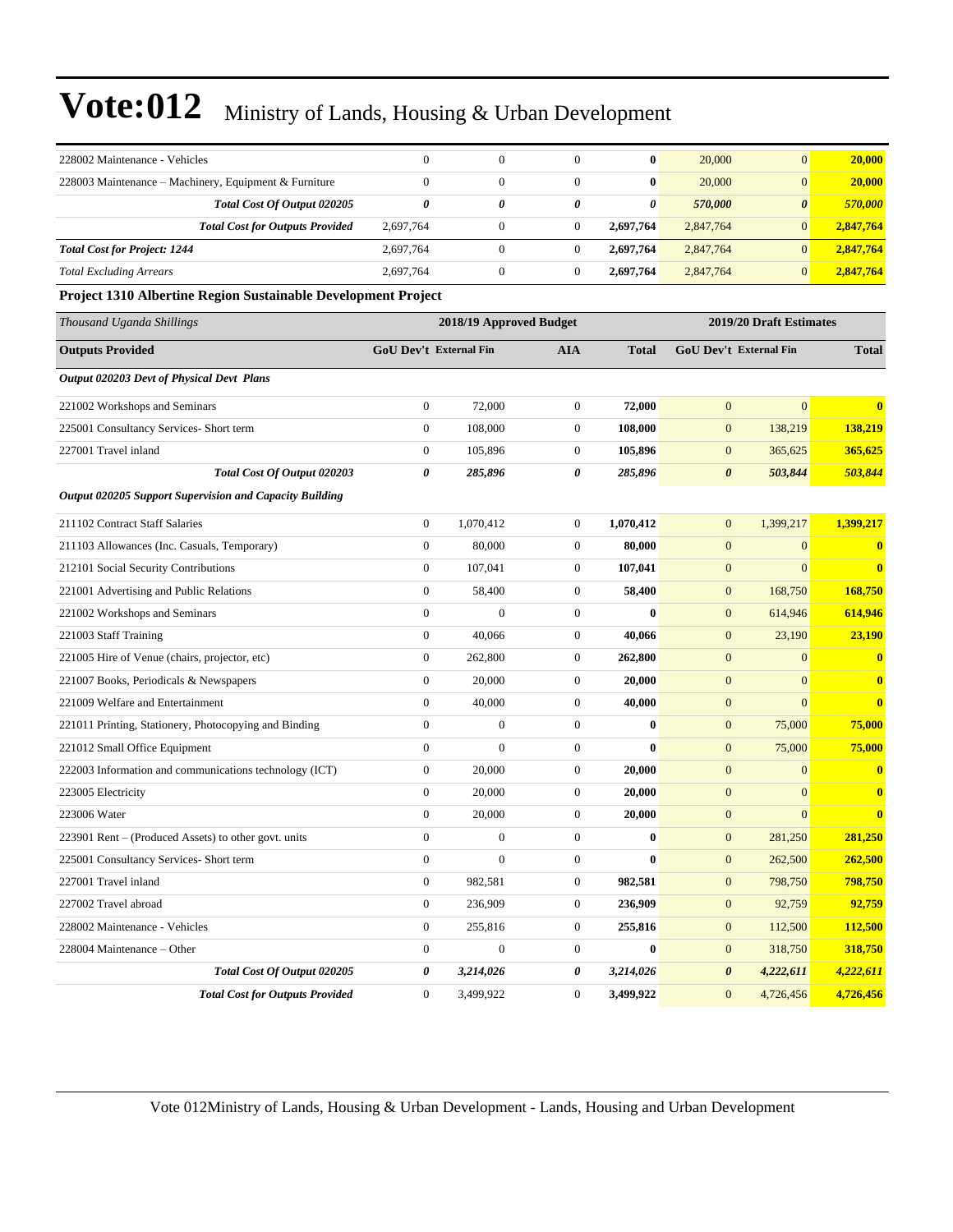| <b>Capital Purchases</b>                                                       | <b>GoU Dev't External Fin</b> |                         | <b>AIA</b>       | <b>Total</b> | GoU Dev't External Fin |                               | <b>Total</b> |
|--------------------------------------------------------------------------------|-------------------------------|-------------------------|------------------|--------------|------------------------|-------------------------------|--------------|
| Output 020273 Roads, Streets and Highways                                      |                               |                         |                  |              |                        |                               |              |
| 281501 Environment Impact Assessment for Capital Works                         | $\boldsymbol{0}$              | 219,000                 | $\boldsymbol{0}$ | 219,000      | $\mathbf{0}$           | 900,000                       | 900,000      |
| 281503 Engineering and Design Studies & Plans for capital<br>works             | $\mathbf{0}$                  | 1,626,737               | 0                | 1,626,737    | $\mathbf{0}$           | 1,073,757                     | 1,073,757    |
| 312101 Non-Residential Buildings                                               | $\boldsymbol{0}$              | 2,483,746               | 0                | 2,483,746    | $\mathbf{0}$           | $\mathbf{0}$                  | $\bf{0}$     |
| 312103 Roads and Bridges.                                                      | $\mathbf{0}$                  | 13,017,021              | $\boldsymbol{0}$ | 13,017,021   | $\mathbf{0}$           | 27,168,314                    | 27,168,314   |
| Total Cost Of Output 020273                                                    | 0                             | 17,346,503              | 0                | 17,346,503   | $\boldsymbol{\theta}$  | 29,142,071                    | 29,142,071   |
| Output 020279 Acquisition of Other Capital Assets                              |                               |                         |                  |              |                        |                               |              |
| 281501 Environment Impact Assessment for Capital Works                         | $\boldsymbol{0}$              | $\overline{0}$          | $\boldsymbol{0}$ | $\bf{0}$     | $\mathbf{0}$           | 1,050,000                     | 1,050,000    |
| 312104 Other Structures                                                        | $\mathbf{0}$                  | 1,970,000               | 0                | 1,970,000    | $\mathbf{0}$           | 4,481,473                     | 4,481,473    |
| Total Cost Of Output 020279                                                    | 0                             | 1,970,000               | 0                | 1,970,000    | $\boldsymbol{\theta}$  | 5,531,473                     | 5,531,473    |
| <b>Total Cost for Capital Purchases</b>                                        | $\mathbf{0}$                  | 19,316,503              | 0                | 19,316,503   | $\mathbf{0}$           | 34,673,544                    | 34,673,544   |
| <b>Total Cost for Project: 1310</b>                                            | $\mathbf{0}$                  | 22,816,426              | $\overline{0}$   | 22,816,426   | $\boldsymbol{0}$       | 39,400,000                    | 39,400,000   |
| <b>Total Excluding Arrears</b>                                                 | $\mathbf{0}$                  | 22,816,426              | $\overline{0}$   | 22,816,426   | $\mathbf{0}$           | 39,400,000                    | 39,400,000   |
| Project 1514 Uganda Support to Municipal Infrastructure Development (USMID II) |                               |                         |                  |              |                        |                               |              |
| Thousand Uganda Shillings                                                      |                               | 2018/19 Approved Budget |                  |              |                        | 2019/20 Draft Estimates       |              |
| <b>Outputs Provided</b>                                                        | GoU Dev't External Fin        |                         | AIA              | <b>Total</b> |                        | <b>GoU Dev't External Fin</b> | <b>Total</b> |
| Output 020201 Physical Planning Policies, Strategies, Guidelines and Standards |                               |                         |                  |              |                        |                               |              |
| 211103 Allowances (Inc. Casuals, Temporary)                                    | $\mathbf{0}$                  | $\boldsymbol{0}$        | $\mathbf{0}$     | $\bf{0}$     | $\mathbf{0}$           | 17,000                        | 17,000       |
| 221002 Workshops and Seminars                                                  | $\boldsymbol{0}$              | $\boldsymbol{0}$        | $\boldsymbol{0}$ | $\bf{0}$     | $\mathbf{0}$           | 368,625                       | 368,625      |
| 221003 Staff Training                                                          | $\mathbf{0}$                  | $\overline{0}$          | $\overline{0}$   | $\bf{0}$     | $\mathbf{0}$           | 354,313                       | 354,313      |
| 225001 Consultancy Services- Short term                                        | $\mathbf{0}$                  | $\boldsymbol{0}$        | $\boldsymbol{0}$ | $\bf{0}$     | $\mathbf{0}$           | 1,710,782                     | 1,710,782    |
| 227001 Travel inland                                                           | $\mathbf{0}$                  | $\boldsymbol{0}$        | $\boldsymbol{0}$ | $\bf{0}$     | $\mathbf{0}$           | 843,000                       | 843,000      |
| 227004 Fuel, Lubricants and Oils                                               | $\mathbf{0}$                  | $\boldsymbol{0}$        | $\boldsymbol{0}$ | $\bf{0}$     | $\mathbf{0}$           | 510,975                       | 510,975      |
| Total Cost Of Output 020201                                                    | 0                             | 0                       | 0                | 0            | $\boldsymbol{\theta}$  | 3,804,695                     | 3,804,695    |
| <b>Output 020203 Devt of Physical Devt Plans</b>                               |                               |                         |                  |              |                        |                               |              |
| 221002 Workshops and Seminars                                                  | $\mathbf{0}$                  | $\boldsymbol{0}$        | $\boldsymbol{0}$ | $\bf{0}$     | $\mathbf{0}$           | 826,272                       | 826,272      |
| 225001 Consultancy Services- Short term                                        | $\boldsymbol{0}$              | $\boldsymbol{0}$        | $\boldsymbol{0}$ | $\bf{0}$     | $\boldsymbol{0}$       | 2,891,952                     | 2,891,952    |
| 227001 Travel inland                                                           | $\mathbf{0}$                  | $\boldsymbol{0}$        | $\boldsymbol{0}$ | $\bf{0}$     | $\mathbf{0}$           | 2,891,952                     | 2,891,952    |
| 227004 Fuel, Lubricants and Oils                                               | 0                             | $\boldsymbol{0}$        | 0                | $\bf{0}$     | $\mathbf{0}$           | 1,650,976                     | 1,650,976    |
| Total Cost Of Output 020203                                                    | $\pmb{\theta}$                | 0                       | 0                | 0            | $\boldsymbol{\theta}$  | 8,261,152                     | 8,261,152    |
| Output 020205 Support Supervision and Capacity Building                        |                               |                         |                  |              |                        |                               |              |
| 211102 Contract Staff Salaries                                                 | $\boldsymbol{0}$              | 2,400,000               | $\boldsymbol{0}$ | 2,400,000    | $\boldsymbol{0}$       | 3,462,657                     | 3,462,657    |
| 212101 Social Security Contributions                                           | $\mathbf{0}$                  | 240,000                 | $\boldsymbol{0}$ | 240,000      | $\mathbf{0}$           | 611,057                       | 611,057      |
| 221001 Advertising and Public Relations                                        | $\boldsymbol{0}$              | 400,000                 | $\boldsymbol{0}$ | 400,000      | $\mathbf{0}$           | 360,000                       | 360,000      |
| 221002 Workshops and Seminars                                                  | $\boldsymbol{0}$              | 960,000                 | 0                | 960,000      | $\mathbf{0}$           | 3,130,969                     | 3,130,969    |
| 221003 Staff Training                                                          | $\boldsymbol{0}$              | $\boldsymbol{0}$        | $\boldsymbol{0}$ | $\bf{0}$     | $\mathbf{0}$           | 1,665,967                     | 1,665,967    |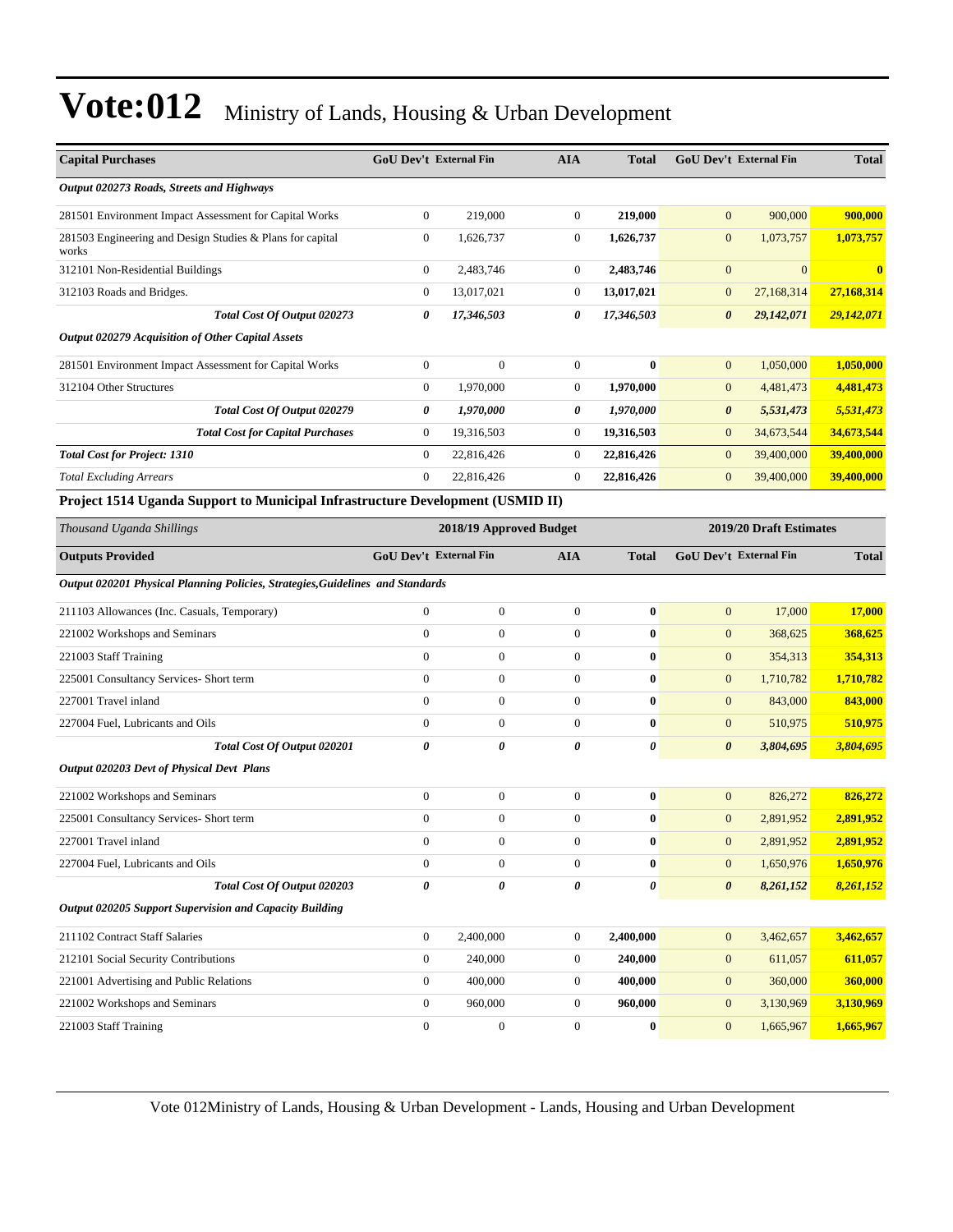| 221007 Books, Periodicals & Newspapers                                         | $\overline{0}$                | $\overline{0}$          | $\overline{0}$   | $\mathbf{0}$          | $\mathbf{0}$          | 76,863                  | 76,863       |
|--------------------------------------------------------------------------------|-------------------------------|-------------------------|------------------|-----------------------|-----------------------|-------------------------|--------------|
| 221008 Computer supplies and Information Technology (IT)                       | $\overline{0}$                | 840,000                 | $\overline{0}$   | 840,000               | $\boldsymbol{0}$      | 153,725                 | 153,725      |
| 221011 Printing, Stationery, Photocopying and Binding                          | $\mathbf{0}$                  | $\boldsymbol{0}$        | $\boldsymbol{0}$ | $\bf{0}$              | $\mathbf{0}$          | 264,900                 | 264,900      |
| 222001 Telecommunications                                                      | $\mathbf{0}$                  | $\boldsymbol{0}$        | $\boldsymbol{0}$ | $\bf{0}$              | $\mathbf{0}$          | 76,863                  | 76,863       |
| 222003 Information and communications technology (ICT)                         | $\mathbf{0}$                  | $\overline{0}$          | $\boldsymbol{0}$ | $\bf{0}$              | $\mathbf{0}$          | 574,313                 | 574,313      |
| 223005 Electricity                                                             | $\mathbf{0}$                  | 200,000                 | $\boldsymbol{0}$ | 200,000               | $\mathbf{0}$          | 76,863                  | 76,863       |
| 223006 Water                                                                   | $\overline{0}$                | $\boldsymbol{0}$        | $\boldsymbol{0}$ | $\bf{0}$              | $\mathbf{0}$          | 76,863                  | 76,863       |
| 225001 Consultancy Services- Short term                                        | $\boldsymbol{0}$              | 2,534,000               | 0                | 2,534,000             | $\mathbf{0}$          | 11,056,831              | 11,056,831   |
| 225002 Consultancy Services-Long-term                                          | $\boldsymbol{0}$              | 6,080,000               | $\boldsymbol{0}$ | 6,080,000             | $\boldsymbol{0}$      | $\mathbf{0}$            | $\bf{0}$     |
| 227001 Travel inland                                                           | $\mathbf{0}$                  | 960,000                 | 0                | 960,000               | $\mathbf{0}$          | 3,503,919               | 3,503,919    |
| 227002 Travel abroad                                                           | $\boldsymbol{0}$              | 940,000                 | $\overline{0}$   | 940,000               | $\mathbf{0}$          | 1,426,663               | 1,426,663    |
| 227004 Fuel, Lubricants and Oils                                               | $\mathbf{0}$                  | 980,000                 | $\overline{0}$   | 980,000               | $\mathbf{0}$          | 2,074,407               | 2,074,407    |
| 228001 Maintenance - Civil                                                     | $\boldsymbol{0}$              | 1,890,000               | $\boldsymbol{0}$ | 1,890,000             | $\mathbf{0}$          | $\mathbf{0}$            | $\bf{0}$     |
| 228002 Maintenance - Vehicles                                                  | $\boldsymbol{0}$              | 476,000                 | $\boldsymbol{0}$ | 476,000               | $\boldsymbol{0}$      | 1,345,094               | 1,345,094    |
| 281401 Rental - non produced assets                                            | $\boldsymbol{0}$              | $\overline{0}$          | $\boldsymbol{0}$ | $\bf{0}$              | $\mathbf{0}$          | 576,469                 | 576,469      |
| Total Cost Of Output 020205                                                    | 0                             | 18,900,000              | 0                | 18,900,000            | $\boldsymbol{\theta}$ | 30,514,420              | 30,514,420   |
| Output 020206 Urban Dev't Policies, Strategies , Guidelines and Standards      |                               |                         |                  |                       |                       |                         |              |
| 221002 Workshops and Seminars                                                  | $\boldsymbol{0}$              | $\boldsymbol{0}$        | $\overline{0}$   | $\bf{0}$              | $\mathbf{0}$          | 384,313                 | 384,313      |
| 221011 Printing, Stationery, Photocopying and Binding                          | $\theta$                      | $\boldsymbol{0}$        | $\boldsymbol{0}$ | $\bf{0}$              | $\mathbf{0}$          | 86,574                  | 86,574       |
| 225001 Consultancy Services- Short term                                        | $\overline{0}$                | $\boldsymbol{0}$        | $\boldsymbol{0}$ | $\bf{0}$              | $\mathbf{0}$          | 650,000                 | 650,000      |
| 227001 Travel inland                                                           | $\mathbf{0}$                  | $\boldsymbol{0}$        | $\boldsymbol{0}$ | $\bf{0}$              | $\mathbf{0}$          | 565,750                 | 565,750      |
| 227004 Fuel, Lubricants and Oils                                               | $\mathbf{0}$                  | $\boldsymbol{0}$        | $\boldsymbol{0}$ | $\bf{0}$              | $\boldsymbol{0}$      | 313,363                 | 313,363      |
| Total Cost Of Output 020206                                                    | $\theta$                      | 0                       | 0                | $\boldsymbol{\theta}$ | $\boldsymbol{\theta}$ | 2,000,000               | 2,000,000    |
| <b>Total Cost for Outputs Provided</b>                                         | $\boldsymbol{0}$              | 18,900,000              | 0                | 18,900,000            | $\mathbf{0}$          | 44,580,267              | 44,580,267   |
| <b>Total Cost for Project: 1514</b>                                            | $\boldsymbol{0}$              | 18,900,000              | $\boldsymbol{0}$ | 18,900,000            | $\mathbf{0}$          | 44,580,267              | 44,580,267   |
| <b>Total Excluding Arrears</b>                                                 | $\mathbf{0}$                  | 18,900,000              | $\boldsymbol{0}$ | 18,900,000            | $\mathbf{0}$          | 44,580,267              | 44,580,267   |
| Project 1528 Hoima Oil Refinery Proximity Development Master Plan              |                               |                         |                  |                       |                       |                         |              |
| Thousand Uganda Shillings                                                      |                               | 2018/19 Approved Budget |                  |                       |                       | 2019/20 Draft Estimates |              |
| <b>Outputs Provided</b>                                                        | <b>GoU Dev't External Fin</b> |                         | <b>AIA</b>       | <b>Total</b>          |                       | GoU Dev't External Fin  | <b>Total</b> |
| Output 020201 Physical Planning Policies, Strategies, Guidelines and Standards |                               |                         |                  |                       |                       |                         |              |
| 221002 Workshops and Seminars                                                  | $\boldsymbol{0}$              | $\boldsymbol{0}$        | $\boldsymbol{0}$ | $\bf{0}$              | 50,000                | $\mathbf{0}$            | 50,000       |
| Total Cost Of Output 020201                                                    | 0                             | 0                       | 0                | 0                     | 50,000                | 0                       | 50,000       |
| <b>Total Cost for Outputs Provided</b>                                         | $\boldsymbol{0}$              | $\boldsymbol{0}$        | $\boldsymbol{0}$ | $\bf{0}$              | 50,000                | $\mathbf{0}$            | 50,000       |
| <b>Total Cost for Project: 1528</b>                                            | $\mathbf{0}$                  | $\overline{0}$          | $\overline{0}$   | $\bf{0}$              | 50,000                | $\mathbf{0}$            | 50,000       |
| <b>Total Excluding Arrears</b>                                                 | $\boldsymbol{0}$              | $\boldsymbol{0}$        | $\boldsymbol{0}$ | $\bf{0}$              | 50,000                | $\mathbf{0}$            | 50,000       |
|                                                                                |                               | GoU External Fin        | ${\bf A I A}$    | <b>Total</b>          | GoU                   | <b>External Fin</b>     | <b>Total</b> |
| <b>Total Cost for Programme 02</b>                                             | 5,419,274                     | 41,716,426              | $\bf{0}$         | 47,135,699            | 6,069,274             | 83,980,267              | 90,049,541   |
| <b>Total Excluding Arrears</b>                                                 | 5,419,274                     | 41,716,426              | $\boldsymbol{0}$ | 47,135,699            | 6,069,274             | 83,980,267              | 90,049,541   |
| Programmme 03 Housing                                                          |                               |                         |                  |                       |                       |                         |              |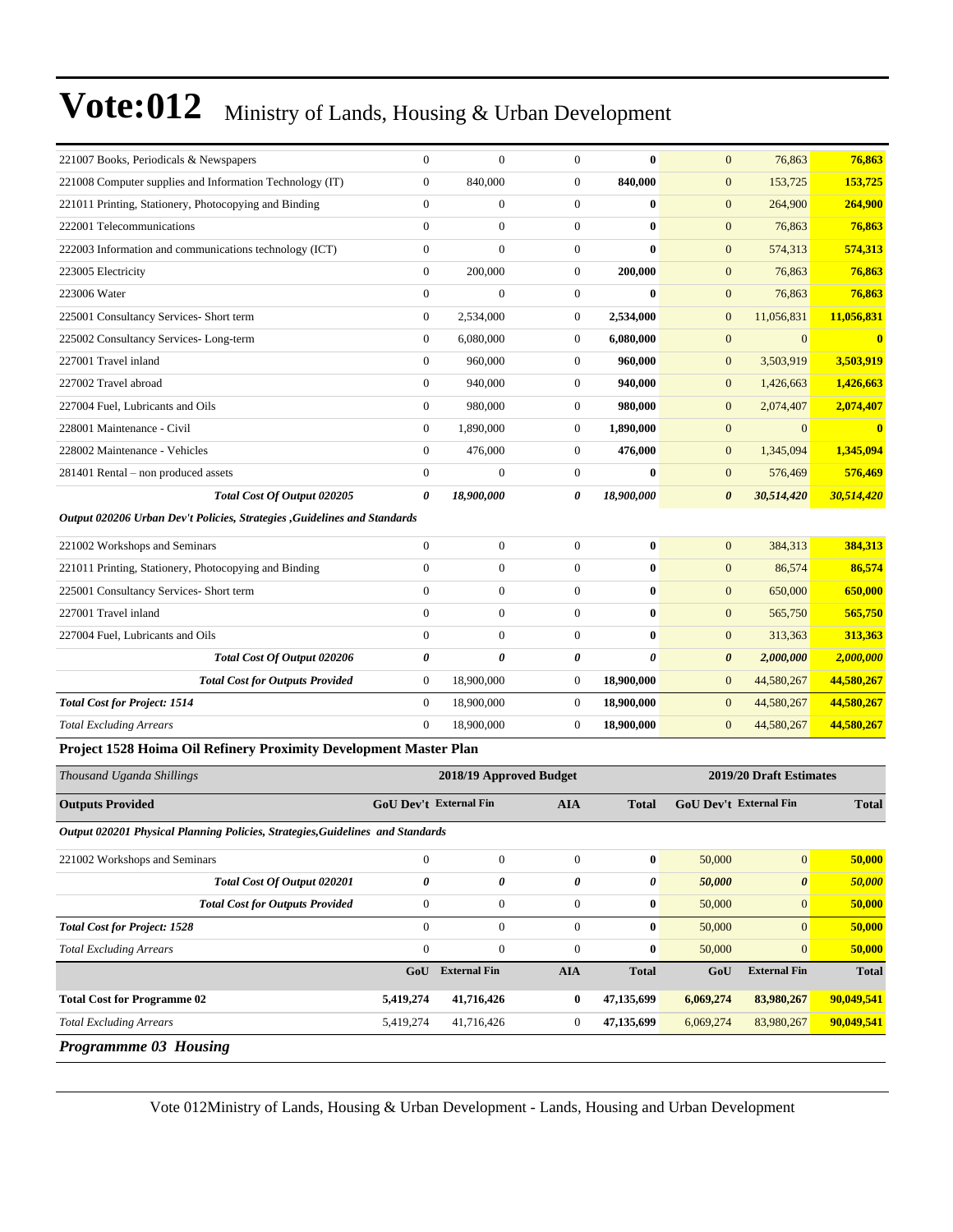#### *Recurrent Budget Estimates*

#### **SubProgramme 09 Housing Development and Estates Management**

| Thousand Uganda Shillings                                     |                  | 2018/19 Approved Budget |                  |              |                       | 2019/20 Draft Estimates |              |  |
|---------------------------------------------------------------|------------------|-------------------------|------------------|--------------|-----------------------|-------------------------|--------------|--|
| <b>Outputs Provided</b>                                       | Wage             | Non Wage                | AIA              | <b>Total</b> | Wage                  | Non Wage                | <b>Total</b> |  |
| Output 020302 Technical Support and Administrative Services   |                  |                         |                  |              |                       |                         |              |  |
| 211103 Allowances (Inc. Casuals, Temporary)                   | $\boldsymbol{0}$ | 6,480                   | $\boldsymbol{0}$ | 6,480        | $\boldsymbol{0}$      | $\mathbf{0}$            | $\bf{0}$     |  |
| 221002 Workshops and Seminars                                 | $\boldsymbol{0}$ | 20,000                  | $\boldsymbol{0}$ | 20,000       | $\mathbf{0}$          | 20,000                  | 20,000       |  |
| 221009 Welfare and Entertainment                              | $\boldsymbol{0}$ | 11,470                  | $\boldsymbol{0}$ | 11,470       | $\mathbf{0}$          | 5,000                   | 5,000        |  |
| 221011 Printing, Stationery, Photocopying and Binding         | $\boldsymbol{0}$ | 6,000                   | $\boldsymbol{0}$ | 6,000        | $\mathbf{0}$          | 6,000                   | 6,000        |  |
| 222001 Telecommunications                                     | $\boldsymbol{0}$ | 2,000                   | $\boldsymbol{0}$ | 2,000        | $\mathbf{0}$          | 2,000                   | 2,000        |  |
| 227001 Travel inland                                          | $\overline{0}$   | 58,000                  | $\boldsymbol{0}$ | 58,000       | $\mathbf{0}$          | 69,950                  | 69,950       |  |
| 227004 Fuel, Lubricants and Oils                              | $\boldsymbol{0}$ | 57,000                  | $\boldsymbol{0}$ | 57,000       | $\mathbf{0}$          | 58,000                  | 58,000       |  |
| 228002 Maintenance - Vehicles                                 | $\boldsymbol{0}$ | 15,000                  | $\boldsymbol{0}$ | 15,000       | $\mathbf{0}$          | 15,000                  | 15,000       |  |
| <b>Total Cost of Output 02</b>                                | 0                | 175,950                 | 0                | 175,950      | $\boldsymbol{\theta}$ | 175,950                 | 175,950      |  |
| <b>Output 020303 Capacity Building</b>                        |                  |                         |                  |              |                       |                         |              |  |
| 211103 Allowances (Inc. Casuals, Temporary)                   | $\boldsymbol{0}$ | 7,800                   | $\boldsymbol{0}$ | 7,800        | $\mathbf{0}$          | 7,800                   | 7,800        |  |
| 221003 Staff Training                                         | $\overline{0}$   | 10,000                  | $\boldsymbol{0}$ | 10,000       | $\boldsymbol{0}$      | 10,000                  | 10,000       |  |
| 221009 Welfare and Entertainment                              | $\boldsymbol{0}$ | 10,000                  | $\boldsymbol{0}$ | 10,000       | $\mathbf{0}$          | 5,000                   | 5,000        |  |
| 221011 Printing, Stationery, Photocopying and Binding         | $\boldsymbol{0}$ | 5,000                   | $\boldsymbol{0}$ | 5,000        | $\mathbf{0}$          | 5,000                   | 5,000        |  |
| 221017 Subscriptions                                          | $\boldsymbol{0}$ | 20,000                  | $\boldsymbol{0}$ | 20,000       | $\mathbf{0}$          | 20,000                  | 20,000       |  |
| 227001 Travel inland                                          | $\boldsymbol{0}$ | 80,000                  | $\boldsymbol{0}$ | 80,000       | $\mathbf{0}$          | 80,000                  | 80,000       |  |
| 227004 Fuel, Lubricants and Oils                              | $\boldsymbol{0}$ | 30,000                  | $\boldsymbol{0}$ | 30,000       | $\mathbf{0}$          | 35,000                  | 35,000       |  |
| <b>Total Cost of Output 03</b>                                | 0                | 162,800                 | 0                | 162,800      | $\boldsymbol{\theta}$ | 162,800                 | 162,800      |  |
| Output 020304 Estates Management Policy, Strategies & Reports |                  |                         |                  |              |                       |                         |              |  |
| 211101 General Staff Salaries                                 | 536,921          | $\boldsymbol{0}$        | $\boldsymbol{0}$ | 536,921      | 536,921               | $\mathbf{0}$            | 536,921      |  |
| 211103 Allowances (Inc. Casuals, Temporary)                   | $\boldsymbol{0}$ | 5,000                   | $\boldsymbol{0}$ | 5,000        | $\boldsymbol{0}$      | 5,000                   | 5,000        |  |
| 221009 Welfare and Entertainment                              | $\boldsymbol{0}$ | 3,000                   | $\boldsymbol{0}$ | 3,000        | $\mathbf{0}$          | 3,000                   | 3,000        |  |
| 221011 Printing, Stationery, Photocopying and Binding         | $\boldsymbol{0}$ | 5,000                   | $\boldsymbol{0}$ | 5,000        | $\mathbf{0}$          | 5,000                   | 5,000        |  |
| 222001 Telecommunications                                     | $\boldsymbol{0}$ | 4,500                   | $\boldsymbol{0}$ | 4,500        | $\mathbf{0}$          | 2,000                   | 2,000        |  |
| 227001 Travel inland                                          | $\boldsymbol{0}$ | 25,000                  | $\boldsymbol{0}$ | 25,000       | $\mathbf{0}$          | 27,500                  | 27,500       |  |
| 227004 Fuel, Lubricants and Oils                              | $\overline{0}$   | 20,000                  | $\boldsymbol{0}$ | 20,000       | $\mathbf{0}$          | 20,000                  | 20,000       |  |
| <b>Total Cost of Output 04</b>                                | 536,921          | 62,500                  | 0                | 599,421      | 536,921               | 62,500                  | 599,421      |  |
| <b>Total Cost Of Outputs Provided</b>                         | 536,921          | 401,250                 | $\bf{0}$         | 938,171      | 536,921               | 401,250                 | 938,171      |  |
| <b>Outputs Funded</b>                                         | Wage             | Non Wage                | <b>AIA</b>       | <b>Total</b> | Wage                  | Non Wage                | <b>Total</b> |  |
| <b>Output 020351 Support to Housing Development</b>           |                  |                         |                  |              |                       |                         |              |  |
| 263104 Transfers to other govt. Units (Current)               | $\overline{0}$   | $\mathbf{0}$            | $\theta$         | $\bf{0}$     | $\mathbf{0}$          | 50,000                  | 50,000       |  |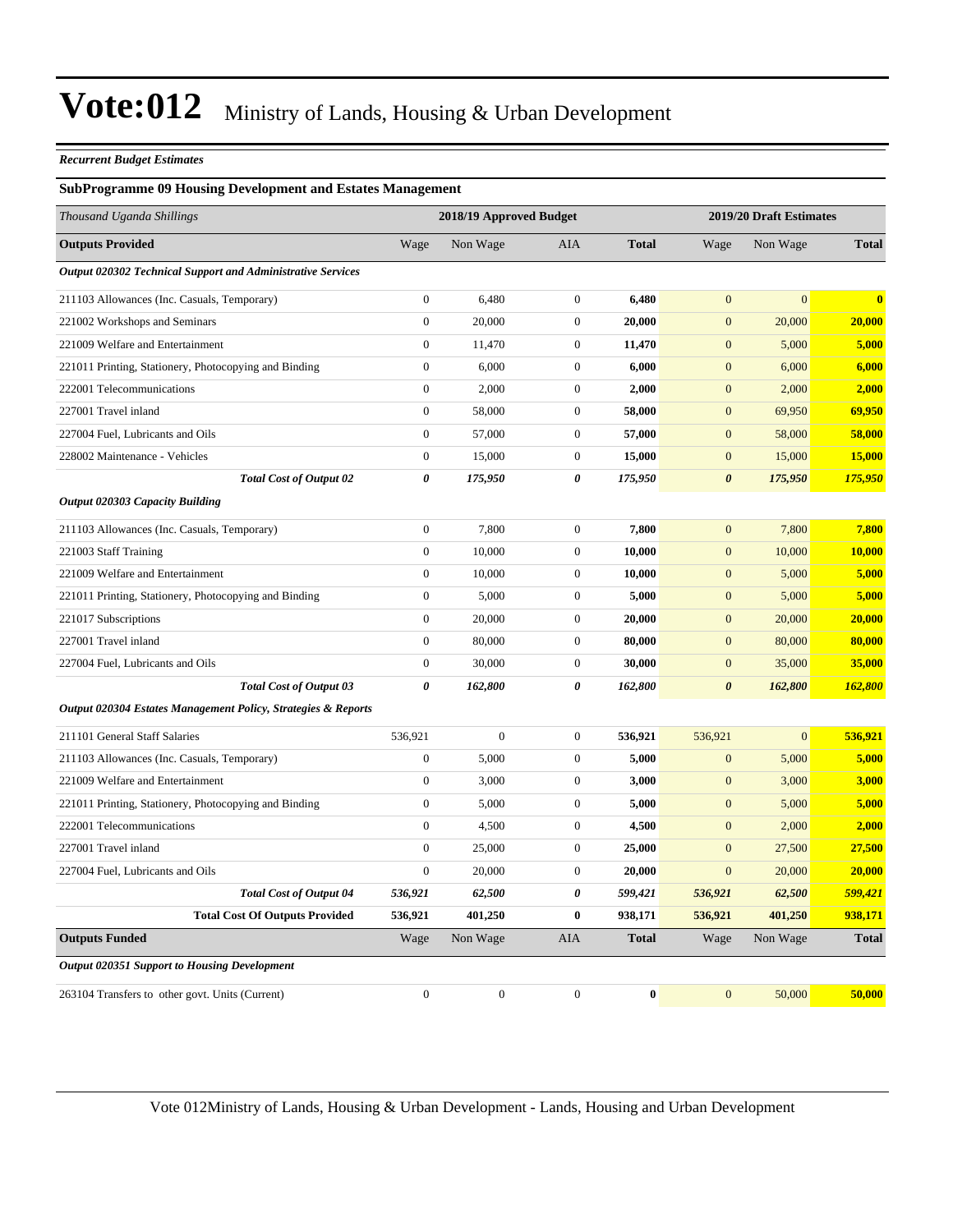| o/w Support to Architects Registration Board and AREA-UG    | $\theta$              | $\theta$                | $\theta$         | $\bf{0}$     | $\theta$              | 50,000                  | 50,000                  |
|-------------------------------------------------------------|-----------------------|-------------------------|------------------|--------------|-----------------------|-------------------------|-------------------------|
| <b>Total Cost of Output 51</b>                              | $\boldsymbol{\theta}$ | 0                       | 0                | 0            | $\boldsymbol{\theta}$ | 50,000                  | 50,000                  |
| <b>Total Cost Of Outputs Funded</b>                         | $\bf{0}$              | $\bf{0}$                | $\bf{0}$         | $\bf{0}$     | $\bf{0}$              | 50,000                  | 50,000                  |
| <b>Total Cost for SubProgramme 09</b>                       | 536,921               | 401,250                 | $\bf{0}$         | 938,171      | 536,921               | 451,250                 | 988,171                 |
| <b>Total Excluding Arrears</b>                              | 536,921               | 401,250                 | $\boldsymbol{0}$ | 938,171      | 536,921               | 451,250                 | 988,171                 |
| <b>SubProgramme 10 Human Settlements</b>                    |                       |                         |                  |              |                       |                         |                         |
| Thousand Uganda Shillings                                   |                       | 2018/19 Approved Budget |                  |              |                       | 2019/20 Draft Estimates |                         |
| <b>Outputs Provided</b>                                     | Wage                  | Non Wage                | AIA              | <b>Total</b> | Wage                  | Non Wage                | <b>Total</b>            |
| Output 020301 Housing Policy, Strategies and Reports        |                       |                         |                  |              |                       |                         |                         |
| 211103 Allowances (Inc. Casuals, Temporary)                 | $\boldsymbol{0}$      | 13,501                  | $\boldsymbol{0}$ | 13,501       | $\mathbf{0}$          | $\mathbf{0}$            | $\bf{0}$                |
| 221001 Advertising and Public Relations                     | $\overline{0}$        | 4,000                   | $\boldsymbol{0}$ | 4,000        | $\mathbf{0}$          | $\overline{0}$          | $\bf{0}$                |
| 221009 Welfare and Entertainment                            | $\mathbf{0}$          | 5,000                   | $\overline{0}$   | 5,000        | $\mathbf{0}$          | 5,000                   | 5,000                   |
| 221011 Printing, Stationery, Photocopying and Binding       | $\boldsymbol{0}$      | 5,000                   | $\mathbf{0}$     | 5,000        | $\mathbf{0}$          | 5,000                   | 5,000                   |
| 222001 Telecommunications                                   | $\boldsymbol{0}$      | 2,500                   | $\mathbf{0}$     | 2,500        | $\mathbf{0}$          | 2,500                   | 2,500                   |
| 227001 Travel inland                                        | $\boldsymbol{0}$      | 68,000                  | $\mathbf{0}$     | 68,000       | $\boldsymbol{0}$      | 65,000                  | 65,000                  |
| 227004 Fuel, Lubricants and Oils                            | $\boldsymbol{0}$      | 15,000                  | $\mathbf{0}$     | 15,000       | $\boldsymbol{0}$      | 35,501                  | 35,501                  |
| <b>Total Cost of Output 01</b>                              | $\pmb{\theta}$        | 113,001                 | 0                | 113,001      | $\boldsymbol{\theta}$ | 113,001                 | 113,001                 |
| Output 020302 Technical Support and Administrative Services |                       |                         |                  |              |                       |                         |                         |
| 211101 General Staff Salaries                               | 257,893               | $\Omega$                | $\mathbf{0}$     | 257,893      | 257,893               | $\overline{0}$          | 257,893                 |
| 211103 Allowances (Inc. Casuals, Temporary)                 | $\mathbf{0}$          | 2,000                   | $\mathbf{0}$     | 2,000        | $\mathbf{0}$          | $\mathbf{0}$            | $\bf{0}$                |
| 221002 Workshops and Seminars                               | $\boldsymbol{0}$      | 5,000                   | $\mathbf{0}$     | 5,000        | $\mathbf{0}$          | $\mathbf{0}$            | $\overline{\mathbf{0}}$ |
| 221009 Welfare and Entertainment                            | $\mathbf{0}$          | 10,000                  | $\mathbf{0}$     | 10,000       | $\overline{0}$        | 10,000                  | 10,000                  |
| 221011 Printing, Stationery, Photocopying and Binding       | $\boldsymbol{0}$      | 10,000                  | $\mathbf{0}$     | 10,000       | $\mathbf{0}$          | 10,000                  | 10,000                  |
| 222001 Telecommunications                                   | $\boldsymbol{0}$      | 1,000                   | $\mathbf{0}$     | 1,000        | $\mathbf{0}$          | 1,000                   | 1,000                   |
| 227001 Travel inland                                        | $\boldsymbol{0}$      | 142,634                 | $\mathbf{0}$     | 142,634      | $\boldsymbol{0}$      | 113,750                 | 113,750                 |
| 227004 Fuel, Lubricants and Oils                            | $\boldsymbol{0}$      | 53,000                  | $\boldsymbol{0}$ | 53,000       | $\boldsymbol{0}$      | 67,000                  | 67,000                  |
| 228002 Maintenance - Vehicles                               | $\boldsymbol{0}$      | 5,000                   | $\boldsymbol{0}$ | 5,000        | $\mathbf{0}$          | 26,884                  | 26,884                  |
| <b>Total Cost of Output 02</b>                              | 257,893               | 228,634                 | 0                | 486,528      | 257,893               | 228,634                 | 486,528                 |
| <b>Output 020303 Capacity Building</b>                      |                       |                         |                  |              |                       |                         |                         |
| 221009 Welfare and Entertainment                            | $\boldsymbol{0}$      | 2,000                   | $\overline{0}$   | 2,000        | $\mathbf{0}$          | 2,000                   | 2,000                   |
| 221011 Printing, Stationery, Photocopying and Binding       | $\boldsymbol{0}$      | 2,000                   | $\overline{0}$   | 2,000        | $\mathbf{0}$          | 2,000                   | 2,000                   |
| 227001 Travel inland                                        | $\mathbf{0}$          | 20,000                  | $\overline{0}$   | 20,000       | $\mathbf{0}$          | 20,000                  | 20,000                  |
| 227002 Travel abroad                                        | $\overline{0}$        | $\boldsymbol{0}$        | $\mathbf{0}$     | $\bf{0}$     | $\overline{0}$        | 10,135                  | 10,135                  |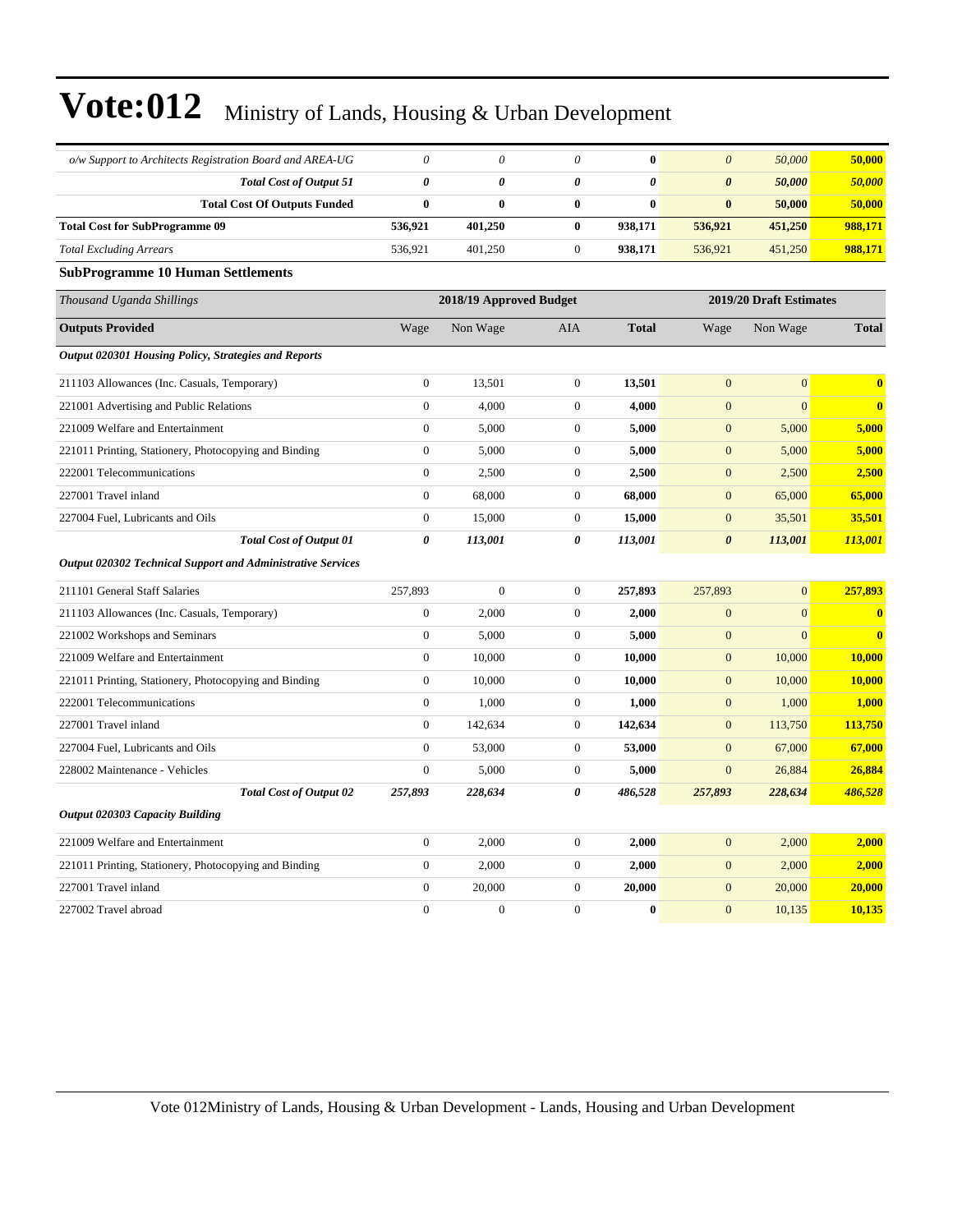| 227004 Fuel. Lubricants and Oils      |         | 10.135  |   | 10.135  |         | $\mathbf{0}$ | $\mathbf{0}$ |
|---------------------------------------|---------|---------|---|---------|---------|--------------|--------------|
| <b>Total Cost of Output 03</b>        |         | 34.135  | 0 | 34.135  | 0       | 34,135       | 34,135       |
| <b>Total Cost Of Outputs Provided</b> | 257,893 | 375,770 | 0 | 633.663 | 257,893 | 375,770      | 633.663      |
| <b>Total Cost for SubProgramme 10</b> | 257,893 | 375,770 | 0 | 633.663 | 257,893 | 375,770      | 633,663      |
| <b>Total Excluding Arrears</b>        | 257,893 | 375,770 |   | 633.663 | 257,893 | 375,770      | 633,663      |

#### **SubProgramme 15 Office of the Director, Housing**

| Thousand Uganda Shillings                             |                | 2018/19 Approved Budget |              |              |              | 2019/20 Draft Estimates |              |
|-------------------------------------------------------|----------------|-------------------------|--------------|--------------|--------------|-------------------------|--------------|
| <b>Outputs Provided</b>                               | Wage           | Non Wage                | AIA          | <b>Total</b> | Wage         | Non Wage                | <b>Total</b> |
| Output 020301 Housing Policy, Strategies and Reports  |                |                         |              |              |              |                         |              |
| 211101 General Staff Salaries                         | 31,077         | $\mathbf{0}$            | $\Omega$     | 31,077       | 31,077       | $\overline{0}$          | 31,077       |
| 221009 Welfare and Entertainment                      | $\mathbf{0}$   | 3,000                   | $\mathbf{0}$ | 3,000        | $\mathbf{0}$ | 3,000                   | 3,000        |
| 221011 Printing, Stationery, Photocopying and Binding | $\mathbf{0}$   | 1,000                   | $\mathbf{0}$ | 1,000        | $\mathbf{0}$ | 1,000                   | 1,000        |
| 227001 Travel inland                                  | $\overline{0}$ | 9,000                   | $\mathbf{0}$ | 9,000        | $\mathbf{0}$ | 9,000                   | 9,000        |
| 227004 Fuel, Lubricants and Oils                      | $\mathbf{0}$   | 7,000                   | $\mathbf{0}$ | 7,000        | $\mathbf{0}$ | 7,000                   | 7,000        |
| <b>Total Cost of Output 01</b>                        | 31,077         | 20,000                  | 0            | 51,077       | 31,077       | 20,000                  | 51,077       |
| <b>Total Cost Of Outputs Provided</b>                 | 31,077         | 20,000                  | $\bf{0}$     | 51,077       | 31,077       | 20,000                  | 51,077       |
| <b>Total Cost for SubProgramme 15</b>                 | 31,077         | 20,000                  | $\bf{0}$     | 51,077       | 31,077       | 20,000                  | 51,077       |
| <b>Total Excluding Arrears</b>                        | 31,077         | 20,000                  | $\mathbf{0}$ | 51,077       | 31,077       | 20,000                  | 51,077       |

|                                    | GoU       | <b>External Fin</b> | AIA | <b>Total</b> | GoU       | <b>External Fin</b> | <b>Total</b> |
|------------------------------------|-----------|---------------------|-----|--------------|-----------|---------------------|--------------|
| <b>Total Cost for Programme 03</b> | 1,622,912 |                     |     | 1.622.912    | 1,672,912 | $\bf{0}$            | 1,672,912    |
| <b>Total Excluding Arrears</b>     | 1.622.912 |                     |     | 1.622.912    | 1.672.912 | 0                   | 1,672,912    |

#### *Programmme 49 Policy, Planning and Support Services*

*Recurrent Budget Estimates*

#### **SubProgramme 01 Finance and administration**

| Thousand Uganda Shillings                                            |              | 2018/19 Approved Budget |                |              |                  | 2019/20 Draft Estimates |               |
|----------------------------------------------------------------------|--------------|-------------------------|----------------|--------------|------------------|-------------------------|---------------|
| <b>Outputs Provided</b>                                              | Wage         | Non Wage                | <b>AIA</b>     | <b>Total</b> | Wage             | Non Wage                | <b>Total</b>  |
| Output 024901 Policy, consultation, planning and monitoring services |              |                         |                |              |                  |                         |               |
| 211101 General Staff Salaries                                        | 118,731      | $\mathbf{0}$            | $\overline{0}$ | 118,731      | 118,731          | $\mathbf{0}$            | 118,731       |
| 211103 Allowances (Inc. Casuals, Temporary)                          | $\mathbf{0}$ | 19,000                  | $\overline{0}$ | 19,000       | $\mathbf{0}$     | 19,000                  | <b>19,000</b> |
| 213001 Medical expenses (To employees)                               | $\mathbf{0}$ | 5,000                   | $\overline{0}$ | 5,000        | $\mathbf{0}$     | 10,000                  | 10,000        |
| 221002 Workshops and Seminars                                        | $\mathbf{0}$ | 40,000                  | $\Omega$       | 40,000       | $\mathbf{0}$     | 40,000                  | 40,000        |
| 221003 Staff Training                                                | $\mathbf{0}$ | 40,000                  | $\overline{0}$ | 40,000       | $\mathbf{0}$     | 40,000                  | 40,000        |
| 221007 Books, Periodicals & Newspapers                               | $\mathbf{0}$ | 12,000                  | $\Omega$       | 12,000       | $\mathbf{0}$     | 12,000                  | 12,000        |
| 221008 Computer supplies and Information Technology (IT)             | $\mathbf{0}$ | 25,000                  | $\overline{0}$ | 25,000       | $\mathbf{0}$     | 25,000                  | 25,000        |
| 221009 Welfare and Entertainment                                     | $\mathbf{0}$ | 50,000                  | $\overline{0}$ | 50,000       | $\mathbf{0}$     | 50,000                  | 50,000        |
| 221011 Printing, Stationery, Photocopying and Binding                | $\theta$     | 100,000                 | $\overline{0}$ | 100,000      | $\mathbf{0}$     | 100,000                 | 100,000       |
| 221012 Small Office Equipment                                        | $\mathbf{0}$ | 2,700                   | $\overline{0}$ | 2,700        | $\mathbf{0}$     | 2,700                   | 2,700         |
| 221017 Subscriptions                                                 | $\theta$     | 4,000                   | $\overline{0}$ | 4,000        | $\boldsymbol{0}$ | 4,000                   | 4,000         |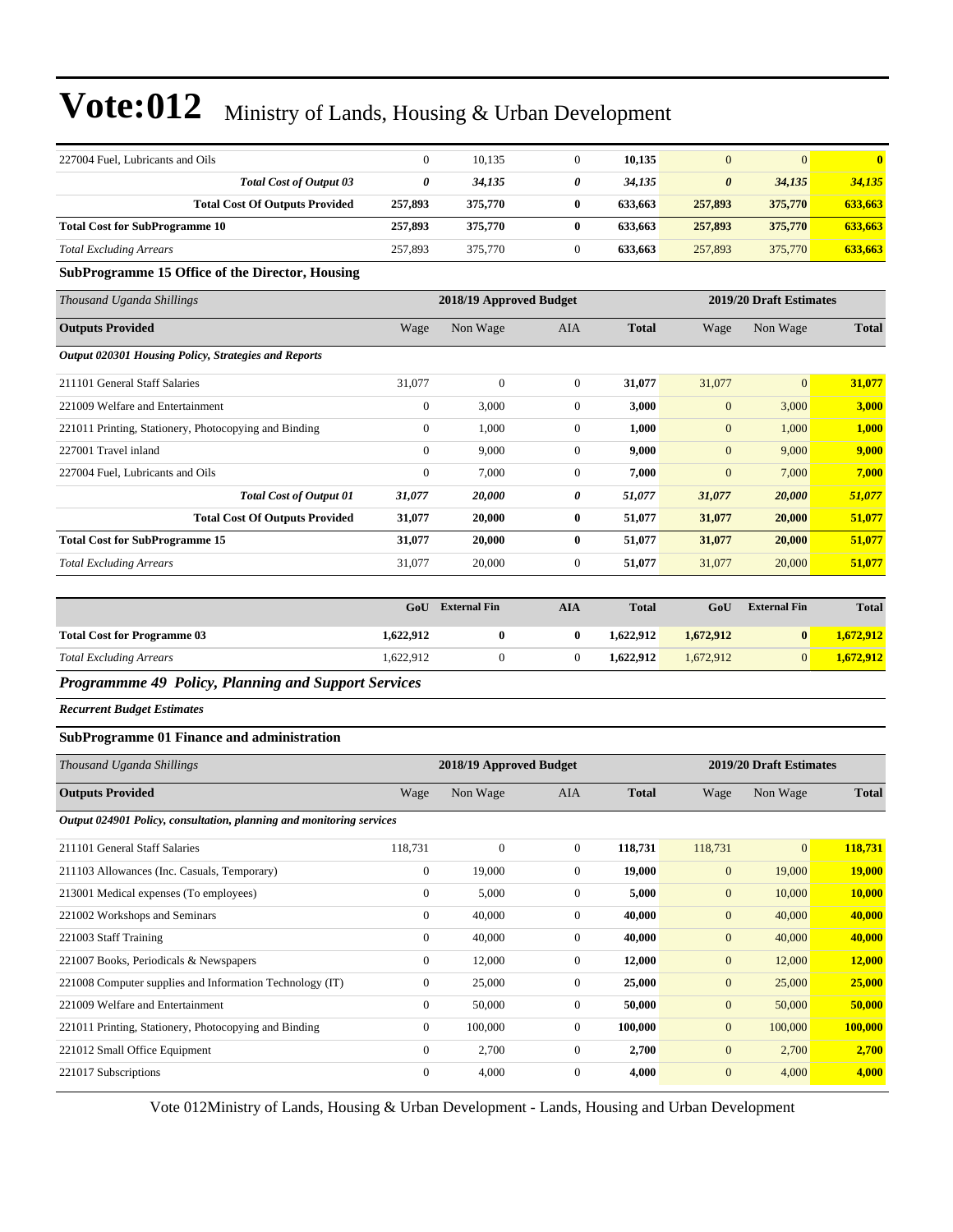| 222001 Telecommunications                                                   | $\boldsymbol{0}$ | 4,000            | $\boldsymbol{0}$ | 4,000     | $\mathbf{0}$     | 4,000           | 4,000          |
|-----------------------------------------------------------------------------|------------------|------------------|------------------|-----------|------------------|-----------------|----------------|
| 227001 Travel inland                                                        | $\boldsymbol{0}$ | 40,000           | $\boldsymbol{0}$ | 40,000    | $\mathbf{0}$     | 40,000          | 40,000         |
| 227002 Travel abroad                                                        | $\boldsymbol{0}$ | 20,000           | $\boldsymbol{0}$ | 20,000    | $\mathbf{0}$     | 20,000          | 20,000         |
| 227004 Fuel, Lubricants and Oils                                            | $\overline{0}$   | 30,000           | $\boldsymbol{0}$ | 30,000    | $\mathbf{0}$     | 30,000          | 30,000         |
| 228002 Maintenance - Vehicles                                               | $\overline{0}$   | 5,000            | $\boldsymbol{0}$ | 5,000     | $\mathbf{0}$     | 5,000           | 5,000          |
| 228003 Maintenance - Machinery, Equipment & Furniture                       | $\boldsymbol{0}$ | 2,000            | $\mathbf{0}$     | 2,000     | $\mathbf{0}$     | 2,000           | 2,000          |
| <b>Total Cost of Output 01</b>                                              | 118,731          | 398,700          | 0                | 517,431   | 118,731          | 403,700         | 522,431        |
| <b>Output 024902 Ministry Support Services (Finance and Administration)</b> |                  |                  |                  |           |                  |                 |                |
| 211101 General Staff Salaries                                               | 1,077,780        | $\boldsymbol{0}$ | $\mathbf{0}$     | 1,077,780 | 1,077,780        | $\overline{0}$  | 1,077,780      |
| 211103 Allowances (Inc. Casuals, Temporary)                                 | $\boldsymbol{0}$ | 150,000          | $\boldsymbol{0}$ | 150,000   | $\boldsymbol{0}$ | 150,000         | 150,000        |
| 212102 Pension for General Civil Service                                    | $\boldsymbol{0}$ | 2,668,976        | $\boldsymbol{0}$ | 2,668,976 | $\mathbf{0}$     | 3,000,799       | 3,000,799      |
| 213001 Medical expenses (To employees)                                      | $\boldsymbol{0}$ | $\boldsymbol{0}$ | $\mathbf{0}$     | $\bf{0}$  | $\mathbf{0}$     | 50,537          | 50,537         |
| 213002 Incapacity, death benefits and funeral expenses                      | $\boldsymbol{0}$ | 40,000           | $\mathbf{0}$     | 40,000    | $\mathbf{0}$     | 50,000          | 50,000         |
| 213004 Gratuity Expenses                                                    | $\boldsymbol{0}$ | 1,021,671        | $\mathbf{0}$     | 1,021,671 | $\mathbf{0}$     | 1,021,671       | 1,021,671      |
| 221002 Workshops and Seminars                                               | $\overline{0}$   | 70,000           | $\boldsymbol{0}$ | 70,000    | $\mathbf{0}$     | 160,000         | 160,000        |
| 221003 Staff Training                                                       | $\boldsymbol{0}$ | 40,000           | $\boldsymbol{0}$ | 40,000    | $\mathbf{0}$     | 40,000          | 40,000         |
| 221007 Books, Periodicals & Newspapers                                      | $\boldsymbol{0}$ | 15,000           | $\mathbf{0}$     | 15,000    | $\mathbf{0}$     | 15,000          | 15,000         |
| 221009 Welfare and Entertainment                                            | $\boldsymbol{0}$ | 60,000           | $\boldsymbol{0}$ | 60,000    | $\mathbf{0}$     | 76,000          | 76,000         |
| 221011 Printing, Stationery, Photocopying and Binding                       | $\boldsymbol{0}$ | 37,500           | $\mathbf{0}$     | 37,500    | $\mathbf{0}$     | 37,500          | 37,500         |
| 221017 Subscriptions                                                        | $\overline{0}$   | 40,000           | $\boldsymbol{0}$ | 40,000    | $\mathbf{0}$     | 40,000          | 40,000         |
| 221020 IPPS Recurrent Costs                                                 | $\boldsymbol{0}$ | 25,000           | $\boldsymbol{0}$ | 25,000    | $\mathbf{0}$     | 25,000          | 25,000         |
| 222001 Telecommunications                                                   | $\boldsymbol{0}$ | 48,000           | $\boldsymbol{0}$ | 48,000    | $\mathbf{0}$     | 48,000          | 48,000         |
| 222002 Postage and Courier                                                  | $\boldsymbol{0}$ | 12,000           | $\boldsymbol{0}$ | 12,000    | $\mathbf{0}$     | 12,000          | <b>12,000</b>  |
| 223001 Property Expenses                                                    | $\boldsymbol{0}$ | 10,000           | $\mathbf{0}$     | 10,000    | $\mathbf{0}$     | 10,000          | 10,000         |
| 223002 Rates                                                                | $\overline{0}$   | $\overline{0}$   | $\boldsymbol{0}$ | $\bf{0}$  | $\mathbf{0}$     | 10,000          | 10,000         |
| 223004 Guard and Security services                                          | $\boldsymbol{0}$ | 100,000          | $\boldsymbol{0}$ | 100,000   | $\mathbf{0}$     | 100,000         | 100,000        |
| 223005 Electricity                                                          | $\boldsymbol{0}$ | 220,000          | $\mathbf{0}$     | 220,000   | $\mathbf{0}$     | 120,000         | 120,000        |
| 223006 Water                                                                | $\boldsymbol{0}$ | 150,000          | $\boldsymbol{0}$ | 150,000   | $\mathbf{0}$     | 10,000          | <b>10,000</b>  |
| 224004 Cleaning and Sanitation                                              | $\boldsymbol{0}$ | 107,300          | $\boldsymbol{0}$ | 107,300   | $\mathbf{0}$     | 107,300         | 107,300        |
| 224005 Uniforms, Beddings and Protective Gear                               | $\boldsymbol{0}$ | 12,000           | $\boldsymbol{0}$ | 12,000    | $\mathbf{0}$     | 12,000          | 12,000         |
| 225001 Consultancy Services- Short term                                     | $\overline{0}$   | $\boldsymbol{0}$ | $\mathbf{0}$     | $\bf{0}$  | $\mathbf{0}$     | 100,000         | 100,000        |
| 227001 Travel inland                                                        | $\boldsymbol{0}$ | 80,000           | $\boldsymbol{0}$ | 80,000    | $\boldsymbol{0}$ | 80,000          | 80,000         |
| 227002 Travel abroad                                                        | $\boldsymbol{0}$ | 22,000           | $\boldsymbol{0}$ | 22,000    | $\mathbf{0}$     | 22,000          | 22,000         |
| 227004 Fuel, Lubricants and Oils                                            | $\boldsymbol{0}$ | 120,000          | $\boldsymbol{0}$ | 120,000   | $\mathbf{0}$     | 120,000         | <b>120,000</b> |
| 228001 Maintenance - Civil                                                  | $\overline{0}$   | 80,000           | $\boldsymbol{0}$ | 80,000    | $\boldsymbol{0}$ | 80,000          | 80,000         |
| 228002 Maintenance - Vehicles                                               | $\mathbf{0}$     | 120,000          | $\boldsymbol{0}$ | 120,000   | $\boldsymbol{0}$ | 120,000         | 120,000        |
| 228003 Maintenance – Machinery, Equipment & Furniture                       | $\boldsymbol{0}$ | 50,000           | $\boldsymbol{0}$ | 50,000    | $\boldsymbol{0}$ | 50,000          | 50,000         |
| 282104 Compensation to 3rd Parties                                          | $\boldsymbol{0}$ | $\boldsymbol{0}$ | $\boldsymbol{0}$ | $\bf{0}$  | $\boldsymbol{0}$ | 10,400,000      | 10,400,000     |
| <b>Total Cost of Output 02</b>                                              | 1,077,780        | 5,299,447        | 0                | 6,377,227 | 1,077,780        | 16,067,807      | 17,145,587     |
| <b>Output 024903 Ministerial and Top Management Services</b>                |                  |                  |                  |           |                  |                 |                |
| 211101 General Staff Salaries                                               | 54,210           | $\boldsymbol{0}$ | $\boldsymbol{0}$ | 54,210    | 54,210           | $\vert 0 \vert$ | 54,210         |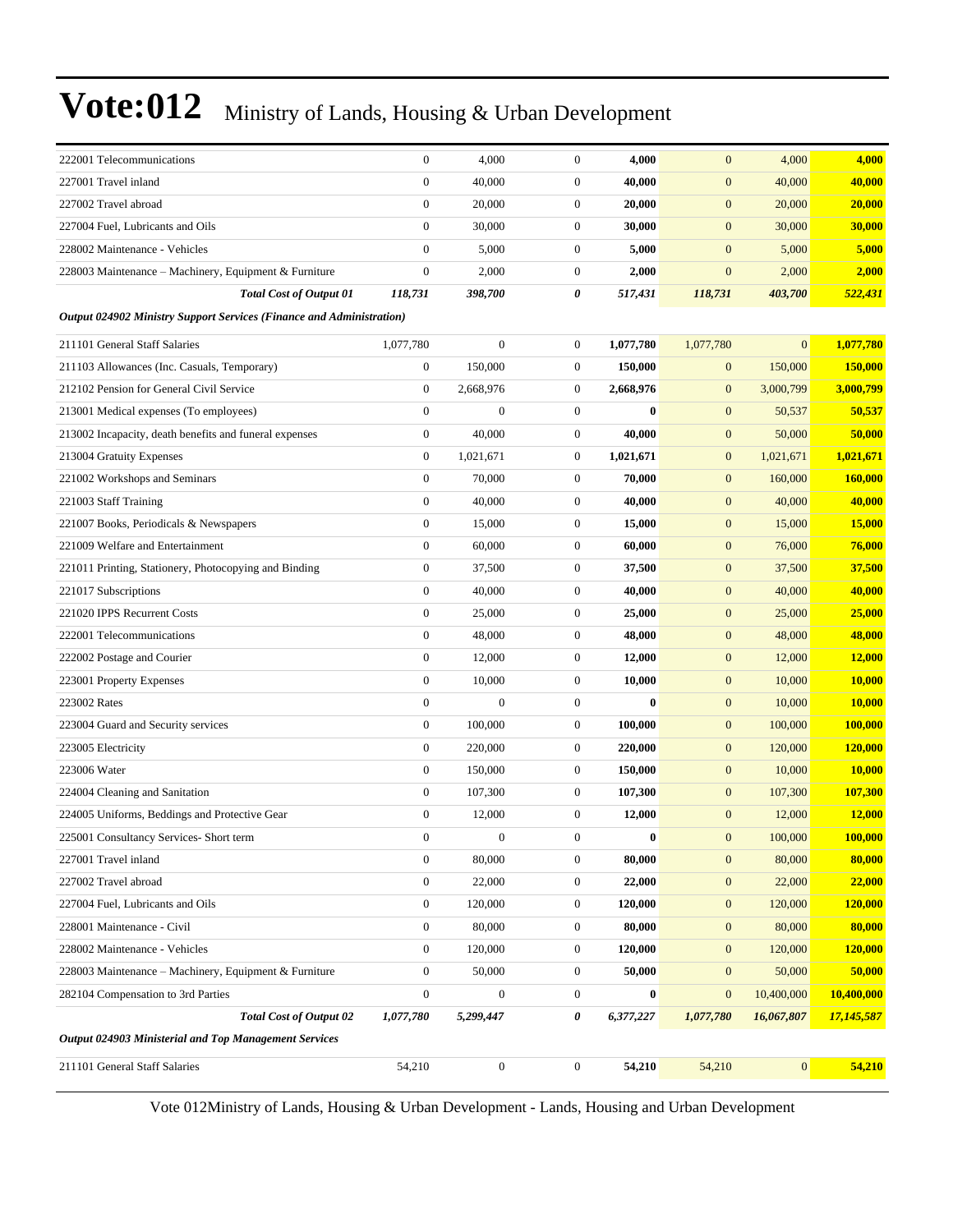| 211103 Allowances (Inc. Casuals, Temporary)              | $\boldsymbol{0}$ | 300,000      | $\mathbf{0}$     | 300,000   | $\mathbf{0}$          | 350,000      | 350,000   |
|----------------------------------------------------------|------------------|--------------|------------------|-----------|-----------------------|--------------|-----------|
| 213001 Medical expenses (To employees)                   | $\boldsymbol{0}$ | 8,000        | $\mathbf{0}$     | 8,000     | $\mathbf{0}$          | $\mathbf{0}$ | $\bf{0}$  |
| 213002 Incapacity, death benefits and funeral expenses   | $\boldsymbol{0}$ | 20,000       | $\boldsymbol{0}$ | 20,000    | $\mathbf{0}$          | $\mathbf{0}$ | $\bf{0}$  |
| 221002 Workshops and Seminars                            | $\boldsymbol{0}$ | 289,585      | $\boldsymbol{0}$ | 289,585   | $\mathbf{0}$          | 389,585      | 389,585   |
| 221007 Books, Periodicals & Newspapers                   | $\boldsymbol{0}$ | 4,000        | $\mathbf{0}$     | 4,000     | $\mathbf{0}$          | 4,000        | 4,000     |
| 221009 Welfare and Entertainment                         | $\boldsymbol{0}$ | 74,000       | $\mathbf{0}$     | 74,000    | $\mathbf{0}$          | 74,000       | 74,000    |
| 221011 Printing, Stationery, Photocopying and Binding    | $\boldsymbol{0}$ | 80,000       | $\boldsymbol{0}$ | 80,000    | $\mathbf{0}$          | 80,000       | 80,000    |
| 222001 Telecommunications                                | $\boldsymbol{0}$ | 20,000       | $\boldsymbol{0}$ | 20,000    | $\mathbf{0}$          | 20,000       | 20,000    |
| 222003 Information and communications technology (ICT)   | $\boldsymbol{0}$ | 20,000       | $\mathbf{0}$     | 20,000    | $\mathbf{0}$          | 20,000       | 20,000    |
| 227001 Travel inland                                     | $\boldsymbol{0}$ | 353,448      | $\mathbf{0}$     | 353,448   | $\mathbf{0}$          | 483,448      | 483,448   |
| 227002 Travel abroad                                     | $\boldsymbol{0}$ | 200,000      | $\boldsymbol{0}$ | 200,000   | $\mathbf{0}$          | 180,000      | 180,000   |
| 227004 Fuel, Lubricants and Oils                         | $\mathbf{0}$     | 240,000      | $\mathbf{0}$     | 240,000   | $\mathbf{0}$          | 300,000      | 300,000   |
| 228001 Maintenance - Civil                               | $\boldsymbol{0}$ | 5,893        | $\mathbf{0}$     | 5,893     | $\mathbf{0}$          | 5,893        | 5,893     |
| 228002 Maintenance - Vehicles                            | $\boldsymbol{0}$ | 125,000      | $\mathbf{0}$     | 125,000   | $\mathbf{0}$          | 176,000      | 176,000   |
| <b>Total Cost of Output 03</b>                           | 54,210           | 1,739,926    | 0                | 1,794,136 | 54,210                | 2,082,926    | 2,137,136 |
| <b>Output 024904 Information Management</b>              |                  |              |                  |           |                       |              |           |
| 211103 Allowances (Inc. Casuals, Temporary)              | $\boldsymbol{0}$ | 20,000       | $\boldsymbol{0}$ | 20,000    | $\mathbf{0}$          | 20,000       | 20,000    |
| 221001 Advertising and Public Relations                  | $\overline{0}$   | $\mathbf{0}$ | $\mathbf{0}$     | 0         | $\mathbf{0}$          | 20,000       | 20,000    |
| 221009 Welfare and Entertainment                         | $\boldsymbol{0}$ | 6,000        | $\mathbf{0}$     | 6,000     | $\mathbf{0}$          | 6,000        | 6,000     |
| 221011 Printing, Stationery, Photocopying and Binding    | $\boldsymbol{0}$ | 20,000       | $\mathbf{0}$     | 20,000    | $\mathbf{0}$          | 20,000       | 20,000    |
| 221020 IPPS Recurrent Costs                              | $\boldsymbol{0}$ | 20,000       | $\mathbf{0}$     | 20,000    | $\boldsymbol{0}$      | 20,000       | 20,000    |
| 222001 Telecommunications                                | $\boldsymbol{0}$ | 2,400        | $\boldsymbol{0}$ | 2,400     | $\mathbf{0}$          | 2,400        | 2,400     |
| 227001 Travel inland                                     | $\boldsymbol{0}$ | 15,095       | $\boldsymbol{0}$ | 15,095    | $\mathbf{0}$          | 15,095       | 15,095    |
| 227004 Fuel, Lubricants and Oils                         | $\boldsymbol{0}$ | 20,000       | $\mathbf{0}$     | 20,000    | $\mathbf{0}$          | 20,000       | 20,000    |
| <b>Total Cost of Output 04</b>                           | 0                | 103,495      | 0                | 103,495   | $\boldsymbol{\theta}$ | 123,495      | 123,495   |
| Output 024905 Procurement and Disposal Services          |                  |              |                  |           |                       |              |           |
| 211101 General Staff Salaries                            | 6,010            | $\mathbf{0}$ | $\mathbf{0}$     | 6,010     | 6,010                 | $\mathbf{0}$ | 6,010     |
| 211103 Allowances (Inc. Casuals, Temporary)              | $\boldsymbol{0}$ | 20,000       | $\mathbf{0}$     | 20,000    | $\mathbf{0}$          | 20,000       | 20,000    |
| 221007 Books, Periodicals & Newspapers                   | $\boldsymbol{0}$ | 3,000        | $\boldsymbol{0}$ | 3,000     | $\mathbf{0}$          | 3,000        | 3,000     |
| 221008 Computer supplies and Information Technology (IT) | $\boldsymbol{0}$ | 4,000        | $\mathbf{0}$     | 4,000     | $\mathbf{0}$          | 4,000        | 4,000     |
| 221011 Printing, Stationery, Photocopying and Binding    | $\boldsymbol{0}$ | 22,000       | 0                | 22,000    | $\boldsymbol{0}$      | 22,000       | 22,000    |
| 227001 Travel inland                                     | 0                | 31,000       | $\boldsymbol{0}$ | 31,000    | $\mathbf{0}$          | 31,000       | 31,000    |
| 227004 Fuel, Lubricants and Oils                         | $\boldsymbol{0}$ | 15,000       | $\mathbf{0}$     | 15,000    | $\mathbf{0}$          | 15,000       | 15,000    |
| 228002 Maintenance - Vehicles                            | $\boldsymbol{0}$ | 4,515        | $\boldsymbol{0}$ | 4,515     | $\boldsymbol{0}$      | 4,515        | 4,515     |
| <b>Total Cost of Output 05</b>                           | 6,010            | 99,515       | 0                | 105,525   | 6,010                 | 99,515       | 105,525   |
| Output 024906 Accounts and internal Audit Services       |                  |              |                  |           |                       |              |           |
| 211103 Allowances (Inc. Casuals, Temporary)              | $\boldsymbol{0}$ | 10,500       | $\boldsymbol{0}$ | 10,500    | $\mathbf{0}$          | 10,500       | 10,500    |
| 221007 Books, Periodicals & Newspapers                   | $\boldsymbol{0}$ | 2,000        | $\boldsymbol{0}$ | 2,000     | $\mathbf{0}$          | 2,000        | 2,000     |
| 221009 Welfare and Entertainment                         | $\boldsymbol{0}$ | 5,000        | $\boldsymbol{0}$ | 5,000     | $\boldsymbol{0}$      | 5,000        | 5,000     |
| 221011 Printing, Stationery, Photocopying and Binding    | $\boldsymbol{0}$ | 5,000        | $\boldsymbol{0}$ | 5,000     | $\boldsymbol{0}$      | 20,000       | 20,000    |
| 221016 IFMS Recurrent costs                              | $\boldsymbol{0}$ | 53,700       | $\boldsymbol{0}$ | 53,700    | $\mathbf{0}$          | 77,700       | 77,700    |
|                                                          |                  |              |                  |           |                       |              |           |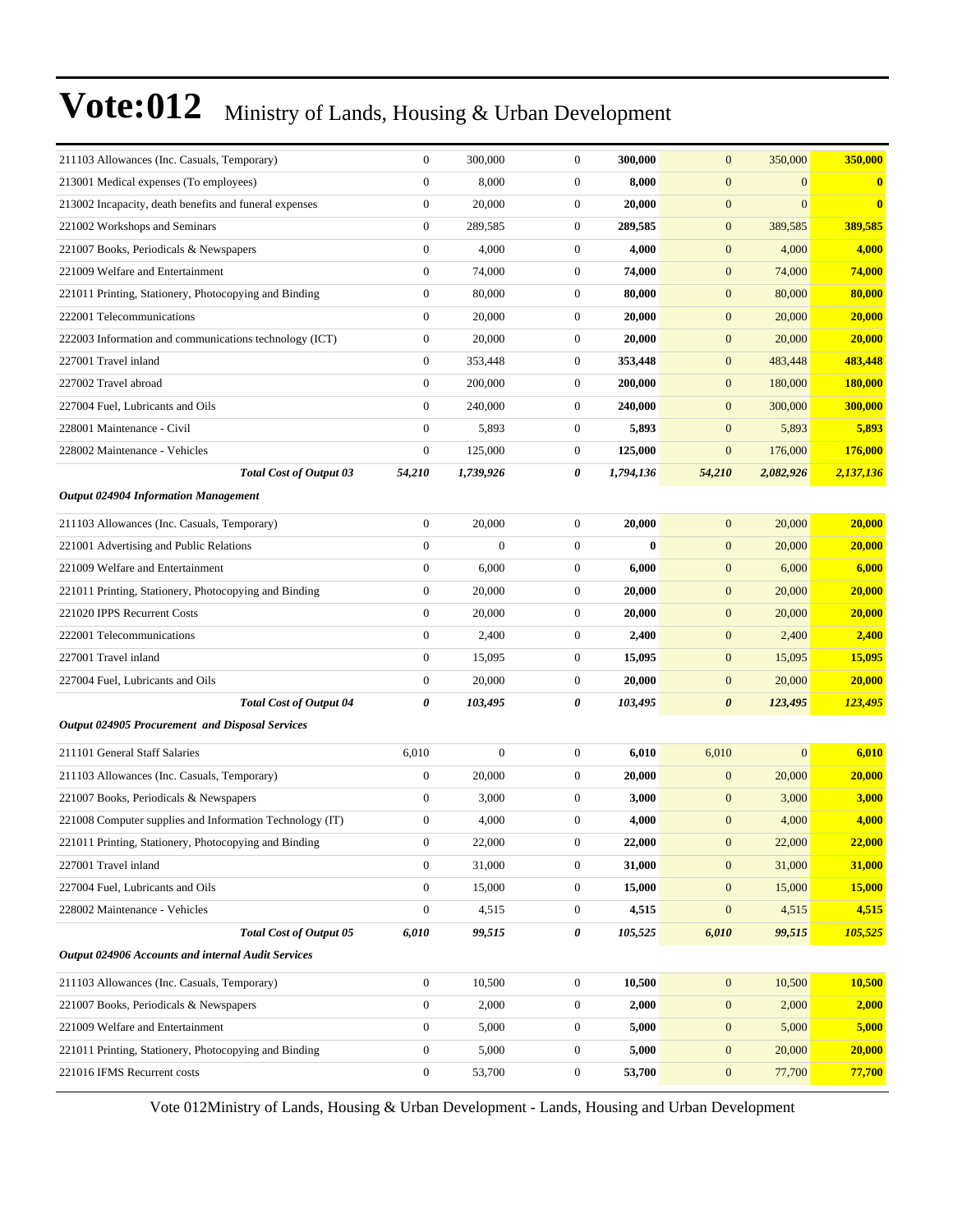| 221017 Subscriptions                                                   | $\boldsymbol{0}$ | 2,800                   | $\boldsymbol{0}$ | 2,800        | $\mathbf{0}$          | 2,800                   | 2,800                 |
|------------------------------------------------------------------------|------------------|-------------------------|------------------|--------------|-----------------------|-------------------------|-----------------------|
| 222001 Telecommunications                                              | $\mathbf{0}$     | 2,000                   | $\boldsymbol{0}$ | 2,000        | $\mathbf{0}$          | 2,000                   | 2,000                 |
| 227001 Travel inland                                                   | $\mathbf{0}$     | 10,000                  | $\boldsymbol{0}$ | 10,000       | $\mathbf{0}$          | 10,000                  | <b>10,000</b>         |
| 227004 Fuel, Lubricants and Oils                                       | $\mathbf{0}$     | 14,476                  | $\boldsymbol{0}$ | 14,476       | $\mathbf{0}$          | 14,476                  | 14,476                |
| 228002 Maintenance - Vehicles                                          | $\mathbf{0}$     | 2,000                   | $\boldsymbol{0}$ | 2,000        | $\mathbf{0}$          | 2,000                   | 2,000                 |
| <b>Total Cost of Output 06</b>                                         | 0                | 107,476                 | 0                | 107,476      | $\boldsymbol{\theta}$ | 146,476                 | 146,476               |
| <b>Total Cost Of Outputs Provided</b>                                  | 1,256,731        | 7,748,559               | $\bf{0}$         | 9,005,290    | 1,256,731             | 18,923,919              | 20,180,650            |
| <b>Outputs Funded</b>                                                  | Wage             | Non Wage                | AIA              | <b>Total</b> | Wage                  | Non Wage                | <b>Total</b>          |
| Output 024951 Support to Housing                                       |                  |                         |                  |              |                       |                         |                       |
| 262101 Contributions to International Organisations (Current)          | $\boldsymbol{0}$ | $\boldsymbol{0}$        | 2,880,000        | 2,880,000    | $\mathbf{0}$          | 1,715,487               | 1,715,487             |
| o/w Subscription and payment of arrears to Shelter Afrique             | $\theta$         | 0                       | 2,880,000        | 2,880,000    | $\boldsymbol{\theta}$ | $\theta$                | $\bf{0}$              |
| o/w Subscription of share capital contributions to Shelter-<br>Afrique | $\theta$         | 0                       | 0                | $\bf{0}$     | $\boldsymbol{\theta}$ | 1,715,487               | 1,715,487             |
| <b>Total Cost of Output 51</b>                                         | 0                | 0                       | 2,880,000        | 2,880,000    | $\boldsymbol{\theta}$ | 1,715,487               | 1,715,487             |
| <b>Total Cost Of Outputs Funded</b>                                    | $\bf{0}$         | 0                       | 2,880,000        | 2,880,000    | $\bf{0}$              | 1,715,487               | 1,715,487             |
| <b>Arrears</b>                                                         | Wage             | Non Wage                | AIA              | <b>Total</b> | Wage                  | Non Wage                | <b>Total</b>          |
| Output 024999 Arrears                                                  |                  |                         |                  |              |                       |                         |                       |
| 321605 Domestic arrears (Budgeting)                                    | $\mathbf{0}$     | 9,050,000               | $\boldsymbol{0}$ | 9,050,000    | $\mathbf{0}$          | $\overline{0}$          | $\bf{0}$              |
| 321608 General Public Service Pension arrears (Budgeting)              | $\boldsymbol{0}$ | 82,391                  | $\boldsymbol{0}$ | 82,391       | $\mathbf{0}$          | $\overline{0}$          | $\bf{0}$              |
| <b>Total Cost of Output 99</b>                                         | 0                | 9,132,391               | 0                | 9,132,391    | $\boldsymbol{\theta}$ | $\boldsymbol{\theta}$   | $\boldsymbol{\theta}$ |
| <b>Total Cost Of Arrears</b>                                           | $\bf{0}$         | 9,132,391               | $\bf{0}$         | 9,132,391    | $\bf{0}$              | $\bf{0}$                | $\bf{0}$              |
| <b>Total Cost for SubProgramme 01</b>                                  | 1,256,731        | 16,880,950              | 2,880,000        | 21,017,681   | 1,256,731             | 20,639,406              | 21,896,137            |
| <b>Total Excluding Arrears</b>                                         | 1,256,731        | 7,748,559               | 2,880,000        | 11,885,290   | 1,256,731             | 20,639,406              | 21,896,137            |
| <b>SubProgramme 02 Planning and Quality Assurance</b>                  |                  |                         |                  |              |                       |                         |                       |
| Thousand Uganda Shillings                                              |                  | 2018/19 Approved Budget |                  |              |                       | 2019/20 Draft Estimates |                       |
| <b>Outputs Provided</b>                                                | Wage             | Non Wage                | AIA              | <b>Total</b> | Wage                  | Non Wage                | <b>Total</b>          |
| Output 024901 Policy, consultation, planning and monitoring services   |                  |                         |                  |              |                       |                         |                       |
| 211101 General Staff Salaries                                          | 284,795          | $\boldsymbol{0}$        | $\boldsymbol{0}$ | 284,795      | 284,795               | $\overline{0}$          | 284,795               |
| 211103 Allowances (Inc. Casuals, Temporary)                            | $\boldsymbol{0}$ | 90,000                  | $\overline{0}$   | 90,000       | $\mathbf{0}$          | 90,000                  | 90,000                |
| 221002 Workshops and Seminars                                          | $\boldsymbol{0}$ | 142,000                 | $\boldsymbol{0}$ | 142,000      | $\mathbf{0}$          | 145,818                 | 145,818               |
| 221003 Staff Training                                                  | $\boldsymbol{0}$ | 38,000                  | 0                | 38,000       | $\mathbf{0}$          | 38,000                  | 38,000                |
| 221007 Books, Periodicals & Newspapers                                 | $\boldsymbol{0}$ | 8,000                   | $\boldsymbol{0}$ | 8,000        | $\mathbf{0}$          | 10,000                  | 10,000                |
| 221008 Computer supplies and Information Technology (IT)               | $\boldsymbol{0}$ | 25,000                  | $\boldsymbol{0}$ | 25,000       | $\mathbf{0}$          | 50,000                  | 50,000                |
| 221009 Welfare and Entertainment                                       | $\boldsymbol{0}$ | 50,000                  | $\boldsymbol{0}$ | 50,000       | $\mathbf{0}$          | 60,000                  | 60,000                |
| 221011 Printing, Stationery, Photocopying and Binding                  | $\boldsymbol{0}$ | 60,000                  | $\boldsymbol{0}$ | 60,000       | $\mathbf{0}$          | 60,000                  | 60,000                |
| 221012 Small Office Equipment                                          | $\boldsymbol{0}$ | 1,000                   | 0                | 1,000        | $\mathbf{0}$          | 2,000                   | 2,000                 |
| 221017 Subscriptions                                                   | $\boldsymbol{0}$ | 2,000                   | $\boldsymbol{0}$ | 2,000        | $\mathbf{0}$          | 2,000                   | 2,000                 |
| 222001 Telecommunications                                              | $\mathbf{0}$     | 18,000                  | $\boldsymbol{0}$ | 18,000       | $\boldsymbol{0}$      | 18,000                  | <b>18,000</b>         |
| 227001 Travel inland                                                   | $\boldsymbol{0}$ | 250,000                 | $\boldsymbol{0}$ | 250,000      | $\mathbf{0}$          | 250,000                 | 250,000               |
| 227002 Travel abroad                                                   | $\boldsymbol{0}$ | 10,000                  | $\boldsymbol{0}$ | 10,000       | $\mathbf{0}$          | 10,000                  | 10,000                |
|                                                                        |                  |                         |                  |              |                       |                         |                       |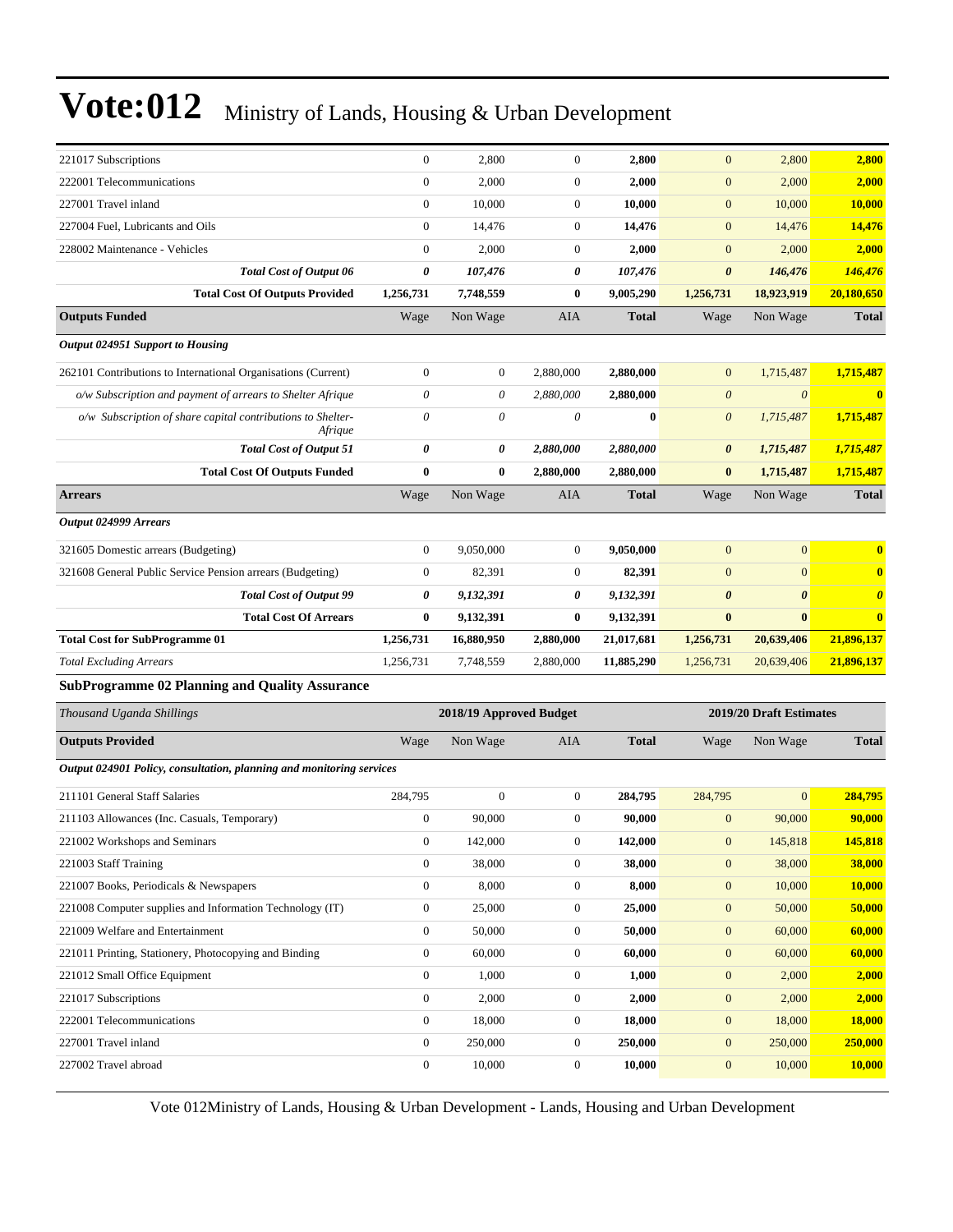| 227004 Fuel, Lubricants and Oils                      | $\Omega$     | 200,000                 | $\Omega$     | 200,000      | $\mathbf{0}$ | 200,000                 | 200,000      |
|-------------------------------------------------------|--------------|-------------------------|--------------|--------------|--------------|-------------------------|--------------|
| 228002 Maintenance - Vehicles                         | $\Omega$     | 35,000                  | $\Omega$     | 35,000       | $\mathbf{0}$ | 30,000                  | 30,000       |
| 228003 Maintenance – Machinery, Equipment & Furniture | $\mathbf{0}$ | 1,000                   | $\mathbf{0}$ | 1,000        | $\mathbf{0}$ | 6,000                   | 6,000        |
| <b>Total Cost of Output 01</b>                        | 284,795      | 930,000                 | 0            | 1,214,795    | 284,795      | 971,818                 | 1,256,613    |
| <b>Total Cost Of Outputs Provided</b>                 | 284,795      | 930,000                 | $\bf{0}$     | 1,214,795    | 284,795      | 971,818                 | 1,256,613    |
| <b>Total Cost for SubProgramme 02</b>                 | 284,795      | 930,000                 | $\bf{0}$     | 1,214,795    | 284,795      | 971,818                 | 1,256,613    |
| <b>Total Excluding Arrears</b>                        | 284,795      | 930,000                 | $\mathbf{0}$ | 1,214,795    | 284,795      | 971,818                 | 1,256,613    |
| SubProgramme 16 Internal Audit                        |              |                         |              |              |              |                         |              |
|                                                       |              |                         |              |              |              |                         |              |
| Thousand Uganda Shillings                             |              | 2018/19 Approved Budget |              |              |              | 2019/20 Draft Estimates |              |
| <b>Outputs Provided</b>                               | Wage         | Non Wage                | <b>AIA</b>   | <b>Total</b> | Wage         | Non Wage                | <b>Total</b> |
| Output 024906 Accounts and internal Audit Services    |              |                         |              |              |              |                         |              |
| 211101 General Staff Salaries                         | 29,388       | $\mathbf{0}$            | $\mathbf{0}$ | 29,388       | 29,388       | $\mathbf{0}$            | 29,388       |
| 211103 Allowances (Inc. Casuals, Temporary)           | $\mathbf{0}$ | 10,000                  | $\mathbf{0}$ | 10,000       | $\mathbf{0}$ | 10,000                  | 10,000       |
| 221007 Books, Periodicals & Newspapers                | $\theta$     | 2,000                   | $\mathbf{0}$ | 2,000        | $\mathbf{0}$ | 2,000                   | 2,000        |

| Thousand Uganda Shillings                             |                | 2018/19 Approved Budget |              |              |                | 2019/20 Draft Estimates |              |  |
|-------------------------------------------------------|----------------|-------------------------|--------------|--------------|----------------|-------------------------|--------------|--|
| <b>Outputs Provided</b>                               | Wage           | Non Wage                | <b>AIA</b>   | <b>Total</b> | Wage           | Non Wage                | <b>Total</b> |  |
| Output 024906 Accounts and internal Audit Services    |                |                         |              |              |                |                         |              |  |
| 211101 General Staff Salaries                         | 29,388         | $\overline{0}$          | $\mathbf{0}$ | 29,388       | 29,388         | $\overline{0}$          | 29,388       |  |
| 211103 Allowances (Inc. Casuals, Temporary)           | $\mathbf{0}$   | 10,000                  | $\mathbf{0}$ | 10,000       | $\mathbf{0}$   | 10,000                  | 10,000       |  |
| 221007 Books, Periodicals & Newspapers                | $\mathbf{0}$   | 2,000                   | $\mathbf{0}$ | 2,000        | $\mathbf{0}$   | 2,000                   | 2,000        |  |
| 221009 Welfare and Entertainment                      | $\mathbf{0}$   | 5,000                   | $\mathbf{0}$ | 5,000        | $\mathbf{0}$   | 5,000                   | 5,000        |  |
| 221011 Printing, Stationery, Photocopying and Binding | 0              | 5,000                   | $\mathbf{0}$ | 5,000        | $\mathbf{0}$   | 5,000                   | 5,000        |  |
| 221017 Subscriptions                                  | $\overline{0}$ | 2,000                   | $\mathbf{0}$ | 2,000        | $\mathbf{0}$   | 2,000                   | 2,000        |  |
| 222001 Telecommunications                             | $\Omega$       | 1,462                   | $\mathbf{0}$ | 1,462        | $\mathbf{0}$   | 1,462                   | 1,462        |  |
| 227001 Travel inland                                  | $\mathbf{0}$   | 20,000                  | $\mathbf{0}$ | 20,000       | $\mathbf{0}$   | 20,000                  | 20,000       |  |
| 227004 Fuel, Lubricants and Oils                      | $\Omega$       | 18,000                  | $\mathbf{0}$ | 18,000       | $\overline{0}$ | 18,000                  | 18,000       |  |
| 228002 Maintenance - Vehicles                         | $\mathbf{0}$   | 4,000                   | $\mathbf{0}$ | 4,000        | $\overline{0}$ | 4,000                   | 4,000        |  |
| <b>Total Cost of Output 06</b>                        | 29,388         | 67,462                  | 0            | 96,850       | 29,388         | 67,462                  | 96,850       |  |
| <b>Total Cost Of Outputs Provided</b>                 | 29,388         | 67,462                  | $\bf{0}$     | 96,850       | 29,388         | 67,462                  | 96,850       |  |
| <b>Total Cost for SubProgramme 16</b>                 | 29,388         | 67,462                  | $\bf{0}$     | 96,850       | 29,388         | 67,462                  | 96,850       |  |
| <b>Total Excluding Arrears</b>                        | 29,388         | 67,462                  | $\mathbf{0}$ | 96,850       | 29,388         | 67,462                  | 96,850       |  |

*Development Budget Estimates*

#### **Project 1331 Support to MLHUD**

| Thousand Uganda Shillings                                            |                               | 2018/19 Approved Budget |              |              |                               | 2019/20 Draft Estimates |              |  |  |  |
|----------------------------------------------------------------------|-------------------------------|-------------------------|--------------|--------------|-------------------------------|-------------------------|--------------|--|--|--|
| <b>Outputs Provided</b>                                              | <b>GoU Dev't External Fin</b> |                         | <b>AIA</b>   | <b>Total</b> | <b>GoU Dev't External Fin</b> |                         | <b>Total</b> |  |  |  |
| Output 024901 Policy, consultation, planning and monitoring services |                               |                         |              |              |                               |                         |              |  |  |  |
| 211102 Contract Staff Salaries                                       | 43,200                        | $\Omega$                | $\Omega$     | 43,200       | 43,200                        | $\mathbf{0}$            | 43,200       |  |  |  |
| 211103 Allowances (Inc. Casuals, Temporary)                          | $\mathbf{0}$                  | $\mathbf{0}$            | $\Omega$     | $\bf{0}$     | 109,400                       | $\mathbf{0}$            | 109,400      |  |  |  |
| 212101 Social Security Contributions                                 | 4,320                         | $\mathbf{0}$            | $\mathbf{0}$ | 4,320        | 4,320                         | $\mathbf{0}$            | 4,320        |  |  |  |
| 221002 Workshops and Seminars                                        | 60,000                        | $\mathbf{0}$            | $\Omega$     | 60,000       | 60,000                        | $\overline{0}$          | 60,000       |  |  |  |
| 221003 Staff Training                                                | 40,000                        | $\mathbf{0}$            | $\mathbf{0}$ | 40,000       | 40,000                        | $\mathbf{0}$            | 40,000       |  |  |  |
| 221017 Subscriptions                                                 | $\mathbf{0}$                  | $\mathbf{0}$            | $\mathbf{0}$ | $\bf{0}$     | 200,000                       | $\mathbf{0}$            | 200,000      |  |  |  |
| 222003 Information and communications technology (ICT)               | 23,400                        | $\mathbf{0}$            | $\Omega$     | 23,400       | 23,400                        | $\overline{0}$          | 23,400       |  |  |  |
| 227001 Travel inland                                                 | 63,000                        | $\mathbf{0}$            | $\Omega$     | 63,000       | 63,000                        | $\mathbf{0}$            | 63,000       |  |  |  |
| 227004 Fuel, Lubricants and Oils                                     | 70,260                        | $\mathbf{0}$            | $\mathbf{0}$ | 70,260       | 70,260                        | $\mathbf{0}$            | 70,260       |  |  |  |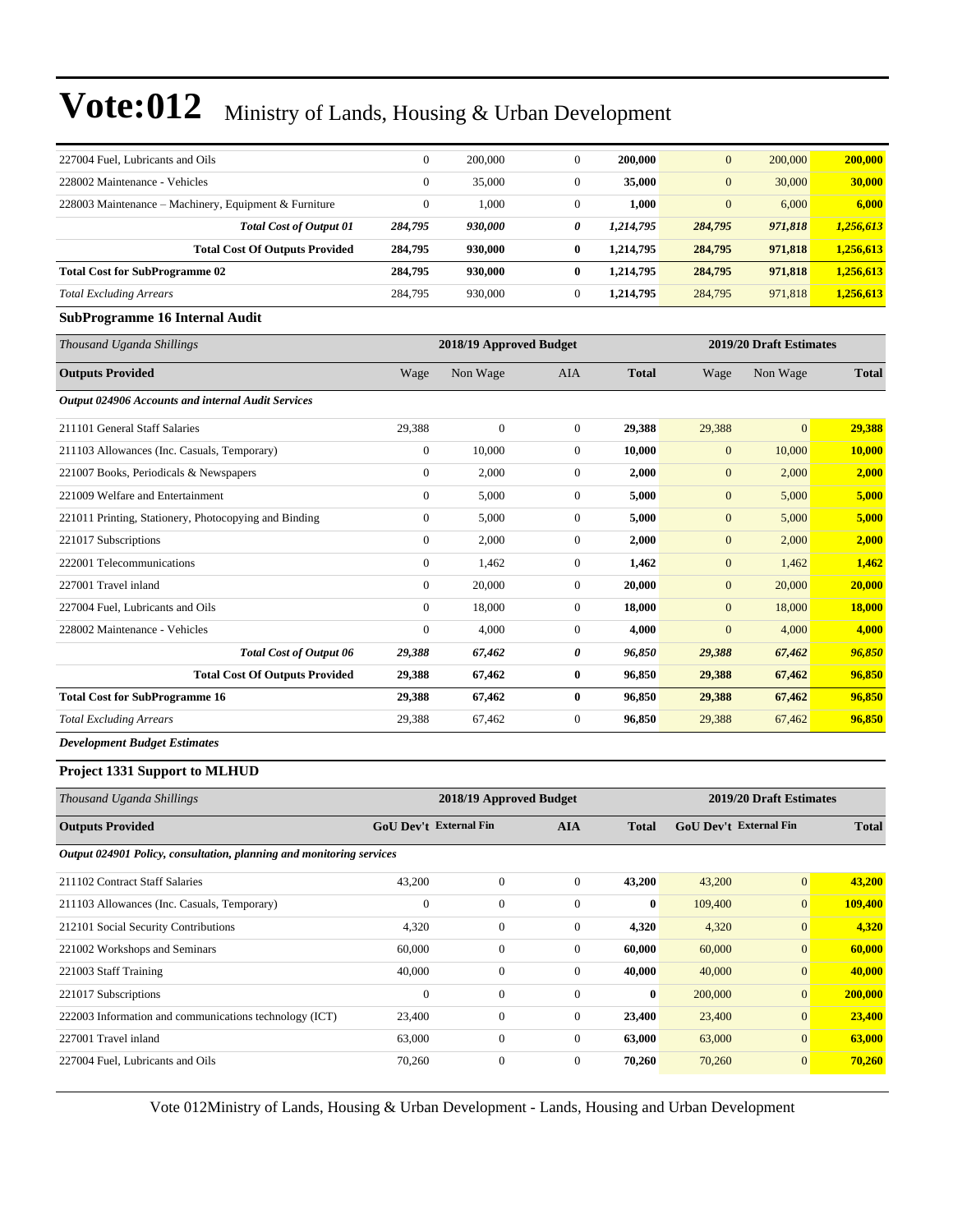| 228001 Maintenance - Civil                                             | $\overline{0}$ | $\mathbf{0}$                  | $\mathbf{0}$   | $\bf{0}$     | 300,000               | $\mathbf{0}$                  | 300,000               |  |  |
|------------------------------------------------------------------------|----------------|-------------------------------|----------------|--------------|-----------------------|-------------------------------|-----------------------|--|--|
| Total Cost Of Output 024901                                            | 304,180        | 0                             | 0              | 304,180      | 913,580               | $\boldsymbol{\theta}$         | 913,580               |  |  |
| Output 024902 Ministry Support Services (Finance and Administration)   |                |                               |                |              |                       |                               |                       |  |  |
| 282104 Compensation to 3rd Parties                                     | 10,400,000     | $\boldsymbol{0}$              | $\overline{0}$ | 10,400,000   | $\overline{0}$        | $\mathbf{0}$                  | $\bf{0}$              |  |  |
| <b>Total Cost Of Output 024902</b>                                     | 10,400,000     | 0                             | 0              | 10,400,000   | $\boldsymbol{\theta}$ | $\boldsymbol{\theta}$         | $\boldsymbol{\theta}$ |  |  |
| <b>Total Cost for Outputs Provided</b>                                 | 10,704,180     | $\boldsymbol{0}$              | $\mathbf{0}$   | 10,704,180   | 913,580               | $\mathbf{0}$                  | 913,580               |  |  |
| <b>Capital Purchases</b>                                               |                | <b>GoU Dev't External Fin</b> | <b>AIA</b>     | <b>Total</b> |                       | <b>GoU Dev't External Fin</b> | <b>Total</b>          |  |  |
| Output 024975 Purchase of Motor Vehicles and Other Transport Equipment |                |                               |                |              |                       |                               |                       |  |  |
| 312201 Transport Equipment                                             | 1,002,000      | $\boldsymbol{0}$              | $\mathbf{0}$   | 1,002,000    | 400,000               | $\vert 0 \vert$               | 400,000               |  |  |
| Total Cost Of Output 024975                                            | 1,002,000      | 0                             | 0              | 1,002,000    | 400,000               | $\boldsymbol{\theta}$         | 400,000               |  |  |
| Output 024976 Purchase of Office and ICT Equipment, including Software |                |                               |                |              |                       |                               |                       |  |  |
| 281504 Monitoring, Supervision & Appraisal of capital works            | 238,400        | $\boldsymbol{0}$              | $\overline{0}$ | 238,400      | 133,000               | $\overline{0}$                | 133,000               |  |  |
| 312202 Machinery and Equipment                                         | 657,200        | $\boldsymbol{0}$              | $\overline{0}$ | 657,200      | 274,120               | $\overline{0}$                | 274,120               |  |  |
| 312203 Furniture & Fixtures                                            | 322,000        | $\boldsymbol{0}$              | $\overline{0}$ | 322,000      | 402,500               | $\overline{0}$                | 402,500               |  |  |
| 312213 ICT Equipment                                                   | 630,020        | $\boldsymbol{0}$              | $\overline{0}$ | 630,020      | 630,000               | $\overline{0}$                | 630,000               |  |  |
| Total Cost Of Output 024976                                            | 1,847,620      | 0                             | 0              | 1,847,620    | 1,439,620             | $\theta$                      | 1,439,620             |  |  |
| <b>Total Cost for Capital Purchases</b>                                | 2,849,620      | $\boldsymbol{0}$              | $\overline{0}$ | 2,849,620    | 1,839,620             | $\Omega$                      | 1,839,620             |  |  |
| <b>Total Cost for Project: 1331</b>                                    | 13,553,800     | $\mathbf{0}$                  | $\overline{0}$ | 13,553,800   | 2,753,200             | $\overline{0}$                | 2,753,200             |  |  |
| <b>Total Excluding Arrears</b>                                         | 13,553,800     | $\mathbf{0}$                  | $\overline{0}$ | 13,553,800   | 2,753,200             | $\Omega$                      | 2,753,200             |  |  |
|                                                                        | GoU            | <b>External Fin</b>           | <b>AIA</b>     | <b>Total</b> | GoU                   | <b>External Fin</b>           | <b>Total</b>          |  |  |
| <b>Total Cost for Programme 49</b>                                     | 33,003,126     | 0                             | 2,880,000      | 35,883,126   | 26,002,799            | $\bf{0}$                      | 26,002,799            |  |  |
| <b>Total Excluding Arrears</b>                                         | 23,870,735     | $\boldsymbol{0}$              | 2,880,000      | 26,750,735   | 26,002,799            | $\Omega$                      | 26,002,799            |  |  |
|                                                                        | GoU            | <b>External Fin</b>           | <b>AIA</b>     | <b>Total</b> | GoU                   | <b>External Fin.</b>          | <b>Total</b>          |  |  |
| <b>Grand Total for Vote 012</b>                                        | 59,560,637     | 136,216,426                   | 2,880,000      | 198,657,063  | 52,457,620            | 116,650,267                   | 169,107,887           |  |  |
| <b>Total Excluding Arrears</b>                                         | 50,428,246     | 136,216,426                   | 2,880,000      | 189,524,672  | 52,457,620            | 116,650,267                   | 169,107,887           |  |  |
|                                                                        |                |                               |                |              |                       |                               |                       |  |  |